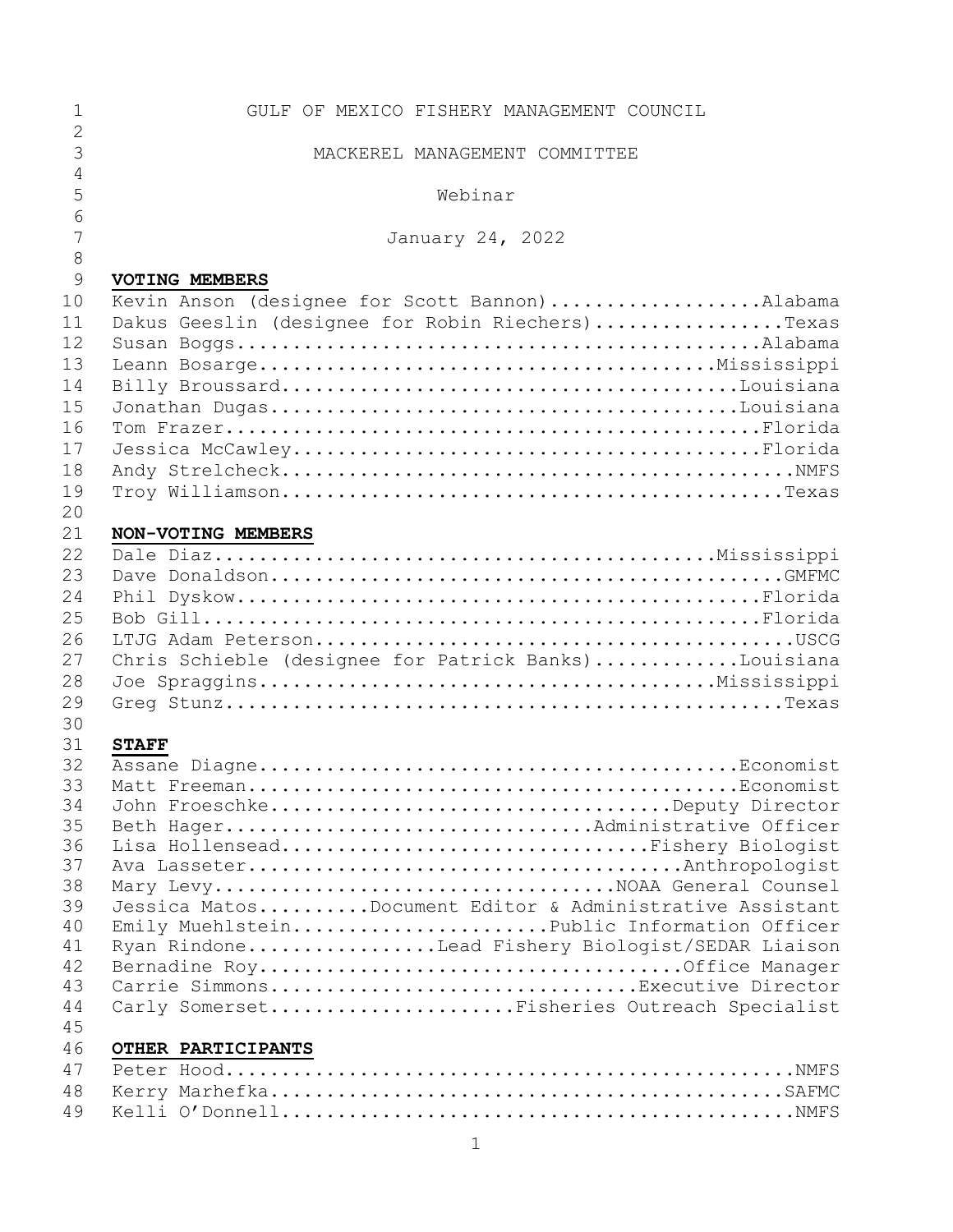| $\mathcal{S}$  |       |
|----------------|-------|
| $\overline{4}$ | $  -$ |

 $\overline{5}$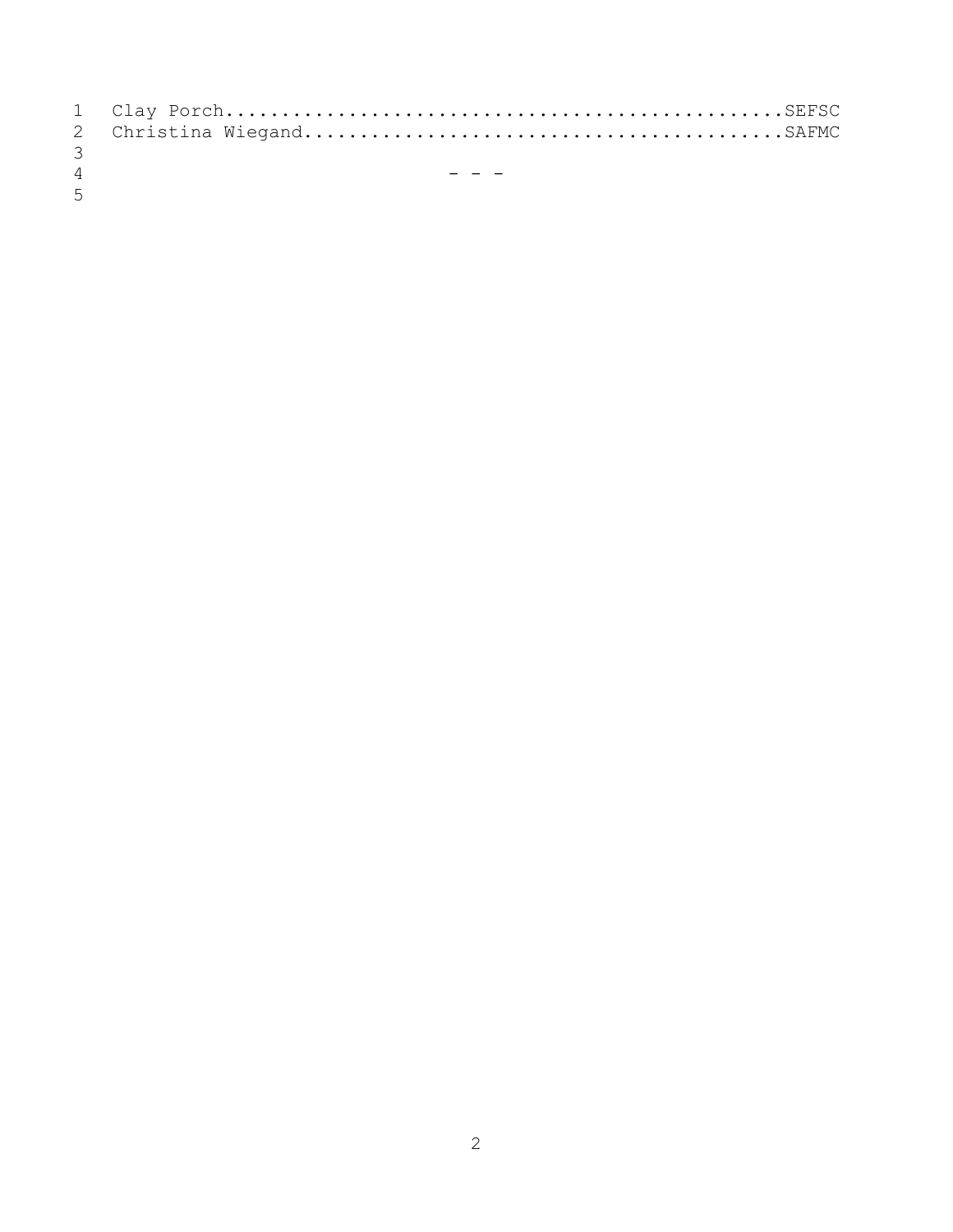|                 | TABLE OF CONTENTS                                                |
|-----------------|------------------------------------------------------------------|
| $\overline{2}$  |                                                                  |
| 3               |                                                                  |
| 4               |                                                                  |
| 5               |                                                                  |
| 6               |                                                                  |
| $7\phantom{.0}$ | Adoption of Agenda and Approval of Minutes and Action Guide and  |
| 8               |                                                                  |
| 9               |                                                                  |
| 10              |                                                                  |
| 11              |                                                                  |
| 12              | Draft Amendment 33: Modifications to the Gulf of Mexico          |
| 13              | Migratory Group King Mackerel Catch Limits and Sector            |
| 14              |                                                                  |
| 15              |                                                                  |
| 16              | Draft Amendment 34: Atlantic Migratory Group King Mackerel Catch |
| 17              | Levels and Atlantic King and Spanish Mackerel Management         |
| 18              |                                                                  |
| 19              |                                                                  |
| 20              |                                                                  |
| 21              |                                                                  |
| 22              |                                                                  |
| 23              |                                                                  |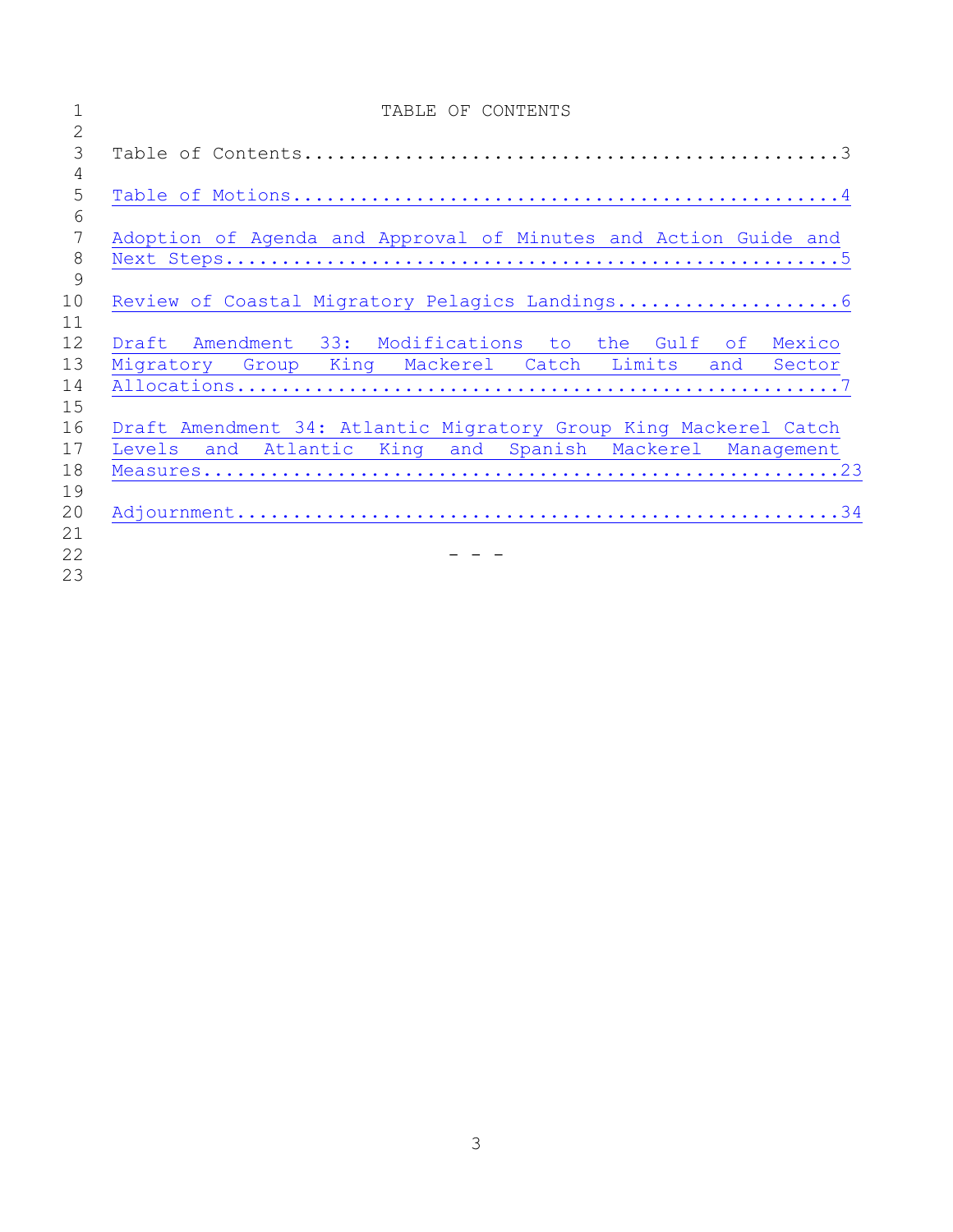<span id="page-3-0"></span>

|    | TABLE OF MOTIONS                                                |
|----|-----------------------------------------------------------------|
|    |                                                                 |
| 3  | PAGE 20: Motion to move Option 2c and 2d of Alternative 2 in    |
| 4  | Action 2 to Considered but Rejected. The motion carried on page |
| 5  | 21.                                                             |
| 6  |                                                                 |
| 7  | Motion to move Actions 5 and 6 to Considered but<br>PAGE 29:    |
| 8  | Rejected. The motion carried on page 30.                        |
| 9  |                                                                 |
| 10 | PAGE 32: Motion in Action 7 to select SAFMC Preferred           |
| 11 | Alternative 2 and Sub-Alternatives 2a and 2b as<br>Gulf<br>the  |
| 12 | preferred. The motion carried on page 33.                       |
| 13 |                                                                 |
| 14 |                                                                 |
| 15 |                                                                 |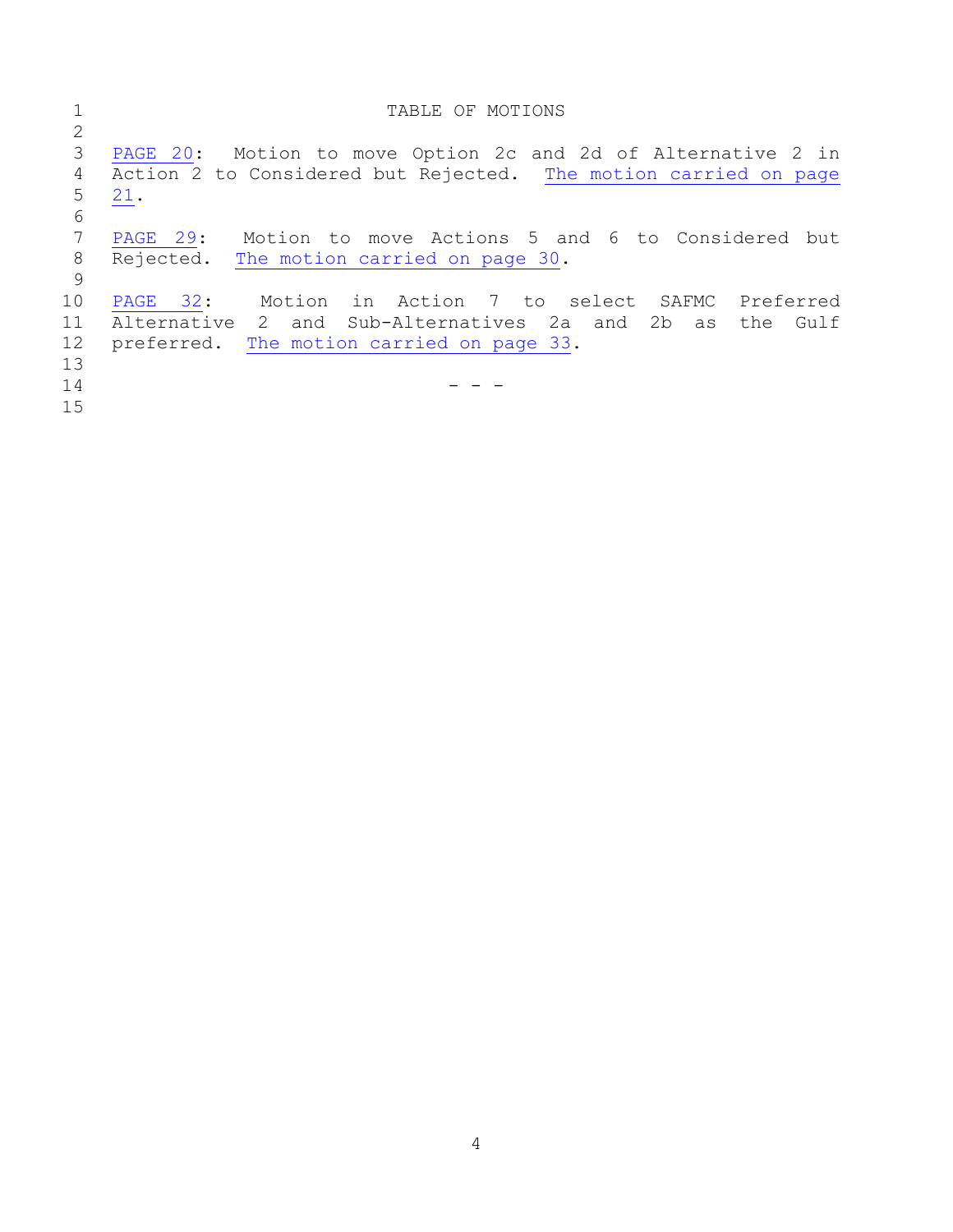1 The Mackerel Management Committee of the Gulf of Mexico Fishery<br>2 Management Council convened on Monday afternoon, January 24, 2 Management Council convened on Monday afternoon, January 24,<br>3 2022, and was called to order by Acting Chairman Kevin Anson. 3 2022, and was called to order by Acting Chairman Kevin Anson.

 $\frac{4}{5}$ 

8

## <span id="page-4-0"></span>5 **ADOPTION OF AGENDA** 6 **APPROVAL OF MINUTES** 7 **ACTION GUIDE AND NEXT STEPS**

9 **CHAIRMAN KEVIN ANSON:** We will call the Mackerel Management<br>10 Committee to order. The first item of business, under Tab C, 10 Committee to order. The first item of business, under Tab C,<br>11 Number 1, is the Adoption of the Agenda. Are there any changes 11 Number 1, is the Adoption of the Agenda. Are there any changes<br>12 or additions that need to be made to the agenda? I don't see 12 or additions that need to be made to the agenda? I don't see<br>13 any hands, and so, seeing that no one has any changes to the 13 any hands, and so, seeing that no one has any changes to the 14 agenda, the agenda is adopted. agenda, the agenda is adopted.

 $\frac{15}{16}$ Number II on the agenda is Approval of the October 2021 Minutes, 17 Tab C, Number 2. Is there anyone that has any changes that need<br>18 to be made to the minutes? Seeing no hands, the minutes will be 18 to be made to the minutes? Seeing no hands, the minutes will be<br>19 accepted as they are in the briefing book. Item Number III is 19 accepted as they are in the briefing book.<br>20 the Action Guide and Next Steps. Mr. Rindo 20 the Action Guide and Next Steps. Mr. Rindone, can you take us<br>21 through that, please? through that, please?

 $\frac{22}{23}$ 23 **MR. RYAN RINDONE:** Of course, Mr. Chair. Item Number IV is<br>24 we're going to go through the CMP landings, and this is just 24 we're going to go through the CMP landings, and this is just<br>25 informational only, and Mr. Hood is going to do that for you 25 informational only, and Mr. Hood is going to do that for you<br>26 quys, and then Item Number V is Draft Amendment 33, which talks 26 guys, and then Item Number V is Draft Amendment 33, which talks<br>27 about Gulf kingfish catch limits and sector allocations, and 27 about Gulf kingfish catch limits and sector allocations, and<br>28 you've got some updated analysis in there for Alternative 2 of 28 you've got some updated analysis in there for Alternative 2 of<br>29 Action 2, per the council's request at the October meeting. Action 2, per the council's request at the October meeting.

30<br>31 All of these amendments, by the way, these are joint plan 32 amendments with the South Atlantic Council, and so, ultimately,<br>33 they need to agree, or we and they all need to agree, on all of 33 they need to agree, or we and they all need to agree, on all of 34 our preferred alternatives before any of these can be final. our preferred alternatives before any of these can be final.

35<br>36 36 Then Item Number VI is Draft Amendment 34, which is Atlantic<br>37 kingfish catch limits and Atlantic king and Spanish mackerel 37 kingfish catch limits and Atlantic king and Spanish mackerel<br>38 management measures, and Ms. Christina Wiegand from the South 38 management measures, and Ms. Christina Wiegand from the South<br>39 Atlantic Council will take care of that for us. Atlantic Council will take care of that for us.

40

41 They had gone through public hearings with that, and so she'll<br>42 talk about that a little bit with you guvs, and that one is 42 talk about that a little bit with you guys, and that one is<br>43 projected to go final at our -- At least have the option of 43 projected to go final at our -- At least have the option of<br>44 qoing final at our April 2022 meeting, and then Other Business, 44 going final at our April 2022 meeting, and then Other Business,<br>45 Mr. Chair. Mr. Chair.

46<br>47

**CHAIRMAN ANSON:** Thank you, Ryan. Any questions about the 48 action guide? Seeing none, we will move to Item Number IV, and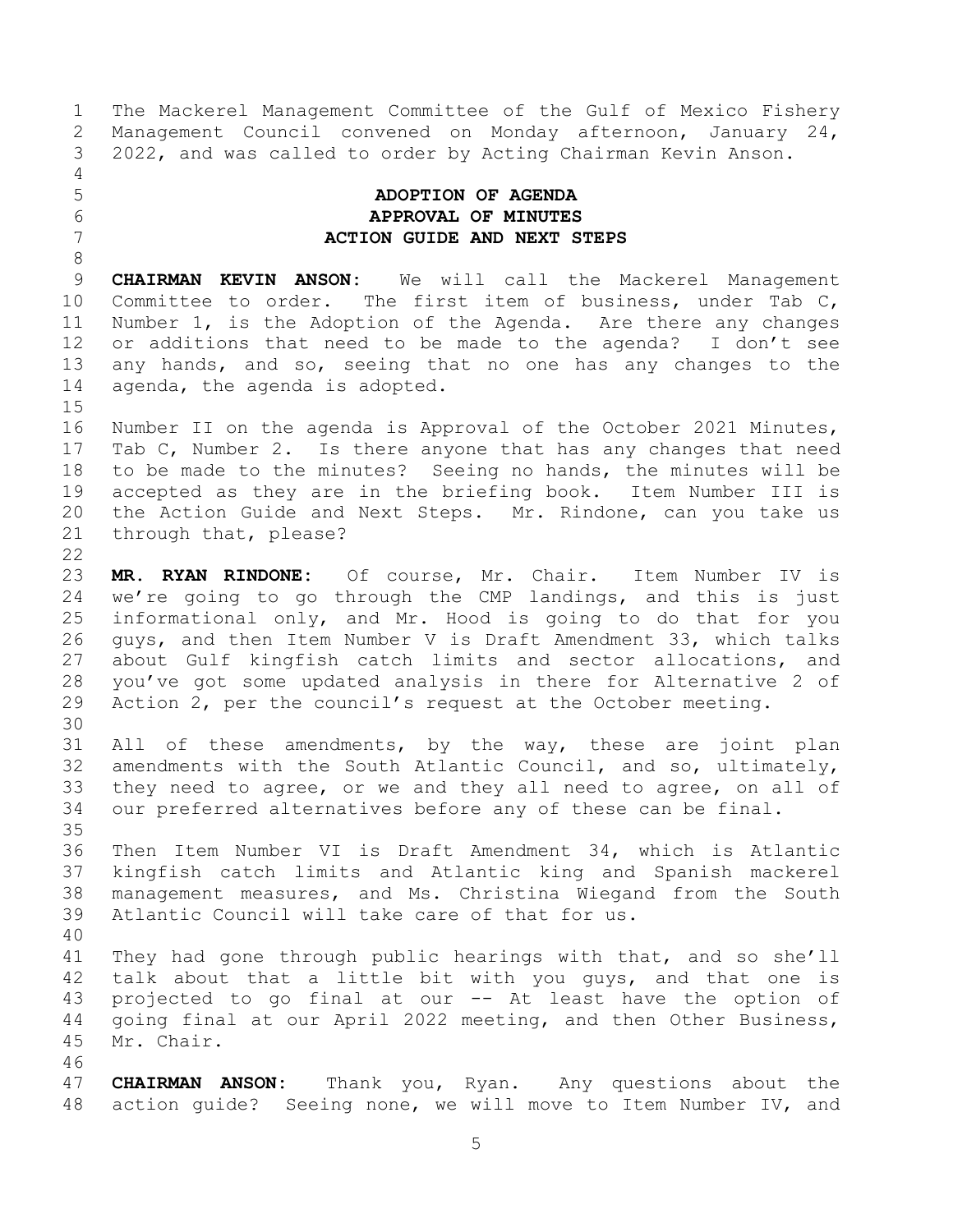<span id="page-5-0"></span>1 that's Review of Coastal Migratory Pelagics Landings, Tab C,<br>2 Number 4, and Mr. Hood. Number 4, and Mr. Hood. 3 MR. RINDONE: It looks like it will be Ms. O'Donnell, Mr. Chair. 5 6 **CHAIRMAN ANSON:** All right, and so Ms. O'Donnell. 7 8 **MS. KELLI O'DONNELL:** It's Mr. Hood that's going to do it, Ryan, 9 but he needs to have the figures presentation and not the 10 tables. tables. 11<br>12 MR. RINDONE: We're pulling that presentation up now.  $13$ <br> $14$ 14 **CHAIRMAN ANSON:** That's the presentation that was just emailed<br>15 to council members? to council members? 16 17 **MR. RINDONE:** Yes, and we got it later last week, and we've got it up on there now for you. 19<br>20 20 **REVIEW OF COASTAL MIGRATORY PELAGICS LANDINGS** 21<br>22 22 **MR. PETER HOOD:** Kelli is feeling a little under the weather,<br>23 and is unsure if her voice would last through this presentation, 23 and is unsure if her voice would last through this presentation,<br>24 and so she coerced me into giving it for her. However, if there 24 and so she coerced me into giving it for her. However, if there<br>25 are any questions that come up, she will be able to chime in, 25 are any questions that come up, she will be able to chime in,<br>26 and hopefully I will also have a few answers to those questions. and hopefully I will also have a few answers to those questions.  $\frac{27}{28}$ 28 The landings you're going to see are all 2021 landings, and they<br>29 are preliminary. You will see commercial landings that are 29 are preliminary. You will see commercial landings that are<br>30 available through December 27, 2021, and I won't be showing any 30 available through December 27, 2021, and I won't be showing any<br>31 recreational landings. We have figured that it's easier to do recreational landings. We have figured that it's easier to do 32 that presentation by one in June and then one in October,<br>33 because it allows the waves to kind of catch up and accumulate, 33 because it allows the waves to kind of catch up and accumulate,<br>34 and, actually, we'll be able to provide some real information. 34 and, actually, we'll be able to provide some real information.<br>35 If you do want to see recreational landings, you can go to our 35 If you do want to see recreational landings, you can go to our<br>36 ACL monitoring page, and we have landings through Wave 5 there. ACL monitoring page, and we have landings through Wave 5 there. 37<br>38 38 For commercial king mackerel, monthly landings are from all four<br>39 zones combined, and just recall that this fishery, or this zones combined, and just recall that this fishery, or this 40 fishing year, starts on July 1, with the exception of the 41 northern zone, which starts on October 31. 42 43 This is for cobia, the cobia Gulf zone commercial landings, and<br>44 you can see -- In blue, you will see the 2021 fishing year, and 44 you can see -- In blue, you will see the 2021 fishing year, and<br>45 then the 2019 is in gray, and the 2020 is in orange, and then 45 then the 2019 is in gray, and the 2020 is in orange, and then<br>46 the 2017-2019 fishing year, we have that as an average. The 46 the 2017-2019 fishing year, we have that as an average. The<br>47 reason why we're not going through 2020 with it is because it's reason why we're not going through 2020 with it is because it's 48 hard to figure out what happened, in terms of COVID and whatnot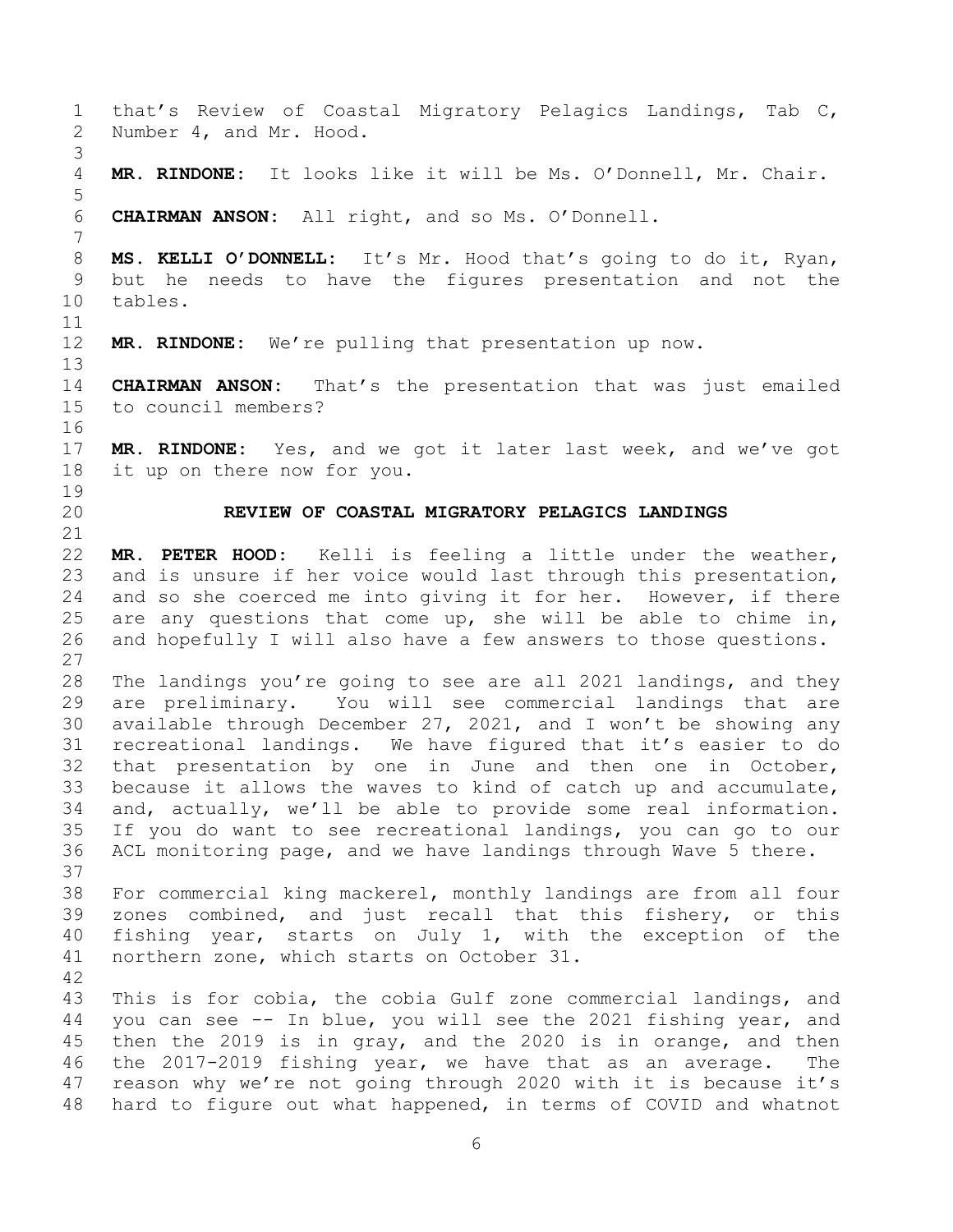<span id="page-6-0"></span>1 that year, and in this year too, and so we're just using that<br>2 older time series, just as kind of a basis, so you can see where 2 older time series, just as kind of a basis, so you can see where<br>3 things are. things are.  $\frac{4}{5}$ 5 You can see that, both in 2020 and then in 2021, we've been<br>6 below that average. We're not really sure what is going on 6 below that average. We're not really sure what is going on<br>7 there, but it is a trend, and you will see that for also king there, but it is a trend, and you will see that for also king 8 mackerel and Spanish mackerel.  $\begin{array}{c} 9 \\ 10 \end{array}$ 10 This is the cobia for the East Coast Zone. Again, it's the same<br>11 trend. The 2021 fishing year, which is in blue, and the 2020 11 trend. The 2021 fishing year, which is in blue, and the 2020<br>12 fishing year, is below that 2017 to 2019 average, as well as the 12 fishing year, is below that 2017 to 2019 average, as well as the 13 2019 fishing year. 2019 fishing year.  $\frac{14}{15}$ 15 Here we have king mackerel commercial landings, and you can see<br>16 that, for the 2021-2022 fishing year that started last July, that, for the 2021-2022 fishing year that started last July, 17 we're below that we saw in the 2020-2021 fishing year, and we're<br>18 well below the average of basically the 2017-2018 to 2019-2020 18 well below the average of basically the 2017-2018 to 2019-2020<br>19 fishing vear. I would also just add, while we're on king 19 fishing year. I would also just add, while we're on king<br>20 mackerel commercial landings, the gillnet fishery in the Keys --20 mackerel commercial landings, the gillnet fishery in the Keys --<br>21 Thev start I believe it's the Tuesdav after the Martin Luther 21 They start I believe it's the Tuesday after the Martin Luther<br>22 King Day holiday, and that happened -- MLK weekend was this past 22 King Day holiday, and that happened -- MLK weekend was this past<br>23 -- Or I quess it was two weekends ago, and so we really don't 23 -- Or I guess it was two weekends ago, and so we really don't<br>24 have much, in terms of landings, there. However, we are closely 24 have much, in terms of landings, there. However, we are closely<br>25 monitoring them, as that's generally a short season. monitoring them, as that's generally a short season. 26<br>27 27 Here we have Spanish mackerel landings, and, as you can see<br>28 here, for the 2020-2021 fishing year and the current 2021-2022 28 here, for the 2020-2021 fishing year and the current 2021-2022<br>29 fishing year, landings are well below the three-year average 29 fishing year, landings are well below the three-year average<br>30 that spanned 2017 to 2020, as well as the 2019-2020 fishing 30 that spanned 2017 to 2020, as well as the 2019-2020 fishing<br>31 year, and I believe that's the last slide. I would be happy to year, and I believe that's the last slide. I would be happy to 32 answer any questions, and Kelli can try to answer too, if I<br>33 can't provide an answer. can't provide an answer. 34<br>35 35 **CHAIRMAN ANSON:** Thank you, Peter. Are there any questions for 36 Peter? I don't see any hands. Thanks again. That would take<br>37 us to Item Number V, Draft Amendment 33, Modifications to the 37 us to Item Number V, Draft Amendment 33, Modifications to the<br>38 Gulf of Mexico Migratory Group King Mackerel Catch Limits and 38 Gulf of Mexico Migratory Group King Mackerel Catch Limits and<br>39 Sector Allocations. Mr. Rindone. Sector Allocations. Mr. Rindone. 40 41 **DRAFT AMENDMENT 33: MODIFICATIONS TO THE GULF OF MEXICO**  42 **MIGRATORY GROUP KING MACKEREL CATCH LIMITS AND SECTOR**  43 **ALLOCATIONS**  $\begin{array}{c} 44 \\ 45 \end{array}$ 45 **MR. RINDONE:** Yes, sir. I've got a little presentation for<br>46 that, too. This presentation is similar to the one I gave you 46 that, too. This presentation is similar to the one I gave you<br>47 quys last time, with some tweaks in the middle and towards the quys last time, with some tweaks in the middle and towards the 48 end, and so just a reminder of why we're here.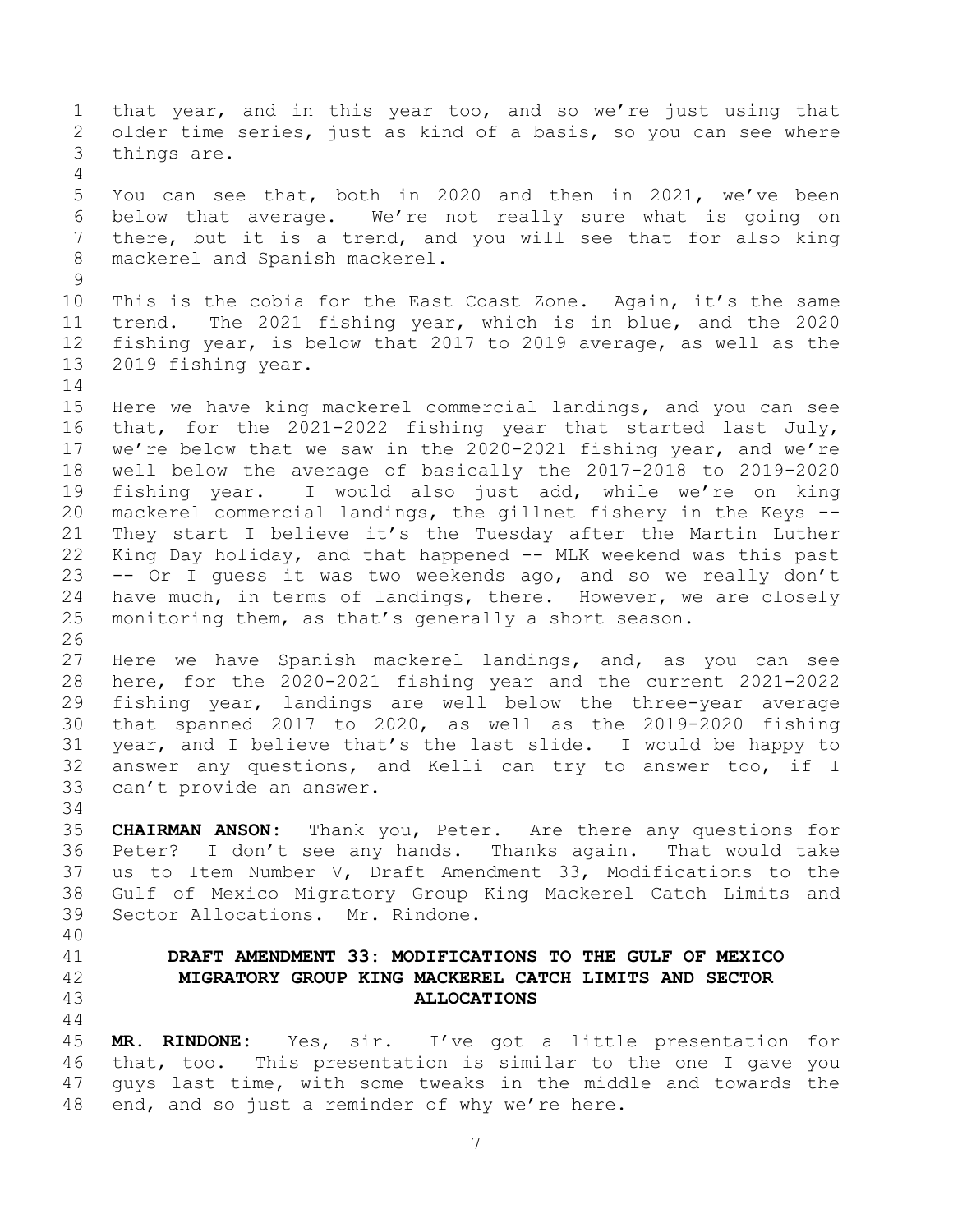$\frac{1}{2}$ 2 We're updating Gulf kingfish, in response to the update<br>3 assessment, which found the stock was healthy, and we're looking 3 assessment, which found the stock was healthy, and we're looking<br>4 at catch limits and sector allocations for the catch limits for 4 at catch limits and sector allocations for the catch limits for<br>5 migrating from the Coastal Household Telephone Survey data 5 migrating from the Coastal Household Telephone Survey data 6 currency to the Fishing Effort Survey, and just a reminder to<br>7 you guys that the catch limits, and their projections, are not you guys that the catch limits, and their projections, are not 8 affected by changes in sector allocation, and those two are 9 completely separate here for our CMP species, and so any changes<br>10 that you quys propose for sector allocations do not necessitate 10 that you guys propose for sector allocations do not necessitate<br>11 the SSC having to revisit projections. the SSC having to revisit projections.

 $\begin{array}{c} 12 \\ 13 \end{array}$ 13 The purpose is to revise catch limits for kingfish and to review<br>14 the sector allocations in response to the SEDAR 38 update stock 14 the sector allocations in response to the SEDAR 38 update stock<br>15 assessment. The need is to ensure that these catch limits are 15 assessment. The need is to ensure that these catch limits are<br>16 based on the best scientific information available, prevent based on the best scientific information available, prevent 17 overfishing, while achieving OY, and to increase social and<br>18 economic benefits for Gulf kingfish, through sustainable 18 economic benefits for Gulf kingfish, through sustainable<br>19 harvest, in accordance-with-Magnuson. harvest, in accordance with Magnuson.

20<br>21 21 Action 1 looks at modifying the catch limits, and Alternative 1,<br>22 shown here, shows you our status quo, both as it is in CHTS and 22 shown here, shows you our status quo, both as it is in CHTS and<br>23 then its MRIP-FES equivalent. Then Alternative 2 reflects the 23 then its MRIP-FES equivalent. Then Alternative 2 reflects the<br>24 Gulf SSC's recommended catch limits for the 2021-2022 through 24 Gulf SSC's recommended catch limits for the 2021-2022 through<br>25 2023-2024 and subsequent fishing years, and the ACL is set equal 25 2023-2024 and subsequent fishing years, and the ACL is set equal<br>26 to the ABC, which is typical of our council when the stock is 26 to the ABC, which is typical of our council when the stock is<br>27 not overfishing or undergoing overfishing, and we are not 27 not overfishing or undergoing overfishing, and we are not<br>28 currently using an annual catch target, and so we're not 28 currently using an annual catch target, and so we're not<br>29 proposing to use one here. Catch limits are shown here, in 29 proposing to use one here. Catch limits are shown here, in<br>30 millions of pounds whole weight, and, as far as this relates to 30 millions of pounds whole weight, and, as far as this relates to<br>31 the requlations, it will be labeled as landed weight. the regulations, it will be labeled as landed weight.

32<br>33 33 This is a look at our catch history from CHTS versus FES, and<br>34 so, basically, what I am calling your attention to here is the 34 so, basically, what I am calling your attention to here is the<br>35 same thing as last time, and it's looking at the third-from-the-35 same thing as last time, and it's looking at the third-from-the-<br>36 right and the second-from-the-right column, which is total 36 right and the second-from-the-right column, which is total<br>37 landings in CHTS versus FES, and it's showing you the percent 37 landings in CHTS versus FES, and it's showing you the percent<br>38 increase in the estimated total landings from that migration to 38 increase in the estimated total landings from that migration to<br>39 FES in that right-most column. FES in that right-most column.

40

41 The asterisks from the 2012-2013 through 2015-2016 fishing years 42 are to denote that the Florida East Coast Zone was excluded from<br>43 these totals to make this comparison happen. these totals to make this comparison happen.

 $\begin{array}{c} 44 \\ 45 \end{array}$ 45 If we're looking at the percent of the total ACL that is landed,<br>46 and that's that right-most column there, you can see what that 46 and that's that right-most column there, you can see what that<br>47 total shakes out to for those years, and, also, in the second total shakes out to for those years, and, also, in the second 48 and third-from-the-right columns, what the commercial and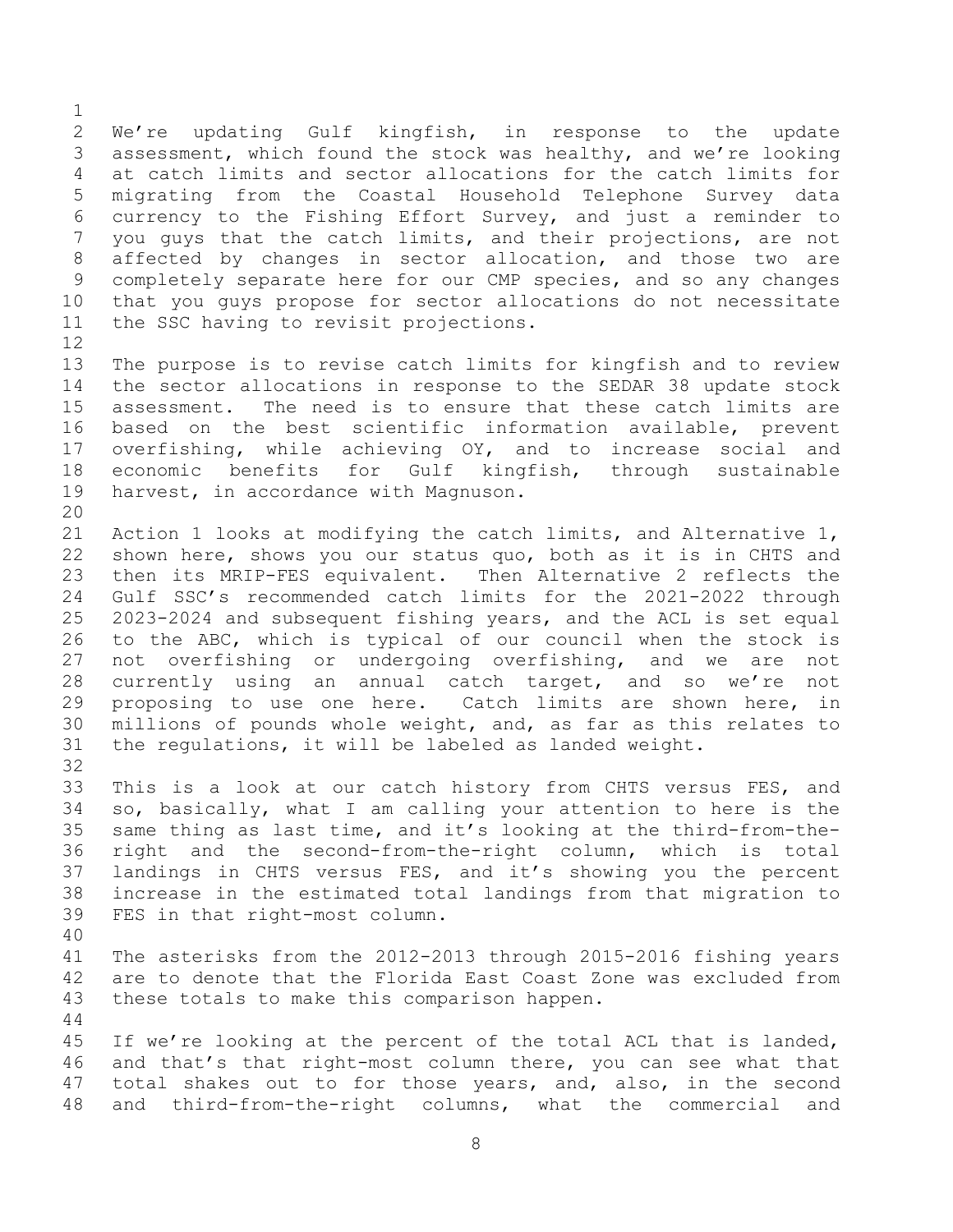1 recreational percent of the sector ACL landed has been.<br>2 Typically speaking, the commercial sector has landed its ACL, 2 Typically speaking, the commercial sector has landed its ACL,<br>3 and the recreational sector has been under by some considerable 3 and the recreational sector has been under by some considerable<br>4 margin. marqin. 5 6 Action 2 looks at modifying those sector allocations and the<br>7 commercial zone quotas. The commercial zone quotas, we aren't commercial zone quotas. The commercial zone quotas, we aren't 8 specifically modifying the percentages of those in this 9 document, but, if the commercial sector's overall allocation<br>10 changes, then it will change those values, in pounds, for the 10 changes, then it will change those values, in pounds, for the<br>11 commercial zones, and so that's why that is listed there. commercial zones, and so that's why that is listed there. 12<br>13 13 Alternative 1, no action, is maintain the sector allocation of<br>14 the total ACL for Gulf kingfish between the sectors, which is 14 the total ACL for Gulf kingfish between the sectors, which is<br>15 currently 32 percent commercial and 68 percent recreational, and 15 currently 32 percent commercial and 68 percent recreational, and<br>16 this is derived using the average landings from 1975 to 1979 this is derived using the average landings from 1975 to 1979 17 from Amendment 1 to the CMP FMP. Because we used this time<br>18 series back in the day, this actually -- This time series pre-18 series back in the day, this actually -- This time series pre-<br>19 dates the degree to which the MRIP-FES data have been calibrated 19 dates the degree to which the MRIP-FES data have been calibrated<br>20 back in time, which means that you quys are free to do whatever, 20 back in time, which means that you guys are free to do whatever,<br>21 as far as the allocations are concerned, which brings us to 21 as far as the allocations are concerned, which brings us to 22 Alternative 2. Alternative 2. 23 24 Alternative 2 would modify the sector allocations for Gulf<br>25 kingfish by reallocating to the commercial sector a percentage 25 kingfish by reallocating to the commercial sector a percentage<br>26 of the average difference between the total landings from the 26 of the average difference between the total landings from the<br>27 2016-2017 through 2019-2020 fishing years, using MRIP-FES data, 27 2016-2017 through 2019-2020 fishing years, using MRIP-FES data,<br>28 and the total simulated ACL for Model 2 in Appendix B of the 28 and the total simulated ACL for Model 2 in Appendix B of the<br>29 document for the predicted total landings by sector and the 29 document for the predicted total landings by sector and the 30 total projected ACL. total projected ACL. 31<br>32 32 If you guys remember from our discussion last time, the Science<br>33 Center, back in March of last year, had, at the request of the 33 Center, back in March of last year, had, at the request of the<br>34 council, run a simulation looking at what would the effect have 34 council, run a simulation looking at what would the effect have<br>35 been had they used MRIP-FES data in SEDAR 38, and, as you might 35 been had they used MRIP-FES data in SEDAR 38, and, as you might<br>36 predict, it resulted in the projected catch limits coming out of 36 predict, it resulted in the projected catch limits coming out of<br>37 SEDAR 38 being considerably larger. SEDAR 38 being considerably larger. 38<br>39 Over time, as we move from the terminal year of 2012 from SEDAR 40 38 to the terminal year of 2017 in the update assessment, the 41 2017-2018 fishing year -- In the update assessment, we added<br>42 some more vears of data, and we had a continued underage on the 42 some more years of data, and we had a continued underage on the<br>43 recreational side, with the commercial side generally landing 43 recreational side, with the commercial side generally landing<br>44 its ACL, but we've also experienced about twelve years or so of 44 its ACL, but we've also experienced about twelve years or so of<br>45 very lackluster recruitment from our kingfish stock, which is 45 very lackluster recruitment from our kingfish stock, which is<br>46 why the ACL is a little bit lower than perhaps it could be if 46 why the ACL is a little bit lower than perhaps it could be if<br>47 the recruitment had been a little bit better, and, over time, we the recruitment had been a little bit better, and, over time, we 48 see our ACL increasing.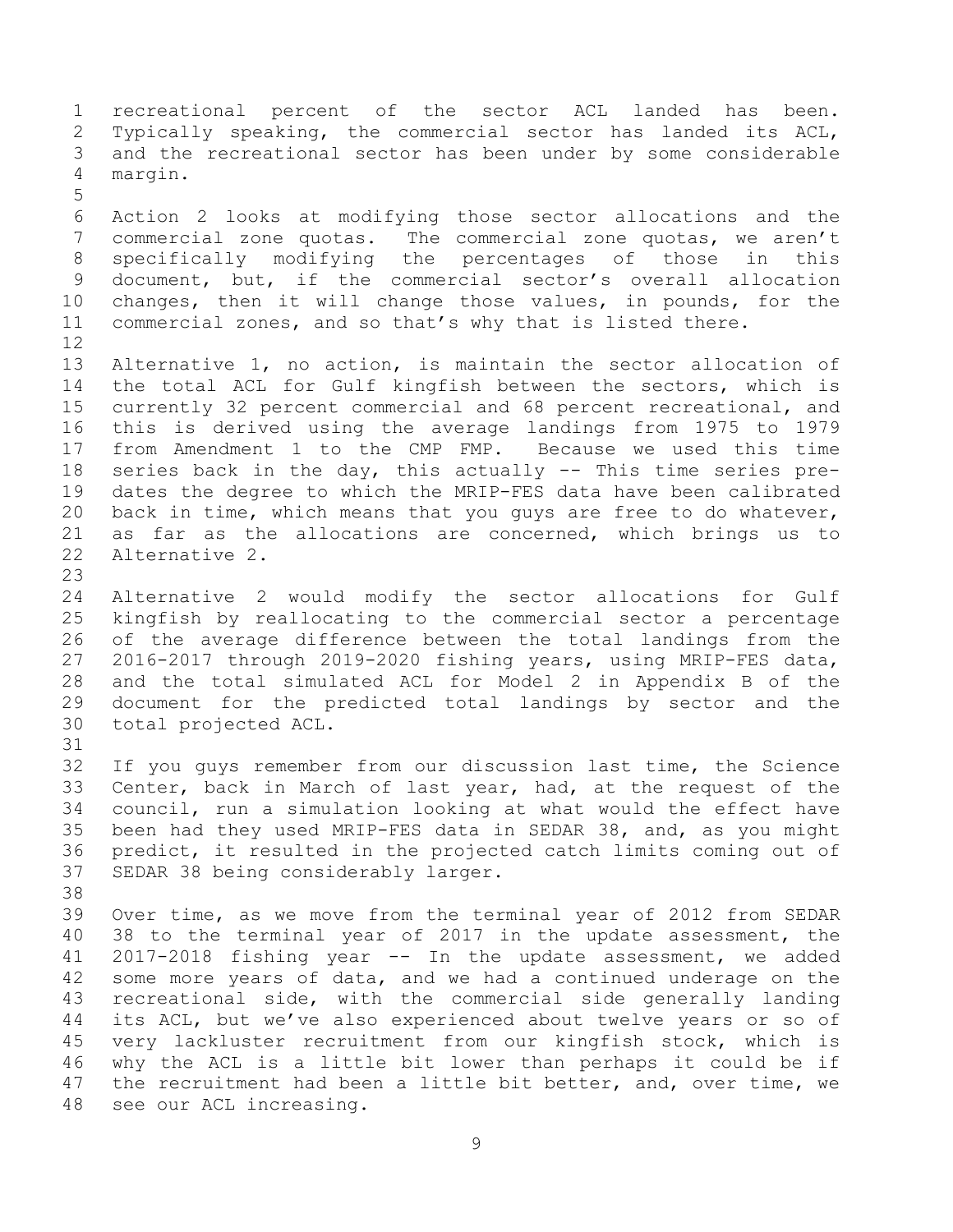$\frac{1}{2}$ 2 It's increasing because we're above the minimum stock size<br>3 threshold, but we're below the spawning stock biomass at maximum 3 threshold, but we're below the spawning stock biomass at maximum<br>4 sustainable vield, and so vour options here for Alternative 2 4 sustainable yield, and so your options here for Alternative 2<br>5 are to shift 25 percent of the average difference to the 5 are to shift 25 percent of the average difference to the<br>6 commercial sector, 50 percent, 75 percent, or 100 percent. commercial sector, 50 percent, 75 percent, or 100 percent. 7 8 What does this mean? This top table here shows you the average 9 difference for the last four years, and we're using these four<br>10 years because these represent our current management state of 10 years because these represent our current management state of<br>11 nature, if you will, the way that we're spatially managing 11 nature, if you will, the way that we're spatially managing<br>12 kingfish in the Gulf, and it comes out to an average difference 12 kingfish in the Gulf, and it comes out to an average difference<br>13 of about 4.1 million pounds landed weight. of about 4.1 million pounds landed weight.  $\frac{14}{15}$ 15 If we look at the bottom table there, you can see what the ACLs<br>16 would be for the commercial and recreational sector, and their would be for the commercial and recreational sector, and their 17 respective percentages, if we shift 25 percent, 50 percent, 75<br>18 percent, or 100 percent. percent, or 100 percent. 19<br>20 20 What does this mean in terms of how many fish might be landed?<br>21 If we shift 25 percent, which is Option 2a, essentially, what 21 If we shift 25 percent, which is Option 2a, essentially, what<br>22 that results in is we project that the recreational sector, 22 that results in is we project that the recreational sector,<br>23 based on landings history, would land about 80 percent of its 23 based on landings history, would land about 80 percent of its<br>24 ACL, and the commercial sector would land just a hair under 100 24 ACL, and the commercial sector would land just a hair under 100<br>25 percent of the ACL that -- Equivalent to what it would have 25 percent of the ACL that -- Equivalent to what it would have<br>26 received had we used FES all along, and so, if we shift 50 26 received had we used FES all along, and so, if we shift 50<br>27 percent, the recreational sector gets awfully close to landing 27 percent, the recreational sector gets awfully close to landing<br>28 its ACL, and the commercial sector would be projected to have 28 its ACL, and the commercial sector would be projected to have<br>29 some fish left over, and, granted, there is some uncertainty 29 some fish left over, and, granted, there is some uncertainty<br>30 about this, and, at this point, historically, the commercial 30 about this, and, at this point, historically, the commercial<br>31 sector has landed whatever it has been allocated, and so it may sector has landed whatever it has been allocated, and so it may 32 actually be able to land all of those fish. 33<br>34 34 If we move 75 percent or 100 percent of the difference over, we<br>35 project recreational ACL overages and season closures, and I 35 project recreational ACL overages and season closures, and I<br>36 reckon there might be a question or two. reckon there might be a question or two. 37<br>38 38 **CHAIRMAN ANSON:** I don't see any -- 39 40 **MR. RINDONE:** We've got Dale in the room. 41<br>42 42 **MR. DALE DIAZ:** I've got a couple of things, one question and<br>43 one comment, and I want to see if Rvan can explain it better 43 one comment, and I want to see if Ryan can explain it better<br>44 than I think I can. The first comment, Ryan, is, is there any 44 than I think I can. The first comment, Ryan, is, is there any<br>45 reason, if the committee so chose to, that they couldn't pick 45 reason, if the committee so chose to, that they couldn't pick<br>46 preferreds todav? preferreds today? 47 48 **MR. RINDONE:** I am certainly not going to stop you, Mr. Chair.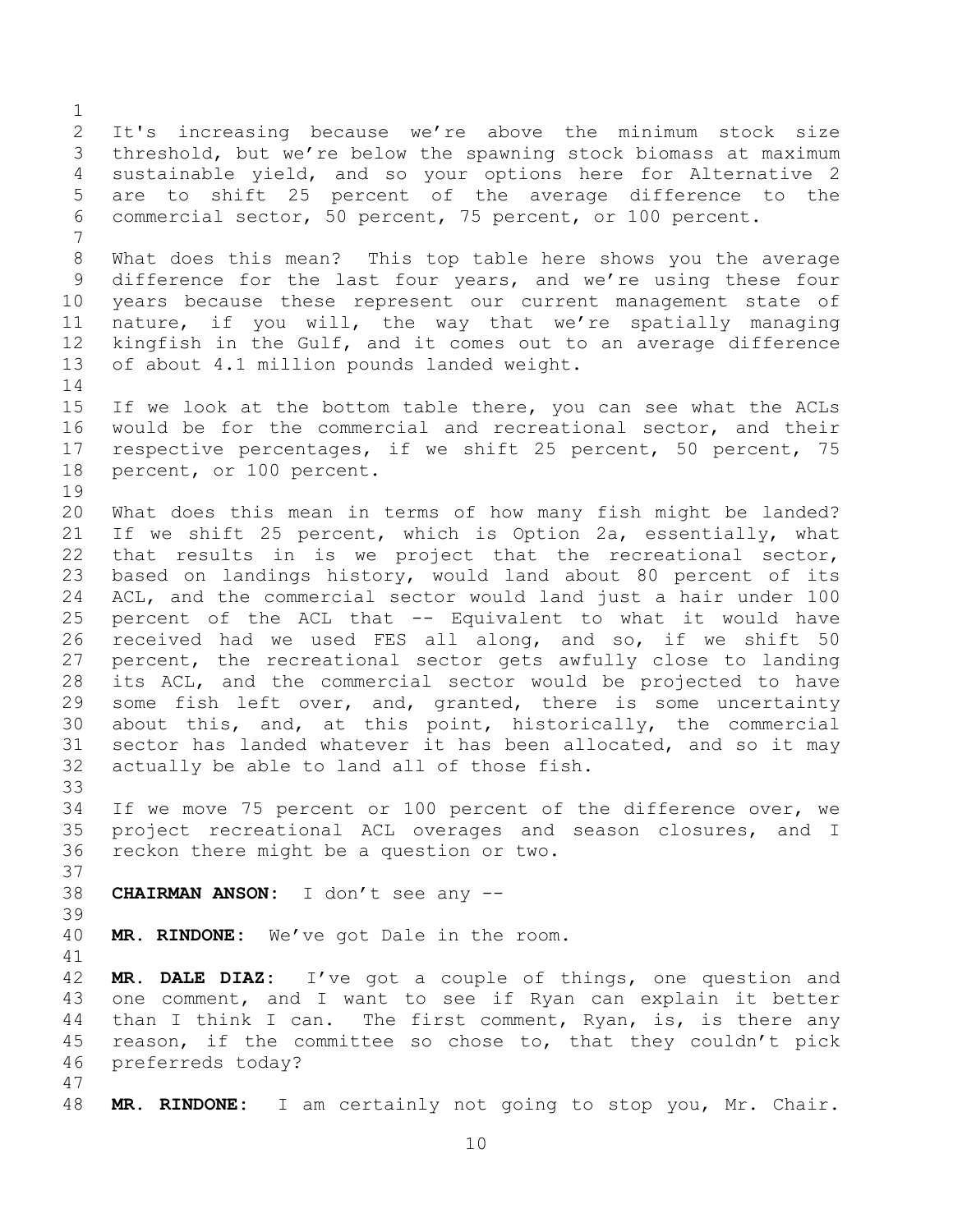1 I would say that we haven't provided you with Chapters 3 and 4 2 that look at the affected environment<br>3 consequences of the decisions that are b 3 consequences of the decisions that are being proposed, but<br>4 certainly making changes in allocation and shifting pounds 4 certainly making changes in allocation and shifting pounds<br>5 around, especially for this fishery, is not something that is 5 around, especially for this fishery, is not something that is<br>6 foreign to the council. foreign to the council.

8 **MR. DIAZ:** Okay, and so that's strictly up to the committee 9 then, and I understand why it might be prudent to wait until we<br>10 qet the rest of the document filled in, but help me with this. 10 get the rest of the document filled in, but help me with this.<br>11 In Action 1, if we went with Alternative 2, there is a slight 11 In Action 1, if we went with Alternative 2, there is a slight<br>12 increase from Alternative 1, and so the total ACL for 12 increase from Alternative 1, and so the total<br>13 Alternative 1, which is the status quo is 8.55 millio 13 Alternative 1, which is the status quo is 8.55 million pounds,<br>14 is what we were working off of, I believe, and, in 2021-2022, it 14 is what we were working off of, I believe, and, in 2021-2022, it<br>15 goes up to 9.37 million pounds. The main reason that is 15 goes up to 9.37 million pounds. The main reason that is<br>16 increased, and correct me if I'm wrong, is because we're increased, and correct me if I'm wrong, is because we're 17 converting from CHTS to FES, and is that correct?

18<br>19

7

MR. RINDONE: That is correct.

20<br>21 21 **MR. DIAZ:** Okay, and so, if we went with Alternative 2, there is 22 no scenario for reallocation where the commercial would not get<br>23 more fish than they have prior to this document, because, even 23 more fish than they have prior to this document, because, even<br>24 with the status quo in Action 2, even the 32 percent commercial 24 with the status quo in Action 2, even the 32 percent commercial<br>25 allocation, they still would benefit from the -- What is it? allocation, they still would benefit from the -- What is it?

26<br>27 MR. RINDONE: It's roughly 400,000 pounds.

28<br>29 29 **MR. DIAZ:** 400,000 pounds that is over currently, and so is that  $30$  -- I don't know if I'm explaining that very well, but there's no<br>31 scenario where the commercial wouldn't get more, in this current scenario where the commercial wouldn't get more, in this current 32 document, if we went with Alternative 2 in Action 1.

33<br>34 34 **MR. RINDONE:** That is correct, and so, whether you go with 35 Alternative 1 in Action 2 or some option for Alternative 2, it  $-$  36  $-$  Either way, by going with Alternative 2 in Action 1, yes, the 36 - Either way, by going with Alternative 2 in Action 1, yes, the 37 commercial sector would get more fish. Now, I will note, as I<br>38 did previously, that you have an increasing yield stream here 38 did previously, that you have an increasing yield stream here<br>39 from the 2021-2022 fishing year, which we're in, going forward, from the 2021-2022 fishing year, which we're in, going forward, 40 because we're building the stock back up from where it is 41 currently to the spawning stock biomass at maximum sustainable<br>42 vield. yield.

43 44 That is not to say that we are in a rebuilding plan, and we are<br>45 not, but we've had some poor, unimpressive recruitment for a 45 not, but we've had some poor, unimpressive recruitment for a<br>46 while, and hopefully that resolves itself with time, and, as 46 while, and hopefully that resolves itself with time, and, as<br>47 these catch limits increase, the commercial and recreational these catch limits increase, the commercial and recreational 48 sectors will have more fish available to them for their use.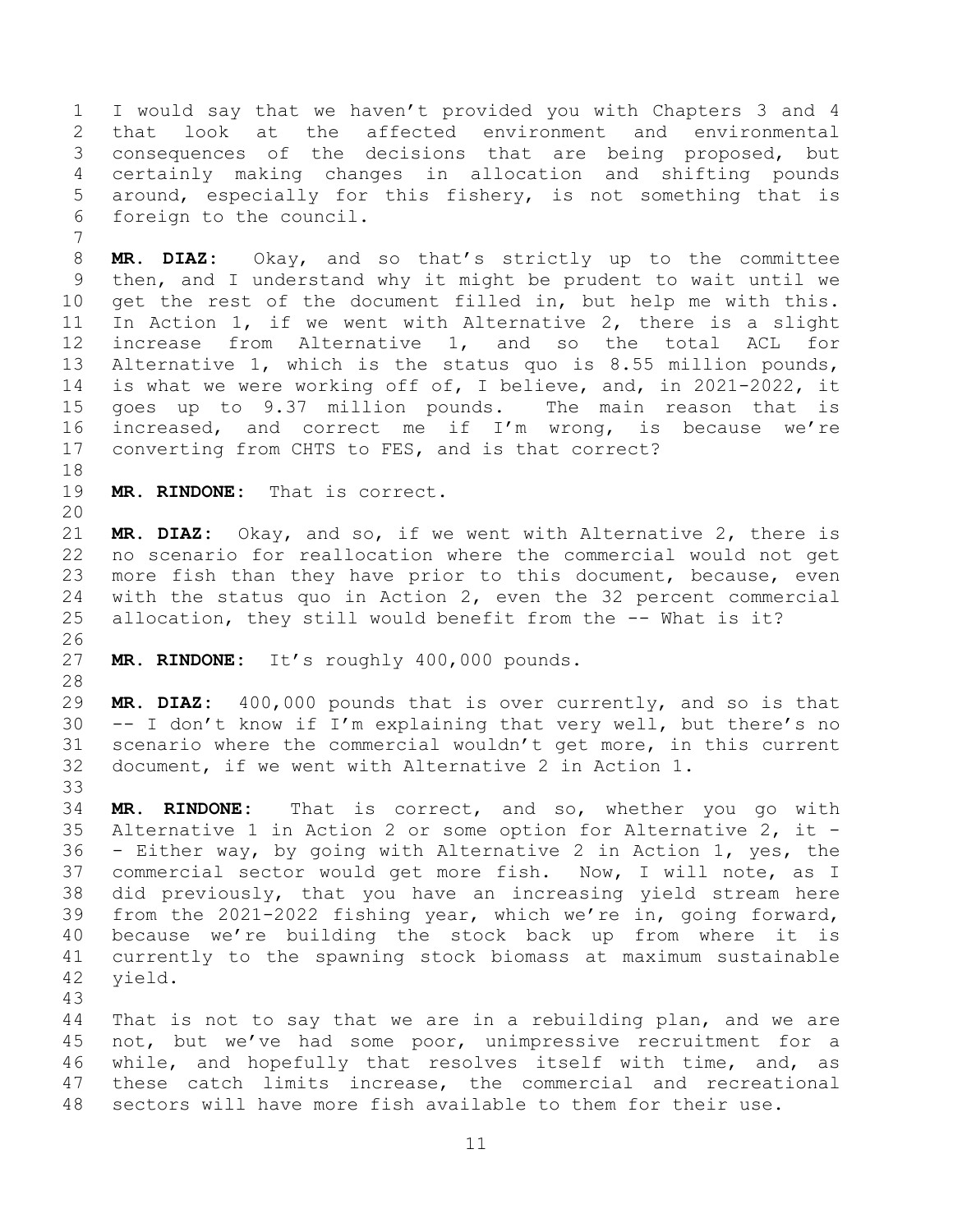$\frac{1}{2}$ MR. DIAZ: Thank you, Ryan. Thank you, Mr. Chairman. 3 **CHAIRMAN ANSON:** Thank you. Ms. Boggs. 5 6 **MS. SUSAN BOGGS:** I have several questions. Thank you, Mr. Vice Ryan, on this slide that we're 8 looking at right now, the average rec landings FES, the average, 9 is that based on all years in your Table 1.1.1, or -- Because I<br>10 wasn't following where you got the numbers, or was that just 10 wasn't following where you got the numbers, or was that just<br>11 from the 2016-2017 year to 2019-2020 year? from the 2016-2017 year to 2019-2020 year?  $\begin{array}{c} 12 \\ 13 \end{array}$ 13 **MR. RINDONE:** It's just for the 2016-2017 to 2019-2020 fishing<br>14 vears. The whole analysis is constrained to that. years. The whole analysis is constrained to that.  $15$ <br> $16$ MS. BOGGS: Okay. I am just making sure, and that's one thing 17 that I didn't look at yesterday, when I was looking at this.<br>18 The second thing I wanted to ask, and I know we kind of got 18 The second thing I wanted to ask, and I know we kind of got<br>19 tangled up with this with red grouper, was, when we did the 19 tangled up with this with red grouper, was, when we did the<br>20 Chapters 3 and 4 -- Will there be some economic data put in 20 Chapters 3 and 4 -- Will there be some economic data put in<br>21 there, like there was for the red grouper, showing the financial 21 there, like there was for the red grouper, showing the financial<br>22 quain, et cetera, if we make this shift in allocation? gain, et cetera, if we make this shift in allocation?  $\frac{23}{24}$ 24 **MR. RINDONE:** Yes, Ms. Boggs. There will be an economic 25 analysis, and, if any of that needs to be brought before the<br>26 SSC, we certainly can make time to have them take a look at 26 SSC, we certainly can make time to have them take a look at 27 that. that. 28<br>29 29 **MS. BOGGS:** Well, I'm just asking, because it seemed like, with 30 red grouper, that's something none of us -- I don't want to say<br>31 none of us, but I didn't realize was in the document, and I had none of us, but I didn't realize was in the document, and I had 32 looked at other documents, I don't recall seeing that, and so<br>33 that's kind of one of my questions. that's kind of one of my questions. 34<br>35 35 Then I have another question, and, if this needs to be spoken to<br>36 at another time, but the different zones -- I asked a couple of 36 at another time, but the different zones -- I asked a couple of<br>37 commercial fishermen, and recreational fishermen, this question, 37 commercial fishermen, and recreational fishermen, this question,<br>38 and I'm real curious why, and I think I know the answer, but the 38 and I'm real curious why, and I think I know the answer, but the 39 Southern Zone, the gillnet zone, if I'm not mistaken in what I Southern Zone, the gillnet zone, if  $I'm$  not mistaken in what  $I$ 40 have looked at in the past, they catch their quota extremely 41 quickly, and they are coming in at, I guess, the tail-end of the<br>42 fishing vear, if vou will, but my question would be, if somebody 42 fishing year, if you will, but my question would be, if somebody<br>43 could answer this for me, what is the migration pattern of the 43 could answer this for me, what is the migration pattern of the 44 mackerel? mackerel? 45 46 Is this Atlantic mackerel coming around into the Gulf? I guess<br>47 I don't understand the migration of it, because it would -- I I don't understand the migration of it, because it would -- I 48 ask that just because why is it getting caught so quickly in the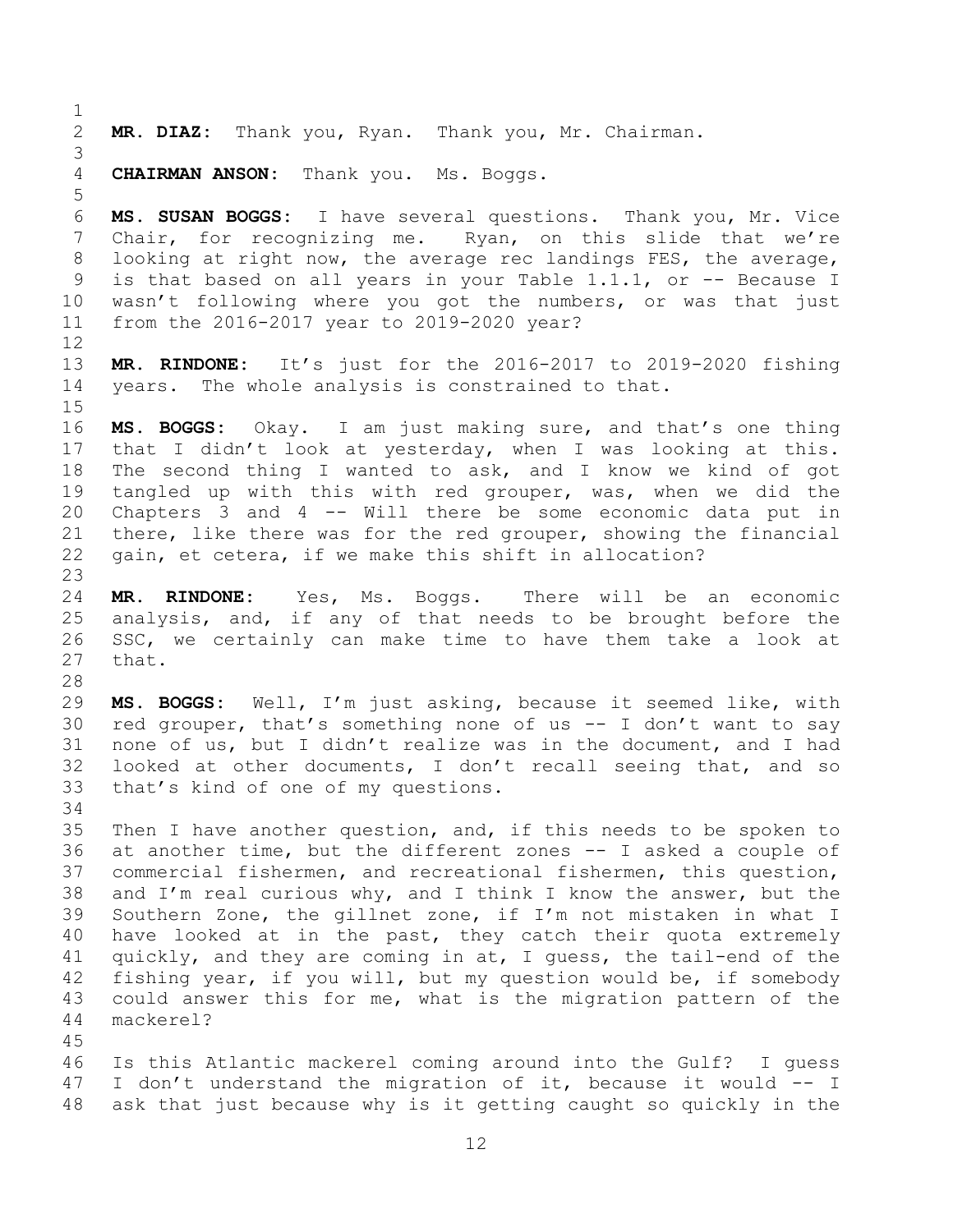1 southern zone in the winter months? Thank you.  $\frac{2}{3}$ 3 **MR. RINDONE:** I've got that one, Ms. Boggs. When we did SEDAR 4 38, the Science Center, and specifically Dr. Walter, and he<br>5 might still be on, did a really interesting analysis of the 5 might still be on, did a really interesting analysis of the<br>6 commercial trip ticket data, which showed that the old mixing 6 commercial trip ticket data, which showed that the old mixing<br>7 zone that we had used in the previous assessment of kingfish. zone that we had used in the previous assessment of kingfish, 8 that had gone all the way up the east coast of Florida, to about 9 Volusia County, was actually much smaller during the wintertime,<br>10 and it was actually occurring really just south of U.S. 1. and it was actually occurring really just south of U.S.  $1$ . 11<br>12 12 That much smaller winter mixing zone means there is much less<br>13 mixing that occurs between the Gulf and the Atlantic migratory 13 mixing that occurs between the Gulf and the Atlantic migratory<br>14 qroups of kingfish. The Gulf migratory group, in the winter, as 14 groups of kingfish. The Gulf migratory group, in the winter, as<br>15 far as it moves around the Gulf, in about May or June, they 15 far as it moves around the Gulf, in about May or June, they<br>16 really start showing up off of Texas, and they move into the really start showing up off of Texas, and they move into the 17 northern Gulf. They're still hanging around up in the northern<br>18 and northeastern Gulf by September or October, which is when the 18 and northeastern Gulf by September or October, which is when the<br>19 northern zone opens up, and then thev start to move south, along 19 northern zone opens up, and then they start to move south, along<br>20 the West Florida Shelf, in the wintertime, and they hang out 20 the West Florida Shelf, in the wintertime, and they hang out<br>21 around the Kevs, north of the Drv Tortugas and in that area, in 21 around the Keys, north of the Dry Tortugas and in that area, in<br>22 the wintertime. the wintertime. 23 24 They school up into rather large schools, and you can see<br>25 pictures of these online, and the gillnetters use pilots and 25 pictures of these online, and the gillnetters use pilots and<br>26 small aircraft to spot these schools for making their runaround 26 small aircraft to spot these schools for making their runaround<br>27 qillnet sets. gillnet sets. 28<br>29 29 Then the fish start to move north from there and come back up<br>30 into the central, western, and northern Gulf, which makes for a 30 into the central, western, and northern Gulf, which makes for a<br>31 bit of a Lent season, and so these fish being in these very bit of a Lent season, and so these fish being in these very 32 large schools, and being able to be circled by the gillnet<br>33 boats, is part of the reason why that quota gets landed pretty 33 boats, is part of the reason why that quota gets landed pretty<br>34 quickly. quickly. 35<br>36 36 They have a 45,000-pound trip limit, and it is definitely<br>37 possible to catch 45,000 pounds in a set, and so, if you have 37 possible to catch 45,000 pounds in a set, and so, if you have<br>38 several good sets, you can see how quickly that 540,000-pound 38 several good sets, you can see how quickly that 540,000-pound<br>39 quota can get eaten up, and so that's why it doesn't take very quota can get eaten up, and so that's why it doesn't take very 40 long, but they typically don't start fishing, that fleet -- The 41 gillnet fleet doesn't start fishing until the price gets to a<br>42 point where they think it's a good move to go out there. point where they think it's a good move to go out there. 43 44 **MS. BOGGS:** Thank you. 45 46 **CHAIRMAN ANSON:** Thank you, Susan. Troy. 47 48 **MR. WILLIAMSON:** If memory serves me correct, don't we have an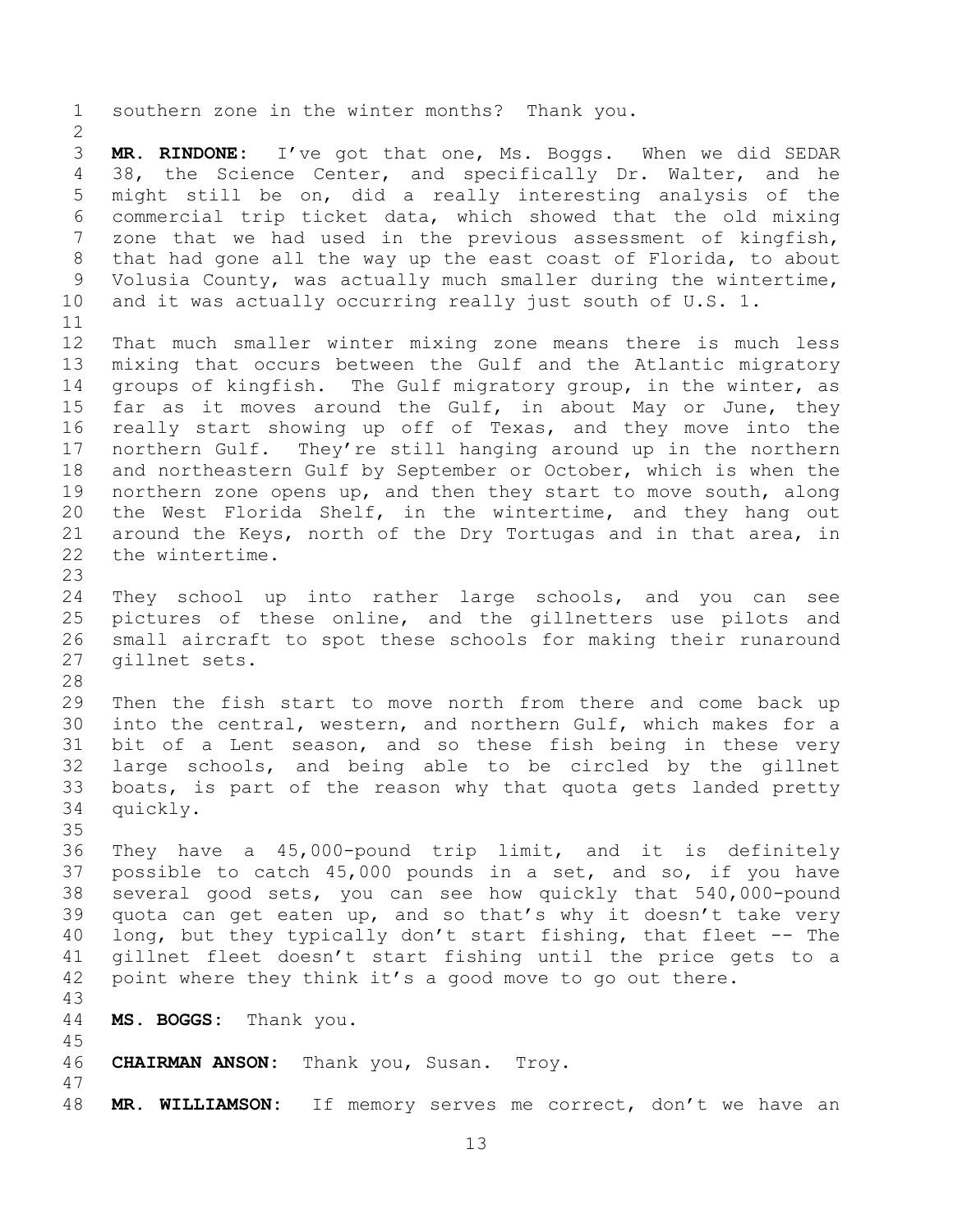1 allocation set for 2026 in this stock, and didn't we vote to do<br>2 that, and that's one question, and am I recalling that 2 that, and that's one question, and am<br>3 correctly? correctly?

 $\frac{4}{5}$ 5 **CHAIRMAN ANSON:** Ryan, you probably have that information better<br>6 than I do. I have got an answer, but I just don't know if it's 6 than I do. I have got an answer, but I just don't know if it's  $\frac{1}{2}$  accurate. accurate.

9 **MR. RINDONE:** In our allocation review guidance document, when<br>10 we had specified years during which we would, or we could, 10 we had specified years during which we would, or we could,<br>11 review allocations for the different species, it may have been 11 review allocations for the different species, it may have been<br>12 specified in there, and I would look to Dr. Diagne for that, 12 specified in there, and I would look to Dr. Diagne for that,<br>13 but, of course, it's the council's prerogative to visit any of 13 but, of course, it's the council's prerogative to visit any of<br>14 that at any time it chooses. that at any time it chooses.

 $\frac{15}{16}$ MR. WILLIAMSON: Well, from another standpoint, you mentioned 17 that there are questions regarding recruitment of this stock<br>18 that you don't have answers for, and I -- It seems, to me, 18 that you don't have answers for, and  $I$  -- It seems, to me,<br>19 counterproductive to take fish away from the recreational sector 19 counterproductive to take fish away from the recreational sector<br>20 when this is principally a catch-and-release species for 20 when this is principally a catch-and-release species<br>21 recreational anglers, and so, as a result of that, they 21 recreational anglers, and so, as a result of that, they're<br>22 putting fish back into the water, which benefits not only the 22 putting fish back into the water, which benefits not only the<br>23 recreational sector, but also the commercial sector, and is that 23 recreational sector, but also the commercial sector, and is that<br>24 not something that we should be looking at? Should we refer 24 not something that we should be looking at? Should we refer<br>25 this say to the SSC committee for say an analysis of 25 this say to the SSC committee for say an analysis of<br>26 socioeconomic impacts, and it seems to me that we're preemptive 26 socioeconomic impacts, and it seems to me that we're preemptive here.

28<br>29 29 **CHAIRMAN ANSON:** You brought that point up, I believe, at the 30 last meeting, and Ryan was tasked to get some information to try<br>31 to answer that question, and it looks like he might have a slide to answer that question, and it looks like he might have a slide 32 to try to get at some of your question.

33<br>34 34 **MR. RINDONE:** I do, Mr. Chair. Mr. Williamson, you had asked 35 this question last time, and so we dug into the data, real<br>36 quick, and what we have for you is shown on the screen, which is 36 quick, and what we have for you is shown on the screen, which is<br>37 the recreational catch, versus the live releases, from the FES 37 the recreational catch, versus the live releases, from the FES<br>38 data for 2016 through 2020. data for 2016 through 2020.

39

8

40 There was quite a bit of releases going on in 2016, but it got 41 progressively less, as a proportion of the total harvest plus<br>42 fish released alive, as we moved forward, and so there is a 42 fish released alive, as we moved forward, and so there is a<br>43 portion of the fish that are being caught that are being 43 portion of the fish that are being caught that are being<br>44 released, but it would seem that most of the fish that are being 44 released, but it would seem that most of the fish that are being<br>45 caught, or more than 50 percent anyway, are being retained. As 45 caught, or more than 50 percent anyway, are being retained. As<br>46 far as the fish that are released dead, that makes up a very 46 far as the fish that are released dead, that makes up a very<br>47 small portion of the catch, like a statistically insignificant small portion of the catch, like a statistically insignificant 48 portion of the catch, and it's almost noise.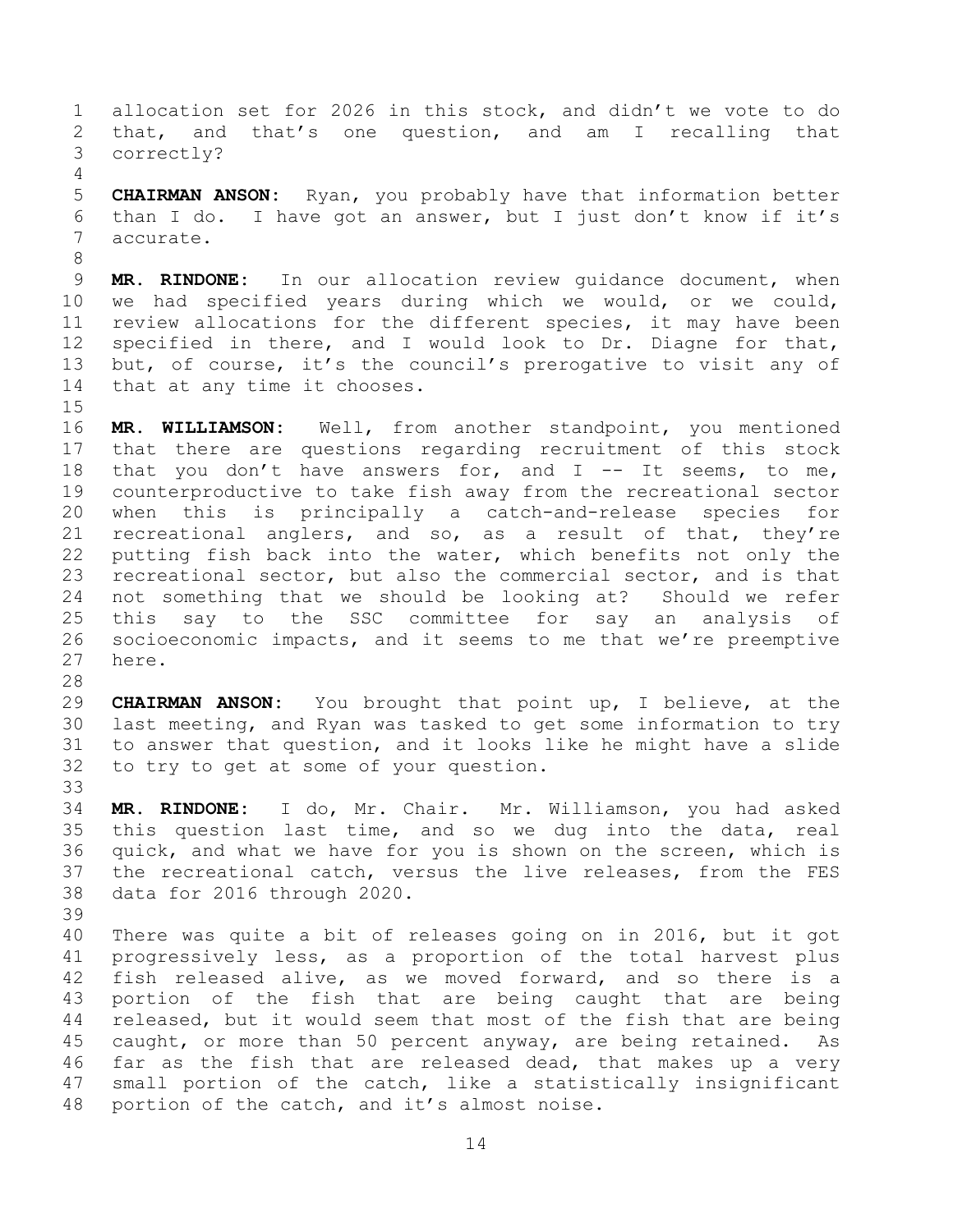$\frac{1}{2}$ 2 **MR. WILLIAMSON:** I guess it depends on which way you look at it. 3 25 percent seems like a large percent of catch-and-release, to<br>4 me. Thank vou for looking into that. me. Thank you for looking into that.

5 6 **CHAIRMAN ANSON:** Thank you, Troy. Ryan, looking at this graph here, was it in 2018 that the council took action on the bag 8 limit and went from two to three?

 $\begin{array}{c} 9 \\ 10 \end{array}$ 10 **MR. RINDONE:** I believe it was, and I would have to go back and 11 look, but I will say that, based on the landings data that have<br>12 happened since then, it doesn't appear as if increasing the 12 happened since then, it doesn't appear as if increasing the<br>13 recreational bag limit has resulted in an increased harvest. I 13 recreational bag limit has resulted in an increased harvest. I<br>14 don't have those data drawn up that way to show you guys, as 14 don't have those data drawn up that way to show you guys, as<br>15 part of this presentation, but we have had this question in the 15 part of this presentation, but we have had this question in the<br>16 past, and that has been the answer, based on the landings data past, and that has been the answer, based on the landings data 17 in FES.

18<br>19 19 **CHAIRMAN ANSON:** One more question, and then I will get to Tom,<br>20 but do you recall the number of trips where king mackerel are 20 but do you recall the number of trips where king mackerel are<br>21 identified as the primary or secondary target, in terms of this 21 identified as the primary or secondary target, in terms of this<br>22 time series? time series?

23

24 **MR. RINDONE:** No, but it's something that we can look into for you for next time.

26<br>27 27 **CHAIRMAN ANSON:** Yes, and it just could be interesting, just in<br>28 light of the increase in the bag limit and the overall numbers 28 light of the increase in the bag limit and the overall numbers<br>29 of fish going down, and so I'm just wondering if that's just the 29 of fish going down, and so I'm just wondering if that's just the<br>30 participants are going down, or the number of trips are going 30 participants are going down, or the number of trips are going<br>31 down, and I know there's been some comments, over the last down, and I know there's been some comments, over the last 32 meeting or two, that some people think that they're not as<br>33 abundant in their location, or at certain times of the year, 33 abundant in their location, or at certain times of the year,<br>34 but, if it's handy, if you still have that dataset and it has 34 but, if it's handy, if you still have that dataset and it has<br>35 it, and you've got time, it would be interesting to kind of look 35 it, and you've got time, it would be interesting to kind of look<br>36 at. Thank you. Dr. Frazer. at. Thank you. Dr. Frazer.

37<br>38 38 **DR. TOM FRAZER:** Thanks, Kevin, and so, when I look at this figure, I guess what I see is that there is a relative change in 40 the number of fish that are actually released, when you look at 41 the total encounter, I guess, and so this isn't an increase, and<br>42 this is to Rvan, and this isn't due to some change in 42 this is to Ryan, and this isn't due to some change in<br>43 survivorship, or anything like that, of released fish, and it 43 survivorship, or anything like that, of released fish, and it<br>44 just appears to be that fishermen are keeping a larger 44 just appears to be that fishermen are keeping a larger<br>45 percentage of the fish that they actually hook, and is that 45 percentage of the fish that they actually hook, and is that<br>46 correct? correct?

47

48 **MR. RINDONE:** It would seem so, Dr. Frazer. We're currently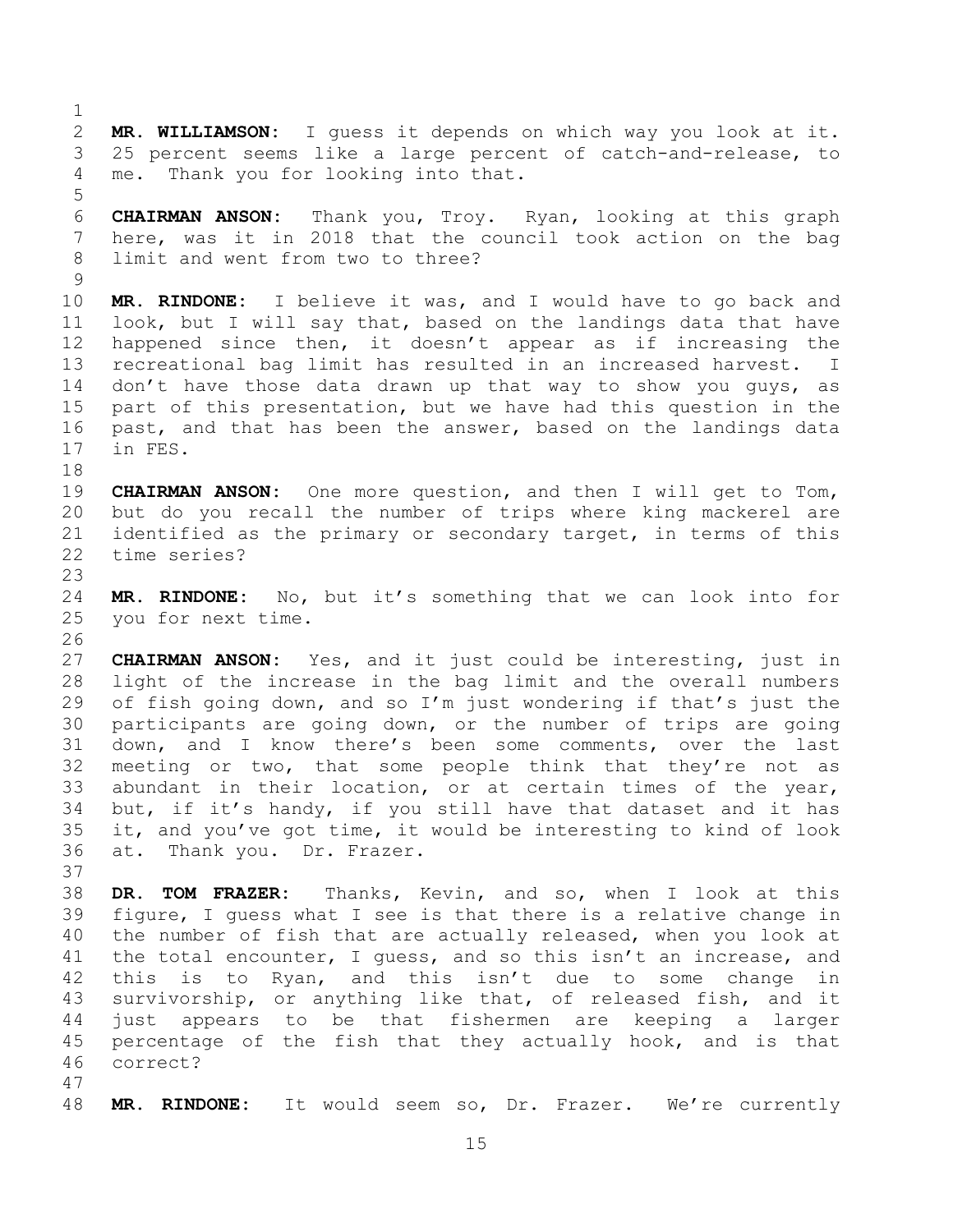1 using a 25 percent discard mortality rate for kingfish, which<br>2 depends a lot on how fast the fish is fought and the condition 2 depends a lot on how fast the fish is fought and the condition<br>3 in which it's released. Kingfish, like many other pelagic 3 in which it's released. Kingfish, like many other pelagic<br>4 species, they get oxygen staryed pretty quickly, especially when 4 species, they get oxygen starved pretty quickly, especially when<br>5 they're left on the deck, and so their release condition 5 they're left on the deck, and so their release condition<br>6 certainly is a function of how long they're out the water and 6 certainly is a function of how long they're out the water and<br>7 how hard they have fought being reeled in, and so that does play how hard they have fought being reeled in, and so that does play 8 a role.  $\begin{array}{c} 9 \\ 10 \end{array}$ DR. FRAZER: That's it. Thanks, Ryan. 11<br>12 12 **MR. RINDONE:** The only other thing I was going to add to that is 13 that the manner in which the recreational and the commercial<br>14 fishing activity for kingfish is not thought to have changed 14 fishing activity for kingfish is not thought to have changed<br>15 much at all in the last decade, and so the data for that seem 15 much at all in the last decade, and so the data for that seem<br>16 pretty consistent. pretty consistent.  $\begin{array}{c} 17 \\ 18 \end{array}$ DR. FRAZER: Thank you. 19<br>20 20 **MR. RINDONE:** Mr. Anson, May of 2017 is when that bag limit went into effect.  $\frac{22}{23}$ **CHAIRMAN ANSON:** Thank you.  $\frac{24}{25}$ 25 **MS. BOGGS:** I am going to hold my question for later, and I<br>26 think Ryan may have just answered it, and I've just got to go do 26 think Ryan may have just answered it, and I've just got to go do  $27$  some research. Thank you. some research. Thank you. 28<br>29 29 **CHAIRMAN ANSON:** Okay. Thank you. Ryan, do you want to, I quess, jump back into the heart of the presentation? 31 32 **MR. RINDONE:** Well, we are at the end of the artery, Mr. Chair, and so this was my last slide. 34<br>35 35 **CHAIRMAN ANSON:** It is, and I didn't realize that you completed 36 the others. Is there any questions for Ryan on the amendment or<br>37 the action items? Do people like what they see? Ryan, where --37 the action items? Do people like what they see? Ryan, where --<br>38 It was in the action quide, and it mentioned that the South 38 It was in the action guide, and it mentioned that the South<br>39 Atlantic will also be reviewing this document, and we saw it at Atlantic will also be reviewing this document, and we saw it at 40 our last meeting, and have they had one opportunity as well to 41 see it? I don't see any mention, at least, in the text, in the<br>42 document itself, about any kind leanings or preferreds that the 42 document itself, about any kind leanings or preferreds that the<br>43 South Atlantic has taken, and are they pretty early in that 43 South Atlantic has taken, and are they pretty early in that<br>44 process, too? process, too? 45 46 **MR. RINDONE:** Yes, sir, Mr. Chair. They saw an options draft of it at their December 2021 meeting, and they will see, again, a

48 draft at their March 2022 meeting.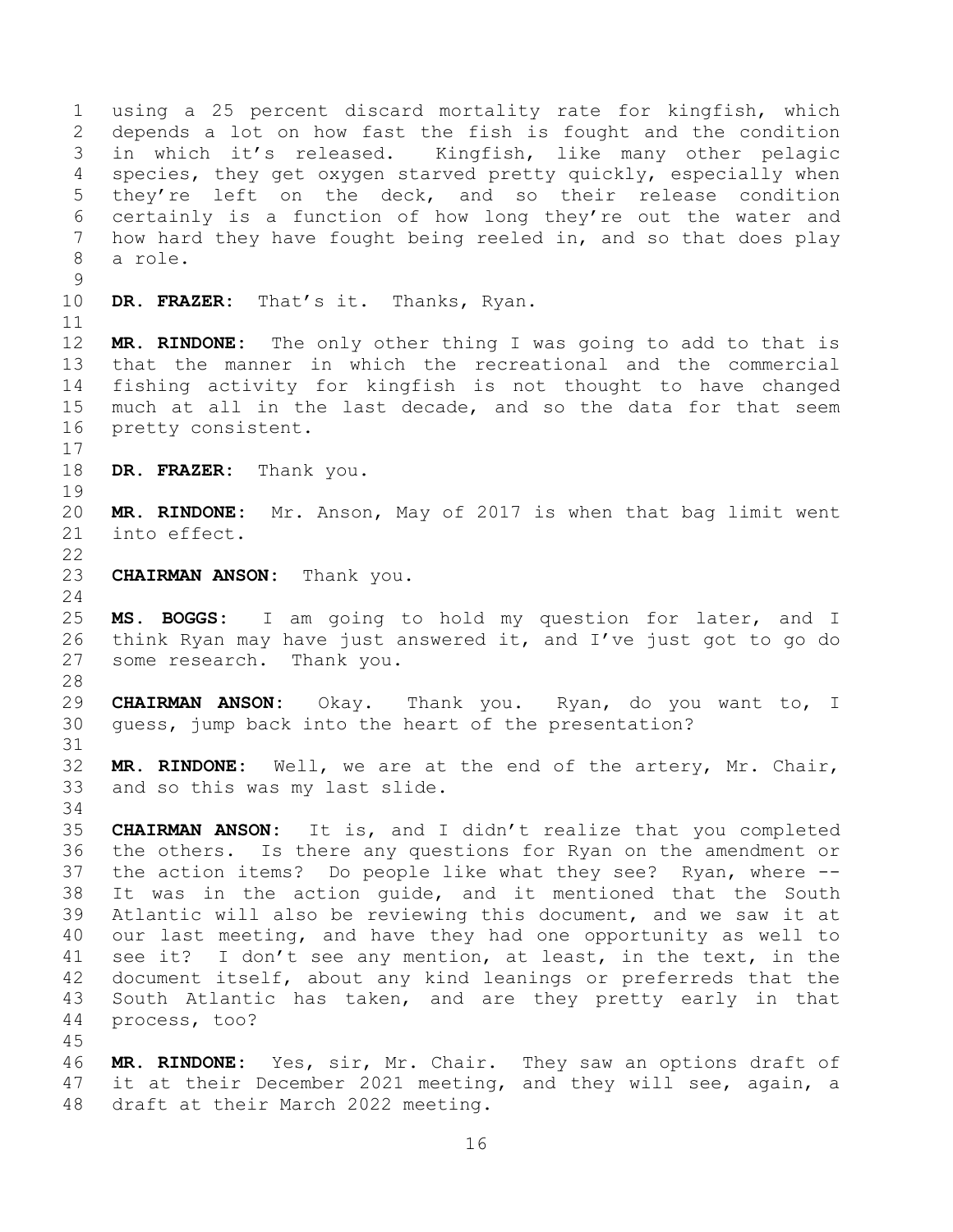$\frac{1}{2}$ 2 Basically, at this point, if you guys are happy with what you<br>3 see, you could recommend that staff go forward with developing a 3 see, you could recommend that staff go forward with developing a<br>4 public hearing draft, and the South Atlantic Council could 4 public hearing draft, and the South Atlantic Council could<br>5 concur with that, and then that would let us go ahead and make 5 concur with that, and then that would let us go ahead and make<br>6 progress on Chapters 3 and 4, so we can get those additional 6 progress on Chapters  $3$  and  $4$ , so we can get those additional  $7$  analyses done, and you quys can consider preferred alternatives. analyses done, and you guys can consider preferred alternatives.

9 **CHAIRMAN ANSON:** All right, and does anyone want to talk about<br>10 that specific point and where we want to go? I am wondering, if 10 that specific point and where we want to go? I am wondering, if<br>11 you go back to your presentation, Ryan, the one with the red 11 you go back to your presentation, Ryan, the one with the red<br>12 cells there highlighted on the side there, seeing that that 12 cells there highlighted on the side there, seeing that that<br>13 doesn't kind of get us to where we want to go, or how we think 13 doesn't kind of get us to where we want to go, or how we think<br>14 we want to go, is there a utility in moving those to Considered 14 we want to go, is there a utility in moving those to Considered<br>15 but Rejected. 2c and 2d? but Rejected, 2c and 2d?

16<br>17 17 **MR. RINDONE:** I think you could do that, Mr. Chair, if you guys 18 are pretty convinced that those are options that you're not keen<br>19 on considering, and you could certainly move those along at this 19 on considering, and you could certainly move those along at this<br>20 point. Insofar as NEPA is concerned, this particular action 20 point. Insofar as NEPA is concerned, this particular action<br>21 technically has five options, and there's Alternative 1, and 21 technically has five options, and there's Alternative 1, and<br>22 then there's each of the four options in Alternative 2, and so 22 then there's each of the four options in Alternative 2, and so<br>23 you guys are definitely considering a suite of things to try to 23 you guys are definitely considering a suite of things to try to<br>24 get at the problem that you're trying to solve. get at the problem that you're trying to solve.

 $\frac{25}{26}$ 26 **CHAIRMAN ANSON:** Thank you. Mr. Williamson.

 $\begin{array}{c} 27 \\ 28 \end{array}$ 28 **MR. WILLIAMSON:** Ryan, the graph you showed on recreational 29 harvest, is there any explanation for the reduction from 2016 to<br>30 2020, and that's almost a 50 percent drop. 30 2020, and that's almost a 50 percent drop.

32 **MR. RINDONE:** Not that I know of empirically, because, as far as 33 the stock assessment is concerned, it ends with the 2017-2018<br>34 fishing vear, and so the data bevond that point are bevond the 34 fishing year, and so the data beyond that point are beyond the<br>35 assessment. Speaking as an angler of this species, I can't sav 35 assessment. Speaking as an angler of this species, I can't say<br>36 that I feel like I have seen less of them in my area, but, of 36 that I feel like I have seen less of them in my area, but, of<br>37 course, that's just anecdotal, and perhaps, during public 37 course, that's just anecdotal, and perhaps, during public<br>38 testimony, you might query some of the folks that you know to 38 testimony, you might query some of the folks that you know to<br>39 catch kingfish and see what they think. catch kingfish and see what they think.

40

31

8

41 **MR. DIAZ:** Just to add to what Ryan is saying there, I do 42 remember Captain Bob Zales coming to the podium, and talking to<br>43 me at the meetings in the last few years, that there hasn't been 43 me at the meetings in the last few years, that there hasn't been<br>44 as much bait in his area, and there is a lot of fishing power in 44 as much bait in his area, and there is a lot of fishing power in<br>45 that particular area, and so that does come to mind as something 45 that particular area, and so that does come to mind as something<br>46 that's been said at public testimony. that's been said at public testimony.

- 47
- 48 **CHAIRMAN ANSON:** Does that answer your question, Troy?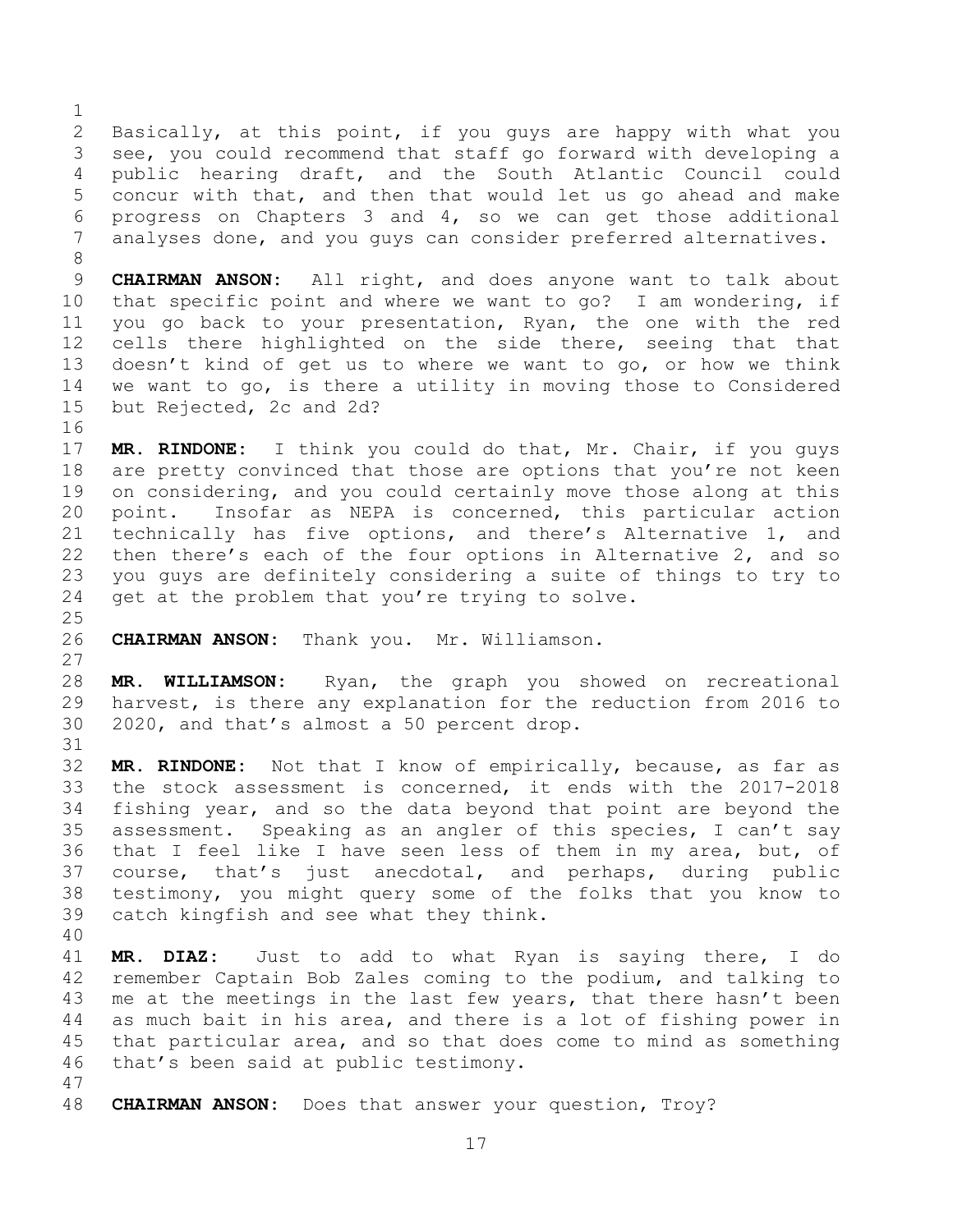$\frac{1}{2}$ 2 **MR. WILLIAMSON:** Well, I don't think there was an answer there,<br>3 but I understand the conversation, and it appears to be somewhat 3 but I understand the conversation, and it appears to be somewhat<br>4 alarming that we've had such a precipitous drop, and vet we're 4 alarming that we've had such a precipitous drop, and yet we're<br>5 talking about reallocating this particular resource. talking about reallocating this particular resource. 6<br>7 CHAIRMAN ANSON: Thank you for your comment. Mr. Gill. 8 9 **MR. WILLIAMSON:** Thank you. 10<br>11 11 **MR. BOB GILL:** Thank you, Mr. Chairman. I appreciate you 12 recognizing me, given that I'm not on your committee, and I<br>13 would like to express a general concern relative to our what I 13 would like to express a general concern relative to our what I<br>14 consider a knee-jerk reaction to reallocation. consider a knee-jerk reaction to reallocation.  $\frac{15}{16}$ We're taking a single point, i.e. landings, and, because of new 17 data that shows the landings we were working on are no longer<br>18 appropriate, we're rushing into reallocation on virtually every 18 appropriate, we're rushing into reallocation on virtually every<br>19 species, and it seems, to me, that reallocation -- Number one, I 19 species, and it seems, to me, that reallocation -- Number one, I<br>20 have trouble with just basing it on landings, but, aside from 20 have trouble with just basing it on landings, but, aside from<br>21 that, reallocation has a host of other factors, like 21 that, reallocation<br>22 socioeconomic, human k 22 socioeconomic, human behavior, et cetera, that play in here, and<br>23 we recognize that by the development of the policies and 23 we recognize that by the development of the policies and<br>24 frameworks that are being worked on to develop a more orderly 24 frameworks that are being worked on to develop a more orderly<br>25 process to allocation. process to allocation. 26<br>27 27 I think, in general, that what we're doing is taking this single<br>28 point and saying, oh, we need to reallocate based on that point, 28 point and saying, oh, we need to reallocate based on that point,<br>29 when we're not taking into consideration the other aspects that 29 when we're not taking into consideration the other aspects that<br>30 have a significant impact on allocation considerations, and so I 30 have a significant impact on allocation considerations, and so I<br>31 think we're rushing to judgment, and I would urge the committee, think we're rushing to judgment, and I would urge the committee, 32 and the council, to consider the impact of thinking it through<br>33 on a more broad aspect and perhaps separating out the amendments 33 on a more broad aspect and perhaps separating out the amendments<br>34 that want to redefine ACLs, et cetera, from the reallocation, so 34 that want to redefine ACLs, et cetera, from the reallocation, so<br>35 that proper consideration can be made. Thank you. that proper consideration can be made. 36<br>37 CHAIRMAN ANSON: Thank you for your comment, Mr. Gill. Mara. 38<br>39 39 **MS. MARA LEVY:** I just wanted to make a quick comment on the 40 allocation discussion and point out that there is nothing here 41 that is requiring a rush decision. I mean, we don't have the<br>42 analysis for Chapter 4 vet, and this is just an action that 42 analysis for Chapter 4 yet, and this is just an action that<br>43 qives you an alternative to look at the allocation for this 43 gives you an alternative to look at the allocation for this<br>44 particular stock, because of a couple of things. particular stock, because of a couple of things. 45 46 One, the allocation is based on landings from the 1970s, and so<br>47 it's extremely old, and number two, you have a situation where it's extremely old, and number two, you have a situation where 48 the commercial sector consistently harvests its allocation,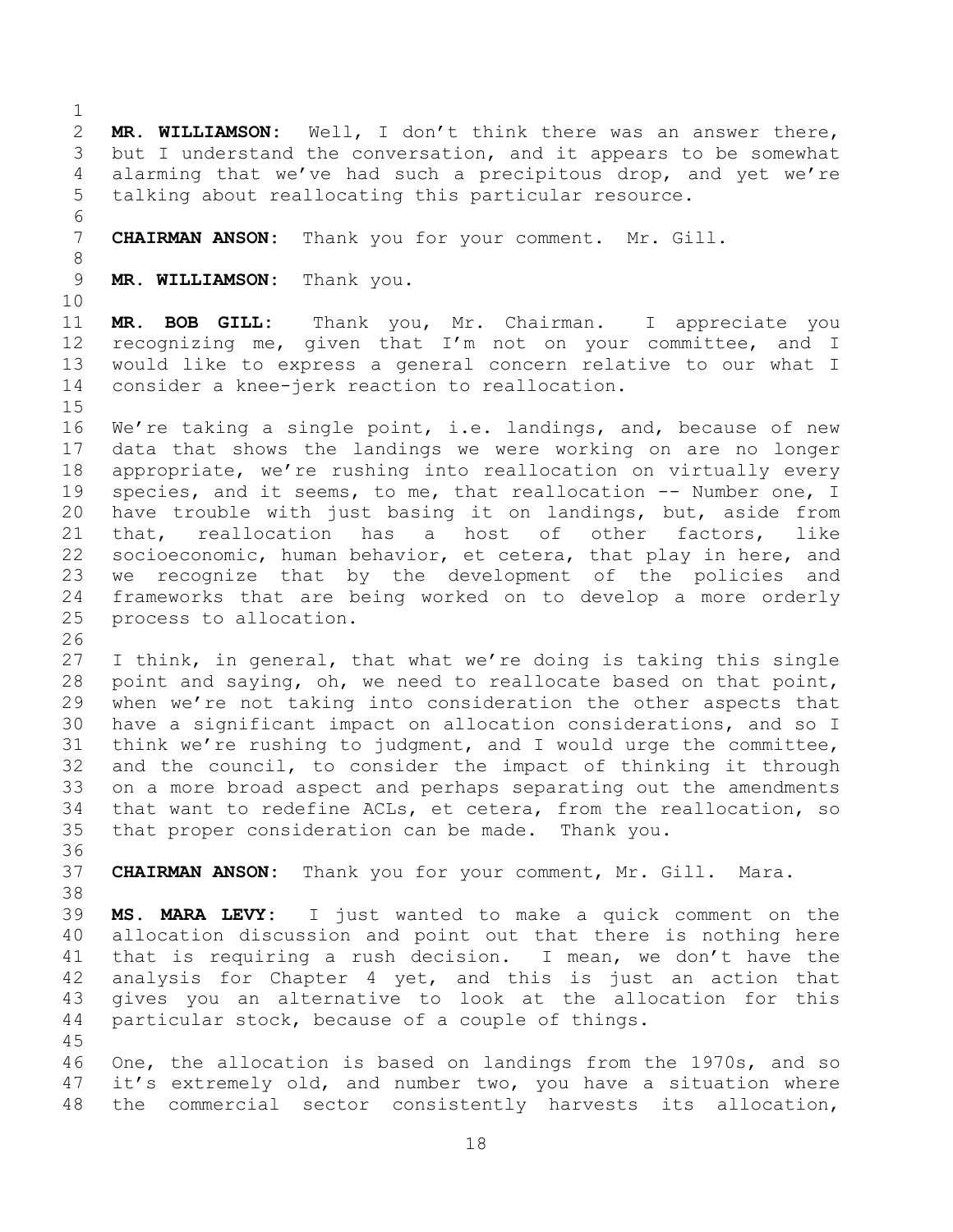1 whereas the recreational sector doesn't necessarily harvest it,<br>2 and I understand that there is potential policy reasons for not 2 and I understand that there is potential policy reasons for not<br>3 wanting all of the fish harvested, in terms of the recreational 3 wanting all of the fish harvested, in terms of the recreational<br>4 sector, but it doesn't mean that you can't look at some options 4 sector, but it doesn't mean that you can't look at some options<br>5 to shift allocation. to shift allocation.

6<br>7 7 I also wanted to point out that this is one species where the 8 assessment -- The allocations don't impact the outcome of the 9 assessment, and so they actually can be separated more than some<br>10 of our other assessments and allocation, which is why we've been 10 of our other assessments and allocation, which is why we've been<br>11 looking at them together, and so the allocation affects the 11 looking at them together, and so the allocation affects the<br>12 projections, and so you have to kind of decide that and look at 12 projections, and so you have to kind of decide that and look at<br>13 that, about whether you want to stay with the status quo or 13 that, about whether you want to stay with the status quo or<br>14 shift, before you can look at what the catch levels would be, 14 shift, before you can look at what the catch levels would be,<br>15 whereas this one does not necessarily require that, and so it's 15 whereas this one does not necessarily require that, and so it's<br>16 in a little bit of a different circumstance. Thank you. in a little bit of a different circumstance. Thank you.

 $\frac{17}{18}$ 

18 **CHAIRMAN ANSON:** Thank you, Mara. J.D.

19<br>20 20 **MR. J.D. DUGAS:** Thank you, Mr. Chair. Mr. Gill touched a 21 little bit on what I wanted to ask, and it's a question, Kevin,<br>22 and I don't know if it's directed to you or whomever, but can we 22 and I don't know if it's directed to you or whomever, but can we<br>23 look at the possibility of splitting this amendment, maybe, and 23 look at the possibility of splitting this amendment, maybe, and<br>24 having these two actions separated? having these two actions separated?

 $\frac{25}{26}$ 

26 **CHAIRMAN ANSON:** I believe that discussion came up last time, 27 and it doesn't mean we're married to whatever the outcome of<br>28 that discussion was, but it was similar along those lines, to 28 that discussion was, but it was similar along those lines, to<br>29 break out the action items, more so with dealing with the ABC 29 break out the action items, more so with dealing with the ABC<br>30 and ACL and then having the allocation go into a separate 30 and ACL and then having the allocation go into a separate timeline.

32<br>33

33 We're here to get comfortable with what staff have put together<br>34 and what we have kind of provided to them, as far as extra data 34 and what we have kind of provided to them, as far as extra data<br>35 and information from the last meeting, to bring to us, so that 35 and information from the last meeting, to bring to us, so that<br>36 we can give some direction as to where this document is and try 36 we can give some direction as to where this document is and try<br>37 to go out to public hearings and such, also remembering that we 37 to go out to public hearings and such, also remembering that we<br>38 are doing this step-in-step with the South Atlantic Council, and 38 are doing this step-in-step with the South Atlantic Council, and<br>39 so we can do what we want, I quess. Last time, there wasn't so we can do what we want, I quess. Last time, there wasn't 40 much appetite for it, but certainly we can have a motion to try 41 to do that.

42 43 **MR. DUGAS:** Thank you, Kevin. Well, it seems like, from what 44 I'm hearing the comments being made, it seems like that's the  $45$  path we need to go down, or at least attempt to. path we need to go down, or at least attempt to.

46<br>47 **CHAIRMAN ANSON:** There is certainly members here on the 48 committee who have some umbrage with that action item, and,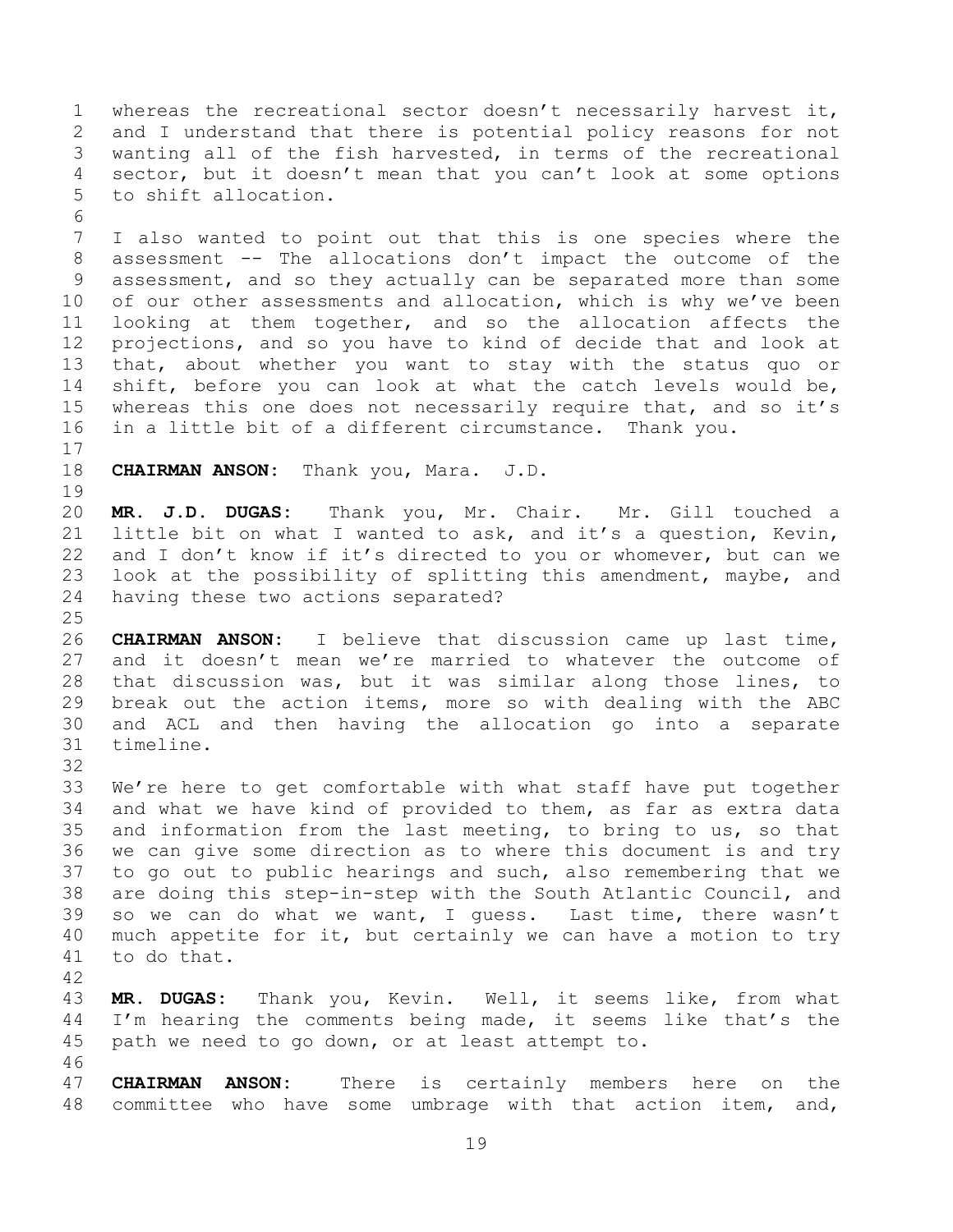1 myself personally, we have -- The council has tried, several<br>2 years ago, maybe even four or five now, tried to do a sunset 2 years ago, maybe even four or five now, tried to do a sunset<br>3 provision to move some fish that were on the recreational side 3 provision to move some fish that were on the recreational side<br>4 to the commercial, and it wasn't -- It didn't pass, and so I was 4 to the commercial, and it wasn't -- It didn't pass, and so I was<br>5 in favor, at the time, of that vote, seeing that the 5 in favor, at the time, of that vote, seeing<br>6 recreational sector has not met its target in such a 6 recreational sector has not met its target in such a long time,<br>7 and, as Mara pointed out, the allocation has been there for a and, as Mara pointed out, the allocation has been there for a 8 long time, but, on the other side, I can also see that the 9 council has tried to structure allocation decisions.

10<br>11 11 It put them on a timeline and set up some criteria for which<br>12 allocations would be seriously judged, and I respect that as 12 allocations would be seriously judged, and I respect that as<br>13 well, and so I haven't really decided where to go yet, but I do 13 well, and so I haven't really decided where to go yet, but I do 14 see a hand is up from Mr. Strelcheck. see a hand is up from Mr. Strelcheck.

 $15$ <br> $16$ MR. ANDY STRELCHECK: Thanks, Kevin. I appreciate everyone's 17 comments around this, and I do agree with Bob, and I've been<br>18 struggling for some time with the use of just landings data, 18 struggling for some time with the use of just landings data,<br>19 obviously, for allocations, and the decisions for allocation 19 obviously, for allocations, and the decisions for allocation<br>20 are, obviously, much more complex than that, and so I look 20 are, obviously, much more complex than that, and so I look<br>21 forward to, obviously, continued conversation with the council, 21 forward to, obviously, continued conversation with the council,<br>22 as we look toward kind of improving upon our approach for 22 as we look toward kind of improving upon our approach for<br>23 deciding allocations. deciding allocations.

 $\frac{24}{25}$ 25 With that said, with J.D.'s suggestion of splitting the actions,<br>26 I would encourage the council to proceed with the action and not 26 I would encourage the council to proceed with the action and not<br>27 splitting it, and certainly you could reach the decision that we 27 splitting it, and certainly you could reach the decision that we<br>28 maintain status quo allocation for now and then, over the long-28 maintain status quo allocation for now and then, over the long-<br>29 term, revisit that decision as new information becomes 29 term, revisit that decision as new information becomes<br>30 available, or we decide on different approaches for allocating, 30 available, or we decide on different approaches for allocating,<br>31 but this gives some options, I think, that are fair and but this gives some options, I think, that are fair and 32 reasonable, given the state of the fishery and what's being<br>33 harvested, for us to consider now. harvested, for us to consider now.

34<br>35 35 **CHAIRMAN ANSON:** Thank you, Andy. Dr. Frazer.

<span id="page-19-0"></span>36<br>37 **DR. FRAZER: Regardless of where the committee decides to go, with regard to keeping both actions in the document or splitting it, I think I would like to make a motion that Alternatives 2c and 2d, or Options 2c and 2d, in Alternative 2, in Action 2 be moved to Considered but Rejected.**

42

43 I don't think we want to be in a position at all to kind of<br>44 pursue a path where the recreational fishery might potentially 44 pursue a path where the recreational fishery might potentially<br>45 significantly exceed its ACL, and I am also mindful of the 45 significantly exceed its ACL, and I am also mindful of the<br>46 workload of the staff, and I would prefer that they put their 46 workload of the staff, and I would prefer that they put their<br>47 effort into a rigorous analysis of the socioeconomics for the effort into a rigorous analysis of the socioeconomics for the 48 other two options.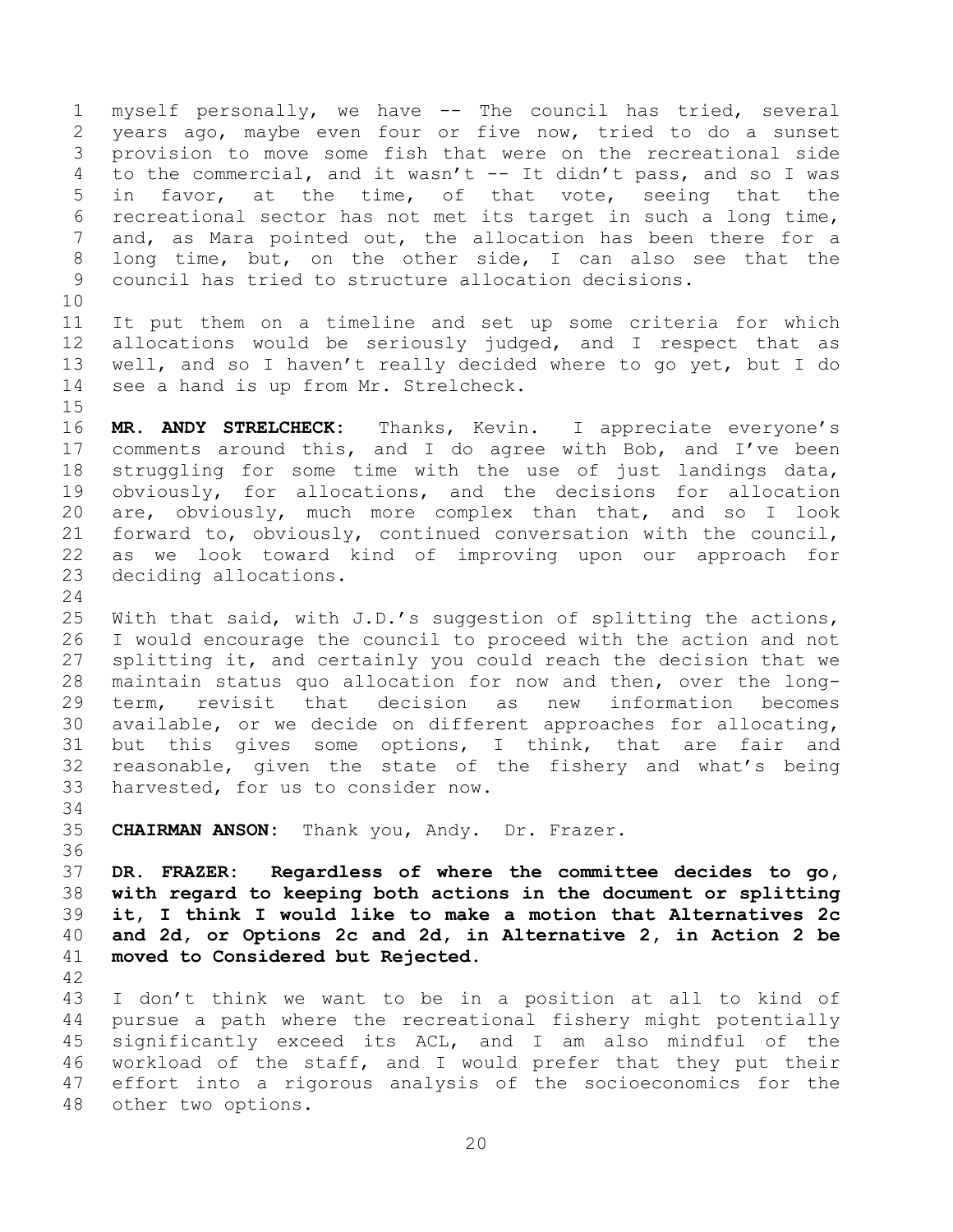<span id="page-20-0"></span> $\frac{1}{2}$ 2 **MR. BILLY BROUSSARD:** I would second that motion, and I think<br>3 I'm on the right committee this time. I'm on the right committee this time.  $\frac{4}{5}$ 5 **CHAIRMAN ANSON:** I just checked, and, according to the agenda,<br>6 vou are, Billy. Thank vou for seconding the motion. We'll get 6 you are, Billy. Thank you for seconding the motion. We'll get<br>7 it up on the board here, and, of course, you two can review it it up on the board here, and, of course, you two can review it 8 and reaffirm, once it's completed.  $\begin{array}{c} 9 \\ 10 \end{array}$ 10 **DR. FRAZER: I think the motion should read to move -- In**  11 **Alternative 2, move Options 2c and 2d, and so, again, it should**  12 **read, in Action 2, Alternative 2.** That works for me.  $\begin{array}{c} 13 \\ 14 \end{array}$ 14 **CHAIRMAN ANSON:** Billy, you're still good with the motion,<br>15 correct? correct? 16 17 **MR. BROUSSARD:** I am. 18<br>19 19 **CHAIRMAN ANSON:** Thank you. **We have a motion on the board that,**  20 **in Action 2, Alternative 2, move Options 2c and 2d to Considered**  21 **but Rejected.** You can see the rest of the current Alternative<br>22 2, with the Options 2a through 2d on the board, underneath, and 22 2, with the Options 2a through 2d on the board, underneath, and<br>23 so we would be removing 2c and 2d. Is there any discussion on 23 so we would be removing 2c and 2d. Is there any discussion on<br>24 the motion? Not seeing any hands come up, and is there any 24 the motion? **Not seeing any hands come up, and is there any**  25 **opposition to accepting the motion as-is? No hands and no**  26 **voices, and the motion is approved.**  $\frac{27}{28}$ 28 All right, and so we've still got maybe a little bit more work<br>29 in here, and maybe not, but we do have one more agenda, or two 29 in here, and maybe not, but we do have one more agenda, or two<br>30 more agenda, items remaining on the agenda, and we are getting 30 more agenda, items remaining on the agenda, and we are getting<br>31 near the end. I know, for those folks on Eastern Standard Time, near the end. I know, for those folks on Eastern Standard Time, 32 it's going to be a long evening, and so we want to try to finish<br>33 as close to the end time as possible, but is there anyone else? 33 as close to the end time as possible, but is there anyone else?<br>34 Susan. Susan. 35<br>36 36 **MS. BOGGS:** Thank you, Mr. Chair, and I would like to back up to 37 Action 1, and I would like to get some feedback from staff. I<br>38 have been pretty vocal on my leeriness of these new FES numbers, 38 have been pretty vocal on my leeriness of these new FES numbers,<br>39 and, when I look at what the SSC has recommended, and I look at and, when I look at what the SSC has recommended, and I look at 40 Table 1.1.1, and even at the 2021-2022 fishing year, which you 41 would just really throw out the door, but maybe not, and, when<br>42 vou look at the total landings with FES, we never even got close 42 you look at the total landings with FES, we never even got close<br>43 to that ACL, and so I am wondering why, and with this question 43 to that ACL, and so I am wondering why, and with this question<br>44 about recruitment, why would we even consider this approach in 44 about recruitment, why would we even consider this approach in<br>45 qoing toward 9.9 million pounds? going toward 9.9 million pounds? 46<br>47 I guess I am being real conservative, when it comes to FES, and

21

48 I am not going to apologize for that, because we've seen, so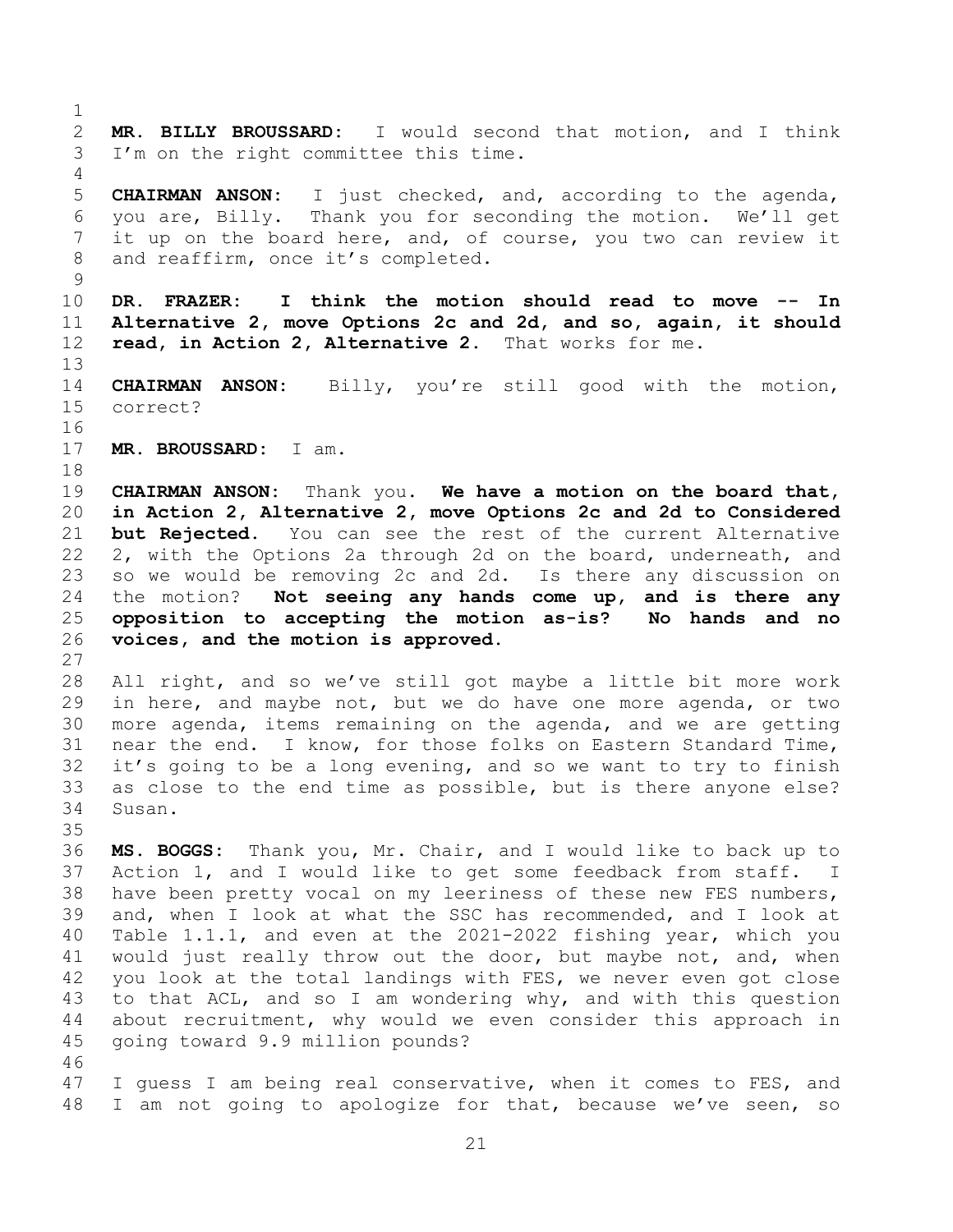1 many times, when we've been so aggressive, and we come back and<br>2 wish we hadn't, and I'm not so certain that I wouldn't like -- I 2 wish we hadn't, and I'm not so certain that I wouldn't like -- I<br>3 will think about this between now and Full Council, but look at 3 will think about this between now and Full Council, but look at<br>4 a constant catch other than what the SSC is proposing, which 4 a constant catch other than what the SSC is proposing, which<br>5 would, obviously, be less than what the SSC is proposing, but I 5 would, obviously, be less than what the SSC is proposing, but I 6 am just a little on the cautious side, when we go looking at<br>7 these numbers in FES. Thank you. these numbers in FES.

8

9 **CHAIRMAN ANSON:** Thank you for your comments, Susan. Ryan.

10<br>11

11 **MR. RINDONE:** Thank you, Mr. Chair. Yes, Ms. Boggs, and so the 12 catch limits are projected to be increasing, and, if projections<br>13 had carried further, they would eventually increase up to some 13 had carried further, they would eventually increase up to some<br>14 upper asymptote that would be reflective of the stock having 14 upper asymptote that would be reflective of the stock having<br>15 reached spawning stock biomass at maximum sustainable vield, and 15 reached spawning stock biomass at maximum sustainable yield, and<br>16 so, cognizant of that, and of the general uncertainty that can so, cognizant of that, and of the general uncertainty that can 17 be inherent to the assessment, the SSC only made -- They only<br>18 recommended projections out three years, which would fix those 18 recommended projections out three years, which would fix those<br>19 projections at that 2023-2024 fishing year value of 9.99 million 19 projections at that 2023-2024 fishing year value of 9.99 million<br>20 pounds. pounds.

21<br>22 22 It would stay at that level until revised by some future<br>23 assessment or catch analysis or some such equivalent thing that 23 assessment or catch analysis or some such equivalent thing that<br>24 the SSC would review, and then they would need to recommend 24 the SSC would review, and then they would need to recommend<br>25 updated catch limits from that, and so, as far as where the 25 updated catch limits from that, and so, as far as where the<br>26 assessment thinks that things could go, constraining it to the 26 assessment thinks that things could go, constraining it to the<br>27 2023-2024 fishing year would be conservative, presumptively, 27 2023-2024 fishing year would be conservative, presumptively,<br>28 beyond that year, assuming that things like -- That other things 28 beyond that year, assuming that things like -- That other things<br>29 in the stock assessment remain constant, like assumptions about 29 in the stock assessment remain constant, like assumptions about<br>30 recruitment and growth, et cetera. recruitment and growth, et cetera.

32 **CHAIRMAN ANSON:** Thank you, Ryan. All right, and so anything 33 else? We did talk about, earlier, that there was the potential,<br>34 if the committee so desires, to recommend to staff that it looks 34 if the committee so desires, to recommend to staff that it looks<br>35 qood to qo as-is, with the one motion we did to dispatch Action 35 good to go as-is, with the one motion we did to dispatch Action<br>36 2, Alternative 2, Options 2c and 2d, if that passes through at 36 2, Alternative 2, Options 2c and 2d, if that passes through at<br>37 Full Council, but to go ahead and instruct staff to get this 37 Full Council, but to go ahead and instruct staff to get this<br>38 ready for the public hearing stage, but that would, I think, 38 ready for the public hearing stage, but that would, I think,<br>39 need to come from a motion from the committee. need to come from a motion from the committee.

40

31

41 Is there any other discussion on this item? Apparently there<br>42 are no hands, and so that will then take us to the next item, 42 are no hands, and so that will then take us to the next item,<br>43 and I believe that would be Item Number VI, and that would be 43 and I believe that would be Item Number VI, and that would be 44 Amendment 34. Ms. Wiegand, are you still on the phone? Amendment 34. Ms. Wiegand, are you still on the phone?

45

- 46 **MS. CHRISTINA WIEGAND:** I sure am.
- 48 **CHAIRMAN ANSON:** It's all yours.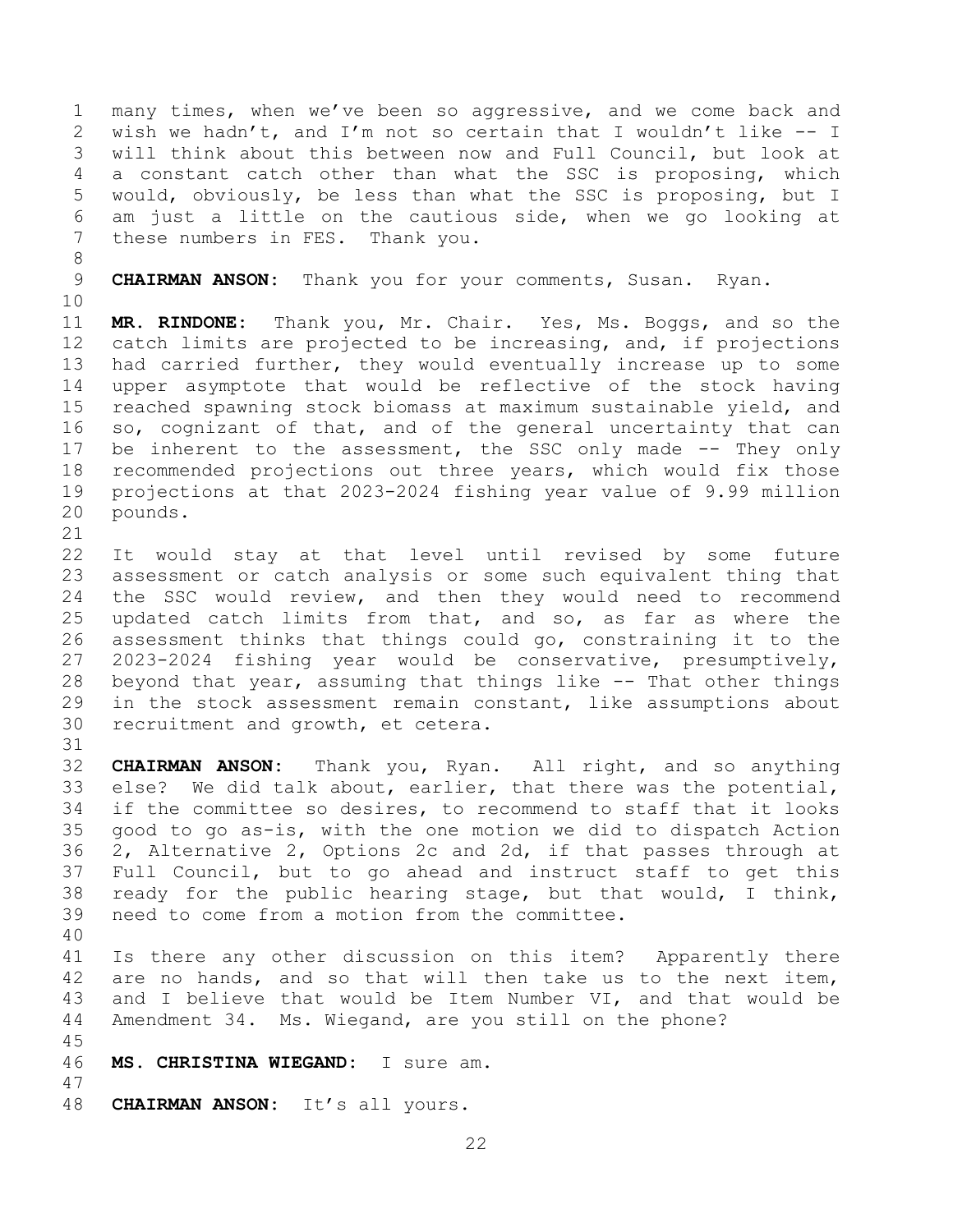## <span id="page-22-0"></span>2 **DRAFT AMENDMENT 34: ATLANTIC MIGRATORY GROUP KING MACKEREL CATCH**  3 **LEVELS AND ATLANTIC KING AND SPANISH MACKEREL MANAGEMENT**  4 **MEASURES**

5 6 **MS. WIEGAND:** All right. If we could get the presentation pulled up. Perfect. Thank you. I will try to run through this 8 pretty quickly, and I know you guys have had a huge day, and 9 I've been listening all day, and so I will try to make this as<br>10 smooth as possible. This is Amendment 34, and it addresses 10 smooth as possible. This is Amendment 34, and it addresses<br>11 Atlantic king mackerel catch levels as well as some management 11 Atlantic king mackerel catch levels as well as some management<br>12 measures for both king and Spanish mackerel. measures for both king and Spanish mackerel.

13<br>14 14 I am going to go over this background pretty quickly, and you<br>15 quys saw this amendment at your October meeting, but, just as a 15 guys saw this amendment at your October meeting, but, just as a<br>16 refresher, this addresses the SEDAR 38 stock assessment, and refresher, this addresses the SEDAR 38 stock assessment, and 17 that stock assessment was consistent with the original stock<br>18 status, saying that Atlantic migratory group king mackerel was 18 status, saying that Atlantic migratory group king mackerel was<br>19 not overfished or undergoing overfishing, and, in fact, due to 19 not overfished or undergoing overfishing, and, in fact, due to<br>20 some recent years of good recruitment, there is actually a 20 some recent years of good recruitment, there is actually a<br>21 pretty substantial increase in the acceptable biological catch 21 pretty substantial increase in the acceptable biological catch<br>22 recommended by the SSC, even considering those updated 22 recommended by the SSC, even considering those<br>23 recreational catch data, because this assessment did use 23 recreational catch data, because this assessment did use the new<br>24 MRIP-FES numbers. MRIP-FES numbers.

 $\frac{25}{26}$ 

 $\frac{1}{2}$ 

26 There are also a couple of modifications in here that were<br>27 brought about because of recommendations from the Mackerel Cobia 27 brought about because of recommendations from the Mackerel Cobia<br>28 Advisory Panel. The first is to consider raising the bag limit 28 Advisory Panel. The first is to consider raising the bag limit<br>29 in federal waters, to create consistency between the requlations 29 in federal waters, to create consistency between the regulations<br>30 off of Florida state and the regulations elsewhere, to consider 30 off of Florida state and the regulations elsewhere, to consider<br>31 decreasing the recreational minimum size limit, and to consider decreasing the recreational minimum size limit, and to consider 32 allowing recreational fishermen to keep cut or damaged king and<br>33 Spanish mackerel, and I will talk about the rationale for those 33 Spanish mackerel, and I will talk about the rationale for those<br>34 when we get to those actions. when we get to those actions.

35<br>36 36 Here is just a small change that was made at the last South<br>37 Atlantic Council meeting, and this has to do with adding the 37 Atlantic Council meeting, and this has to do with adding the<br>38 acceptable biological catch into Action 1, so that it's formally 38 acceptable biological catch into Action 1, so that it's formally<br>39 adopted, and so all we did, for the purpose and need, was just adopted, and so all we did, for the purpose and need, was just 40 simplify to broadly say "catch limits", instead of listing out 41 specifically which catch limits were modified, and I will go<br>42 ahead and pause here, real fast, just to make sure that there 42 ahead and pause here, real fast, just to make sure that there<br>43 aren't any concerns about the change to the purpose and need. aren't any concerns about the change to the purpose and need.

 $\begin{array}{c} 44 \\ 45 \end{array}$ 

CHAIRMAN ANSON: No hands. Go ahead.

46<br>47 MS. WIEGAND: All right. Then I will continue on to the next 48 slide, which is the amendment development timeline, and so, just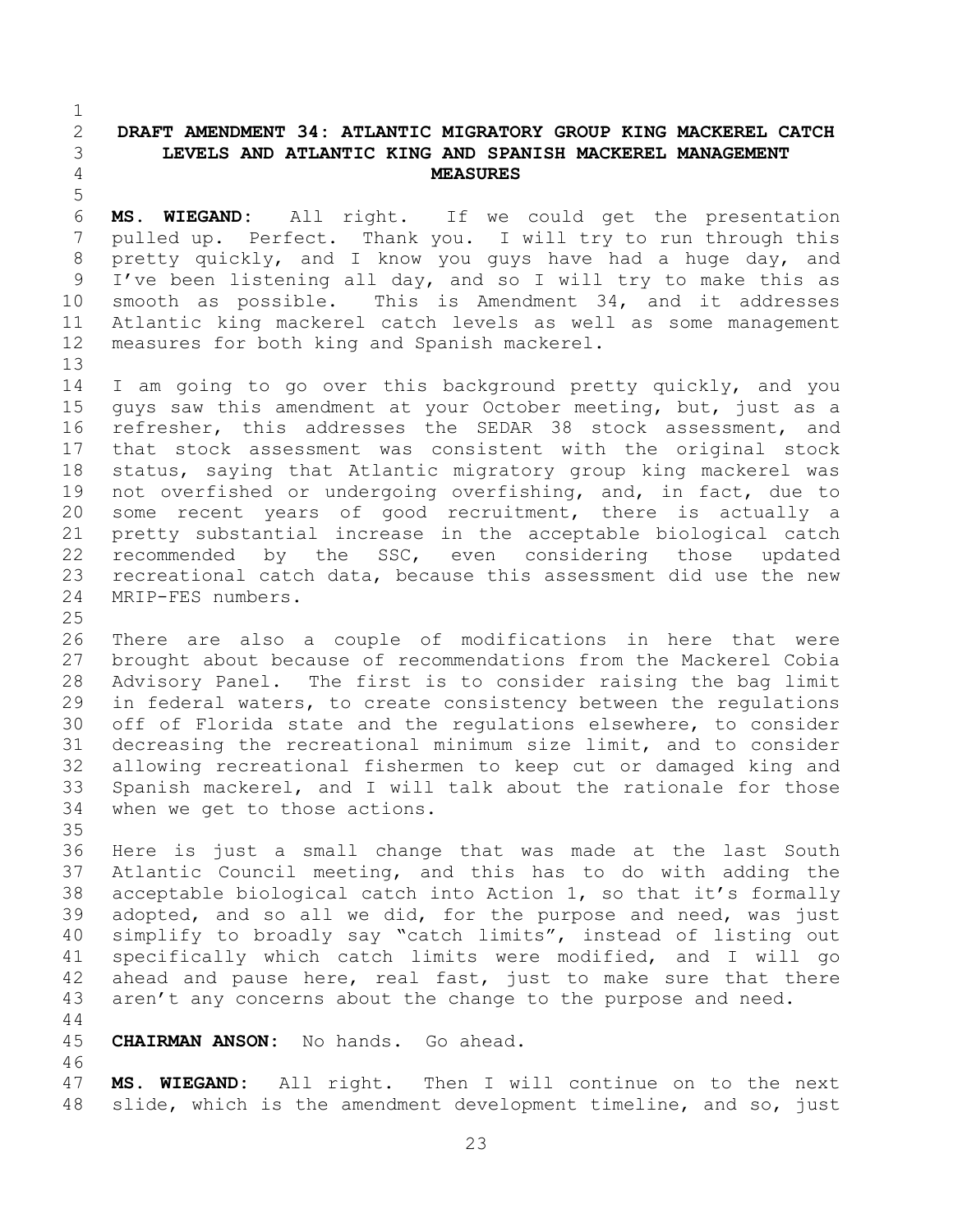1 as a refresher, this has gone out for public hearings, and I'm<br>2 qoing to summarize the public hearing comments as we go through 2 going to summarize the public hearing comments as we go through<br>3 each action, and you quys are reviewing this now, and there are 3 each action, and you guys are reviewing this now, and there are<br>4 a couple of changes that the South Atlantic Council made at 4 a couple of changes that the South Atlantic Council made at<br>5 their December meeting that you guys will need to consider 5 their December meeting that you guys will need to consider<br>6 whether or not you concur with. whether or not you concur with. 7 8 We're going to take this back to the South Atlantic Council for 9 their March meeting, where they will consider it for approval,<br>10 and then we will bring it back to you all again for your April 10 and then we will bring it back to you all again for your April<br>11 meeting and approval for formal review as well. meeting and approval for formal review as well. 12<br>13 13 Hopping into the actions and alternatives, Action 1 revises the<br>14 acceptable biological catch, total annual catch limit, and the 14 acceptable biological catch, total annual catch limit, and the<br>15 annual optimum vield for Atlantic king mackerel, and, again, the 15 annual optimum yield for Atlantic king mackerel, and, again, the<br>16 change that was made here was just the addition of the change that was made here was just the addition of 17 acceptable biological catch to the action explicitly, as opposed<br>18 to just having it in the discussion, and so you can see the OFL 18 to just having it in the discussion, and so you can see the OFL<br>19 and ABC recommendations from the SSC on vour screen, and, when 19 and ABC recommendations from the SSC on your screen, and, when<br>20 we took this out to public comment, there was support for the 20 we took this out to public comment, there was support for the<br>21 current preferred alternative, which is Alternative 3, which 21 current preferred alternative, which is Alternative 3, which<br>22 sets the ACL equal to 95 percent of the ABC. sets the ACL equal to 95 percent of the ABC.  $\frac{23}{24}$ 24 If we move to the next slide, you can see the updated language,<br>25 and, again, it's got a lot of strike-throughs here, and a lot of 25 and, again, it's got a lot of strike-throughs here, and a lot of<br>26 modifications, but, again, this doesn't substantially change the 26 modifications, but, again, this doesn't substantially change the<br>27 outcome of the alternative, but it simply formally adopts the 27 outcome of the alternative, but it simply formally adopts the<br>28 acceptable biological catch with language in the action, as 28 acceptable biological catch with language in the action, as<br>29 opposed to just having it in the discussion. opposed to just having it in the discussion. 30<br>31 This is both the South Atlantic and the Gulf Council's preferred 32 alternative, and the South Atlantic Council's rationale for<br>33 including that 95 percent, or that 5 percent buffer, was to 33 including that 95 percent, or that 5 percent buffer, was to<br>34 follow recommendations from the Mackerel Cobia Advisory Panel 34 follow recommendations from the Mackerel Cobia Advisory Panel<br>35 that, given the substantial increase in the ABC recommendation, 35 that, given the substantial increase in the ABC recommendation,<br>36 that there was room to be precautionary, and so setting that 5 36 that there was room to be precautionary, and so setting that 5<br>37 percent buffer would accomplish that. percent buffer would accomplish that. 38<br>39 If you scroll to the next slide, you can see the actual ACL 40 numbers that would result from the preferred alternative, which, 41 again, is Preferred Alternative 3, that middle column. 42 43 Then, moving on to Action 2, this is the action the looks at<br>44 revising sector allocations for Atlantic migratory group king 44 revising sector allocations for Atlantic migratory group king<br>45 mackerel. The current allocations were set back in Amendment 1 45 mackerel. The current allocations were set back in Amendment 1<br>46 to the CMP FMP, using data from back in the late 1970s and early 46 to the CMP FMP, using data from back in the late 1970s and early<br>47 1980s, and it's been advised to us, from the Science Center, 1980s, and it's been advised to us, from the Science Center, 48 that there is no way to sort of rerun those numbers with new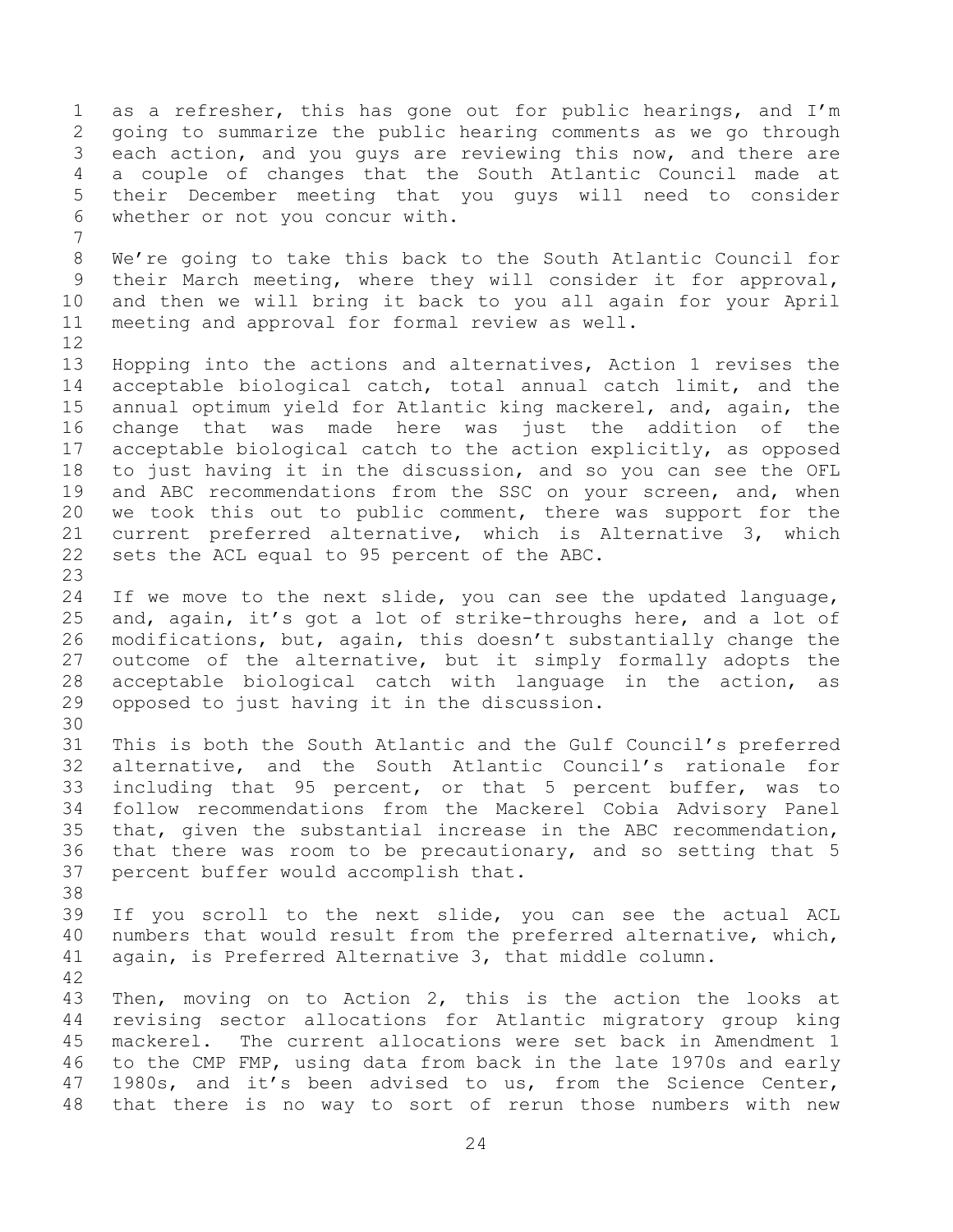1 updated FES catch, because they just don't support data that far<br>2 back in time anymore, and so, again, as you guys know, the 2 back in time anymore, and so, again, as you guys know, the<br>3 reason we're talking about sector allocations is because of this 3 reason we're talking about sector allocations is because of this<br>4 change in the recreational landings to MRIP-FES. change in the recreational landings to MRIP-FES. 5 6 When we took this out for public comment, we did hear support<br>7 for Action 2, the current preferred alternative, which is the no for Action 2, the current preferred alternative, which is the no 8 action alternative that would retain the current sector 9 allocation percentages, and, if you scroll to the next slide,<br>10 you can see that it's 62.9 percent recreational and 37.1 percent 10 you can see that it's 62.9 percent recreational and 37.1 percent<br>11 commercial, and that's the status quo. commercial, and that's the status quo.  $\begin{array}{c} 12 \\ 13 \end{array}$ 13 The council's current rationale for this is that, while the<br>14 recreational sector has not been historically catching all of 14 recreational sector has not been historically catching all of<br>15 their ACL, even considering the switch to FES, the commercial 15 their ACL, even considering the switch to FES, the commercial<br>16 sector has come right up against their ACL, and so this would sector has come right up against their ACL, and so this would 17 provide a little bit more buffer room for the commercial sector,<br>18 by retaining these allocations. by retaining these allocations. 19<br>20 20 However, there is no scenario, in terms of the allocation<br>21 alternatives, that would result in a closure for either sector, 21 alternatives, that would result in a closure for either sector,<br>22 and so, under the current preferred, no closure for the 22 and so, under the current preferred, no closure for the<br>23 commercial or recreational sectors is predicted. commercial or recreational sectors is predicted.  $\frac{24}{25}$ 25 If you scroll to the next slide, you can see those actual sector<br>26 ACLs in poundages, and you're looking at these first columns 26 ACLs in poundages, and you're looking at these first columns<br>27 here for Alternative 1, no action, and we do have the 27 here for Alternative 1, no action, and<br>28 commercial sector broken out into the nor 28 commercial sector broken out into the northern zone and the<br>29 southern zone, and the boundary between those is the North 29 southern zone, and the boundary between those is the North<br>30 Carolina/South Carolina line. At this time, again, based on 30 Carolina/South Carolina line. At this time, again, based on<br>31 recommendations from its Mackerel Cobia Advisory Panel, the 31 recommendations from its Mackerel Cobia Advisory Panel, the 32 council is not addressing the commercial zone allocations. 33<br>34 34 Scrolling on to Action 3, this is another one that looks like<br>35 there have been substantial changes, but really it's just sort 35 there have been substantial changes, but really it's just sort<br>36 of administrative in nature. We modified this action to make it 36 of administrative in nature. We modified this action to make it<br>37 clear that everything is tiering off of the previous action, and 37 clear that everything is tiering off of the previous action, and<br>38 so, for the catch limit actions in the South Atlantic documents, 38 so, for the catch limit actions in the South Atlantic documents,<br>39 in the first action, we set the overall ACL, and then, in the in the first action, we set the overall ACL, and then, in the 40 second action, we set the allocations, and it tiers off of the 41 preferred alternative that was selected in Action 1. 42 43 Then, following suit, Action 3, which sets the recreational<br>44 annual catch target, then tiers off of whatever preferred 44 annual catch target, then tiers off of whatever preferred<br>45 alternative was chosen in Action 2, and so we modified this to 45 alternative was chosen in Action 2, and so we modified this to<br>46 show that that no action alternative simply updates the ACT with 46 show that that no action alternative simply updates the ACT with<br>47 the new recreational sector allocation, which was set in Action the new recreational sector allocation, which was set in Action 48 2, which was updated based on the new ACL, which was set in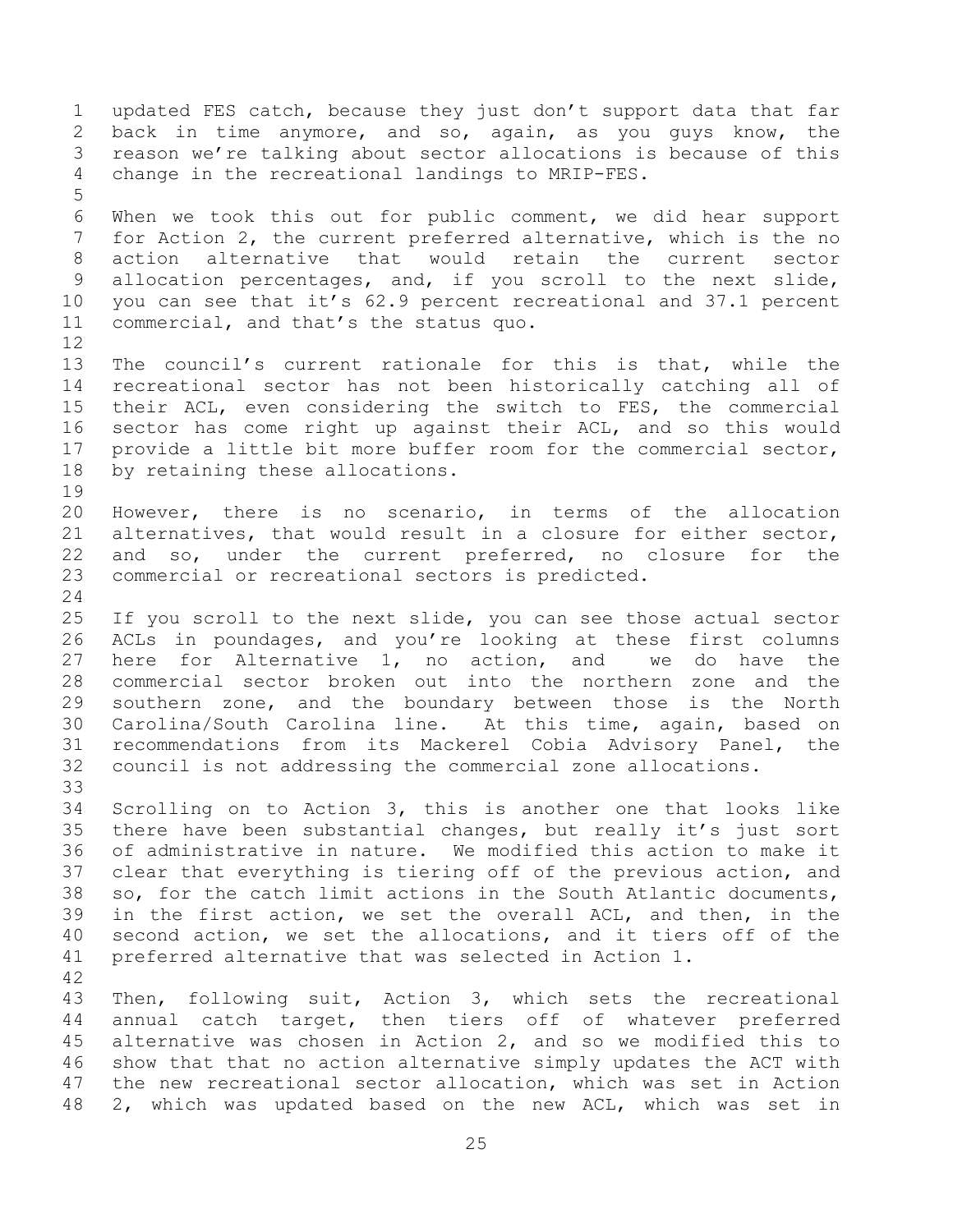1 Action 1, which I know is a little confusing, and we've sort of<br>2 been referring to these as the no action actions, but, 2 been referring to these as the no action actions, but,<br>3 essentially, your current preferred alternative here simply 3 essentially, your current preferred alternative here simply<br>4 updates what is already in place with the new ACL and sector 4 updates what is already in place with the new ACL and sector<br>5 allocations. That is everything for catch limits. Before I get 5 allocations. That is everything for catch limits. Before I get<br>6 into some of the management measures, I will go ahead and pause, 6 into some of the management measures, I will go ahead and pause,<br>7 just to make sure there aren't any questions. just to make sure there aren't any questions.

8

9 **CHAIRMAN ANSON:** Do committee members have any questions, or<br>10 non-committee members? I am not seeing any, and you can 10 non-committee members? I am not seeing any, and you can<br>11 continue, please. continue, please.

 $\begin{array}{c} 12 \\ 13 \end{array}$ 13 **MS. WIEGAND:** All right. Then let's move into the management<br>14 alternatives, and that is Slide 14. Action 4 looks at 14 alternatives, and that is Slide 14.<br>15 increasing the recreational bag and pos 15 increasing the recreational bag and possession limit for king<br>16 mackerel in the EEZ off of Florida. Currently, the bag limit in mackerel in the EEZ off of Florida. Currently, the bag limit in 17 the EEZ off of Florida is two fish per person, whereas it's<br>18 three fish per person throughout the rest of the king mackerel 18 three fish per person throughout the rest of the king mackerel<br>19 jurisdiction, and so north of Florida as well as through the 19 jurisdiction, and so north of Florida as well as through the<br>20 Gulf, and so the Mackerel Cobia AP members requested that we 20 Gulf, and so the Mackerel Cobia AP members requested that we<br>21 raise the minimum bag limit off the east coast of Florida in 21 raise the minimum bag limit off the east coast of Florida in<br>22 federal waters to three fish per person, so that it would be 22 federal waters to three fish per person, so that it would be<br>23 consistent with everywhere else. consistent with everywhere else.

 $\frac{24}{25}$ 25 If you scroll to the next slide, we did have some split opinions<br>26 for public comment in support of the no action alternative, and 26 for public comment in support of the no action alternative, and<br>27 so maintaining that two-fish-per-person off the coast of 27 so maintaining that two-fish-per-person off the coast of<br>28 Florida. Commenters noted that king mackerel are not 28 Florida. Commenters noted that king mackerel are not<br>29 particularly desirable, especially when compared with other 29 particularly desirable, especially when compared with other<br>30 Florida recreational species, and so, if there is room for the 30 Florida recreational species, and so, if there is room for the<br>31 recreational sector to increase, that extra poundage should 31 recreational sector to increase, that extra poundage should<br>32 actually be allocated to the commercial sector. actually be allocated to the commercial sector.

33<br>34 34 There were also concerns about there being an unknown amount of<br>35 fishing effort occurring between Miami-Dade and Monroe County, 35 fishing effort occurring between Miami-Dade and Monroe County,<br>36 and, of course, that is part of the Gulf Council jurisdiction 36 and, of course, that is part of the Gulf Council jurisdiction<br>37 for king mackerel, and then, in support of the council's current 37 for king mackerel, and then, in support of the council's current<br>38 preferred alternative, which is Alternative 2, increasing the 38 preferred alternative, which is Alternative 2, increasing the<br>39 bag limit to three fish per person. bag limit to three fish per person.

40

41 It was noted, by a former member of the Mackerel Cobia AP, that<br>42 private recreational anglers were not making multidav trips to 42 private recreational anglers were not making multiday trips to<br>43 circumvent that two-fish-per-person bag limit and should be 43 circumvent that two-fish-per-person bag limit and should be<br>44 allowed three fish per person, because that was originally why 44 allowed three fish per person, because that was originally why<br>45 the lower bag limit was put into place off of Florida, was 45 the lower bag limit was put into place off of Florida, was<br>46 concern that private recreational anglers would try to get 46 concern that private recreational anglers would try to get<br>47 around the trip limit, by making multiple trips, but that around the trip limit, by making multiple trips, but that 48 concern hasn't really come to fruition, and so the commenter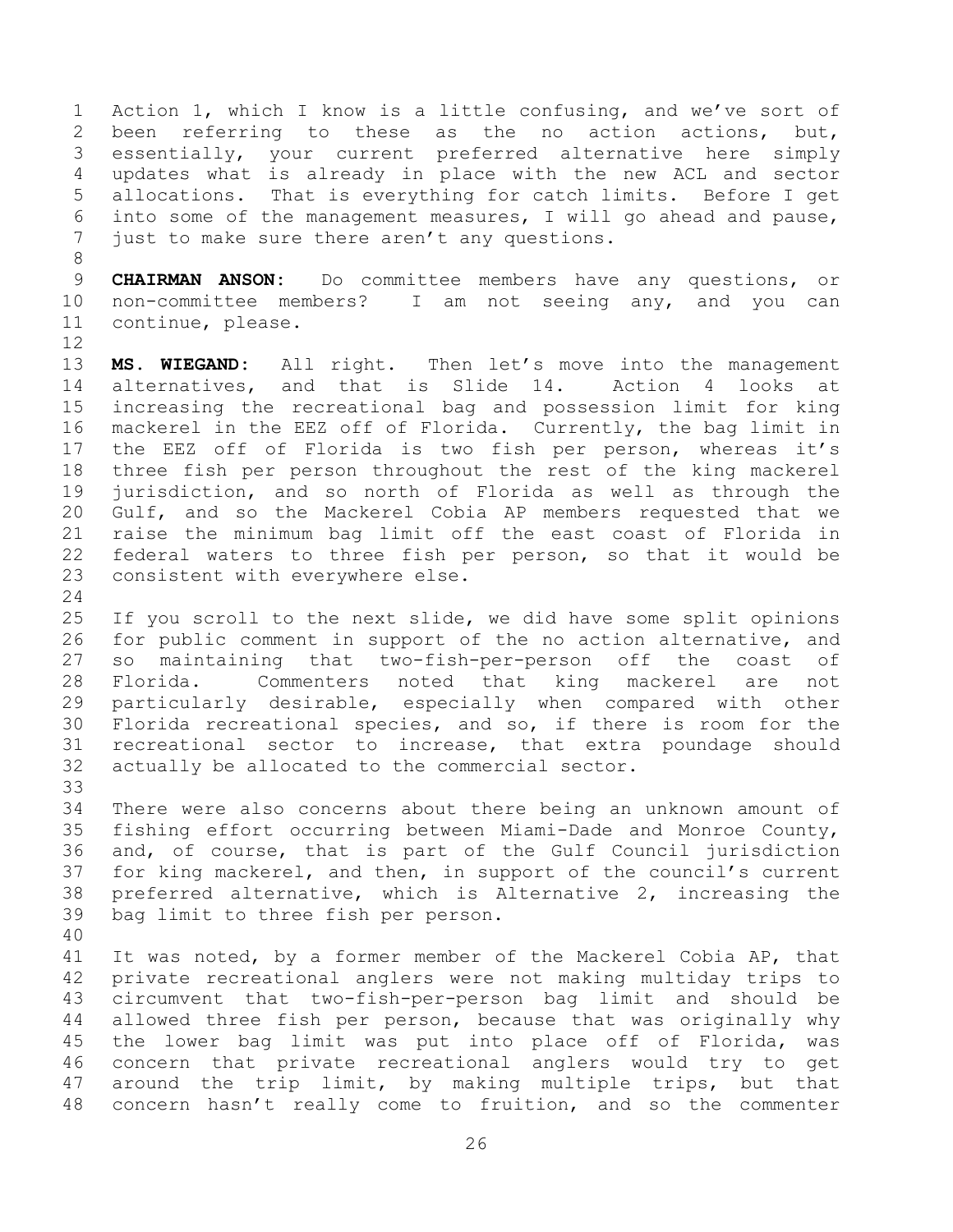1 felt that they should be allowed three fish per person, and it<br>2 was also noted that increasing the bag limit will create 2 was also noted that increasing the bag limit will create<br>3 consistency with the rest of the king mackerel management area. consistency with the rest of the king mackerel management area.  $\frac{4}{5}$ 5 If you scroll to the next slide, you can see that the South<br>6 Atlantic Council and Gulf Council preferred alternative is 6 Atlantic Council and Gulf Council preferred alternative is Alternative 2, to raise that minimum bag limit to three fish per 8 person, and, again, the South Atlantic Council's rationale for 9 that is just to create consistency throughout the management<br>10 jurisdiction. jurisdiction. 11<br>12 12 If we scroll on to Action 5, Action 5 looks at reducing the<br>13 minimum size limit for recreational harvest of king mackerel, 13 minimum size limit for recreational harvest of king mackerel,<br>14 and so this was brought about because, like I talked about 14 and so this was brought about because, like I talked about<br>15 earlier, king mackerel landings have been well below the ACL, 15 earlier, king mackerel landings have been well below the ACL,<br>16 even considering the FES numbers, and so the council posed the even considering the FES numbers, and so the council posed the 17 question to the AP members of how could we raise, or increase,<br>18 recreational harvest, and one of the things that the AP 18 recreational harvest, and one of the things that the AP<br>19 suggested was revising the minimum size limit for king mackerel, 19 suggested was revising the minimum size limit for king mackerel,<br>20 to account for some smaller king mackerel that can be landed 20 to account for some smaller king mackerel that can be landed<br>21 when targeted other species, particularly Spanish mackerel. when targeted other species, particularly Spanish mackerel.  $\frac{22}{23}$ 23 Then, if you scroll to the next slide, to be consistent with<br>24 that, the council also has an action in this amendment that 24 that, the council also has an action in this amendment that<br>25 would reduce the minimum size limit for commercial harvest of 25 would reduce the minimum size limit for commercial harvest of<br>26 Spanish mackerel, to keep consistency between the two sectors. Spanish mackerel, to keep consistency between the two sectors.  $\frac{27}{28}$ 28 Commercial AP members have expressed concern, from dealers,<br>29 about lower, or smaller, king mackerel, resulting in a lower 29 about lower, or smaller, king mackerel, resulting in a lower<br>30 market value, and the data does show that the majority of the 30 market value, and the data does show that the majority of the<br>31 discarded fish were about twenty-nine inches in fork length, and discarded fish were about twenty-nine inches in fork length, and 32 so a large percentage of legal-sized fish are being discarded,<br>33 and commercial fishermen are already allowed to possess 33 and commercial fishermen are already allowed to possess 34 undersized king mackerel in quantities that don't exceed 5<br>35 percent, by weight, of the king mackerel onboard. percent, by weight, of the king mackerel onboard. 36<br>37 37 If we move to the next slide, we got a substantial number of<br>38 public comments specific to Actions 5 and 6, and I know this 38 public comments specific to Actions 5 and 6, and I know this<br>39 council has received a number of comments on this by phone call council has received a number of comments on this by phone call 40 as well, and there were very -- There were a lot of concerns 41 that smaller fish yield little meat, and that smaller fish are<br>42 qoing to hurt market prices and the overall market for king 42 going to hurt market prices and the overall market for king<br>43 mackerel, that harvesting these smaller king mackerel has a 43 mackerel, that harvesting these smaller king mackerel has a<br>44 chance to harm some juvenile fish, and, given that the stock is 44 chance to harm some juvenile fish, and, given that the stock is<br>45 in good form right now, they would prefer to keep things as they 45 in good form right now, they would prefer to keep things as they<br>46 are and make sure that the mackerel retain a good stock status. are and make sure that the mackerel retain a good stock status. 47 48 Then, since the council is also considering removing the 5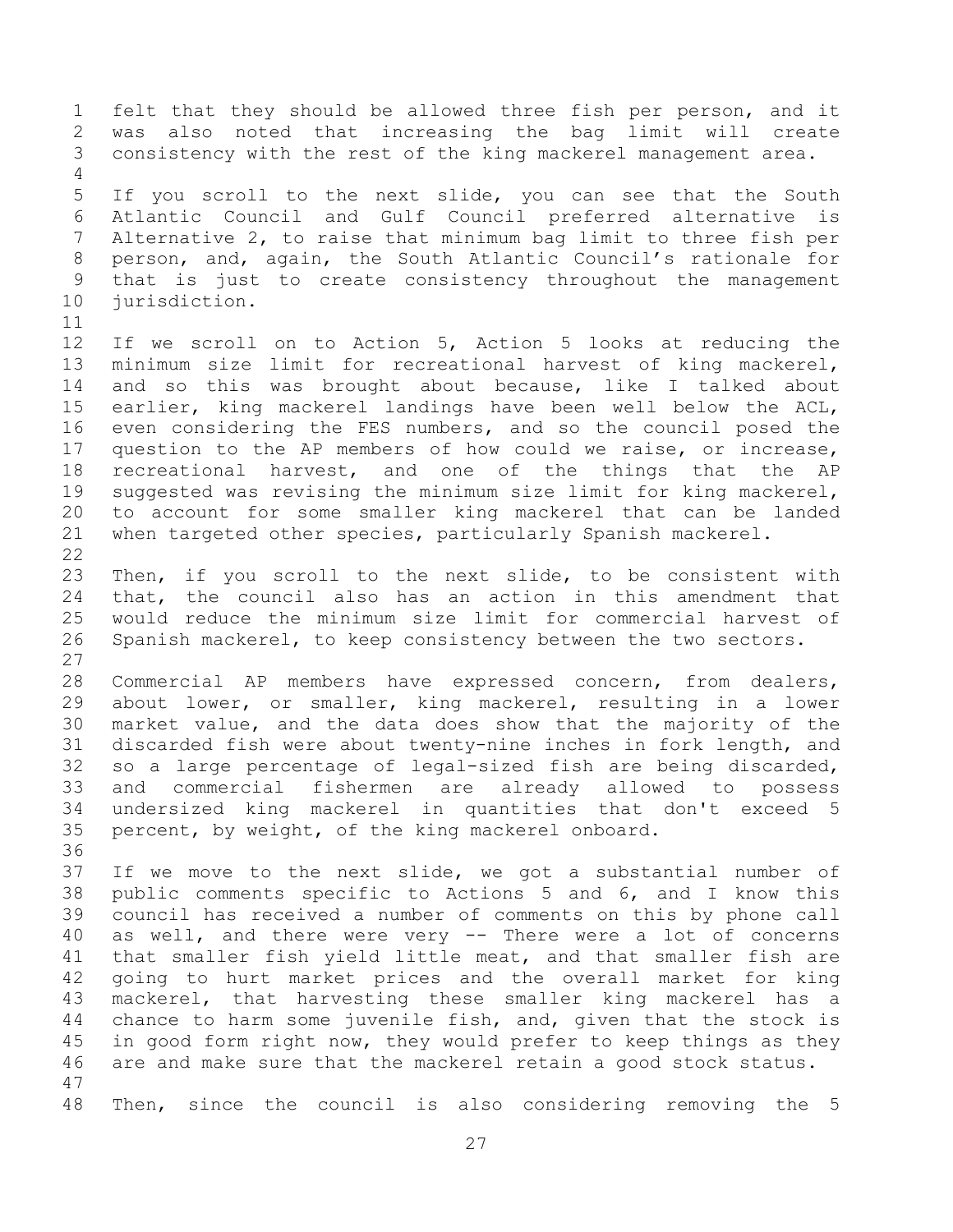1 percent undersized allowance, commercial fishermen did express<br>2 that that allowance is really important, because trying to 2 that that allowance is really important, because trying to<br>3 restrain a larger king mackerel -- You often end up killing the 3 restrain a larger king mackerel -- You often end up killing the<br>4 fish, and so that allowance keeps one or two fish from putting 4 fish, and so that allowance keeps one or two fish from putting<br>5 you out of compliance with the requlations. you out of compliance with the regulations. 6<br>7 If you scroll to the next slide, at our council meeting, the 8 South Atlantic Council talked about this quite a bit, and they 9 ultimately chose to change their preferred alternative to match<br>10 the Gulf Council's preferred alternative of no action, which 10 the Gulf Council's preferred alternative of no action, which<br>11 would retain the twenty-four-inch fork length minimum size 11 would retain the twenty-four-inch fork length minimum size limit. 13<br>14 14 If you scroll to the next slide, you can see that they did the<br>15 same thing in Action 6, and so they selected, concurrent with 15 same thing in Action 6, and so they selected, concurrent with<br>16 the Gulf Council's preferred, Alternative 1, no action, to the Gulf Council's preferred, Alternative 1, no action, to 17 retain the twenty-four-inch length and to continue to allow<br>18 commercial fishermen to possess undersized king mackerel in 18 commercial fishermen to possess undersized king mackerel in<br>19 quantities not exceeding 5 percent by weight. Then, last, but 19 quantities not exceeding 5 percent by weight. Then, last, but<br>20 not least, they passed a motion, at their meeting, to send both 20 not least, they passed a motion, at their meeting, to send both<br>21 Action 5 and Action 6 to the Considered but Rejected appendix. Action 5 and Action 6 to the Considered but Rejected appendix.  $\frac{22}{23}$ 23 Moving on to Action 7, this is the action that looks at<br>24 modifying the recreational requirement for king mackerel and 24 modifying the recreational requirement for king mackerel and<br>25 Spanish mackerel to be landed with heads and fins intact. This 25 Spanish mackerel to be landed with heads and fins intact. This<br>26 came from the Mackerel Cobia AP, again, and I don't think it's a 26 came from the Mackerel Cobia AP, again, and I don't think it's a<br>27 secret to anyone on the South Atlantic or the Gulf Council that 27 secret to anyone on the South Atlantic or the Gulf Council that<br>28 fishermen have been frustrated with the increase in shark 28 fishermen have been frustrated with the increase in shark<br>29 depredation, and so the hope is that, by allowing this, it will 29 depredation, and so the hope is that, by allowing this, it will<br>30 allow recreational fishermen to increase harvest and address 30 allow recreational fishermen to increase harvest and address<br>31 some of that concern related to shark depredation. some of that concern related to shark depredation. 32<br>33 33 Again, during public hearings, there was quite a lot of support<br>34 for this action, noting that shark depredation is a serious 34 for this action, noting that shark depredation is a serious<br>35 issue, and they did want to make sure that these fish count 35 issue, and they did want to make sure that these fish count<br>36 towards the daily bag limit, which is the intent of the action. 36 towards the daily bag limit, which is the intent of the action.<br>37 However, there were some commenters that felt that damaged fish 37 However, there were some commenters that felt that damaged fish<br>38 should not have to meet minimum size limits. should not have to meet minimum size limits. 39 40 They also noted that there needed to be clarification on whether 41 the minimum size limit would be for the damaged fish as-is or<br>42 the portion that remains after the damaged portion is cut off, 42 the portion that remains after the damaged portion is cut off,<br>43 and, when talking about this, the council took sort of a legal 43 and, when talking about this, the council took sort of a legal<br>44 perspective, and, if you are being approached by a law 44 perspective, and, if you are being approached by<br>45 enforcement officer, for lack of a better term, the hunk 45 enforcement officer, for lack of a better term, the hunk of fish<br>46 that you have left needs to meet the minimum size limit, so that 46 that you have left needs to meet the minimum size limit, so that<br>47 it was clear that that fish, before it was bitten, was larger it was clear that that fish, before it was bitten, was larger 48 than the minimum size limit.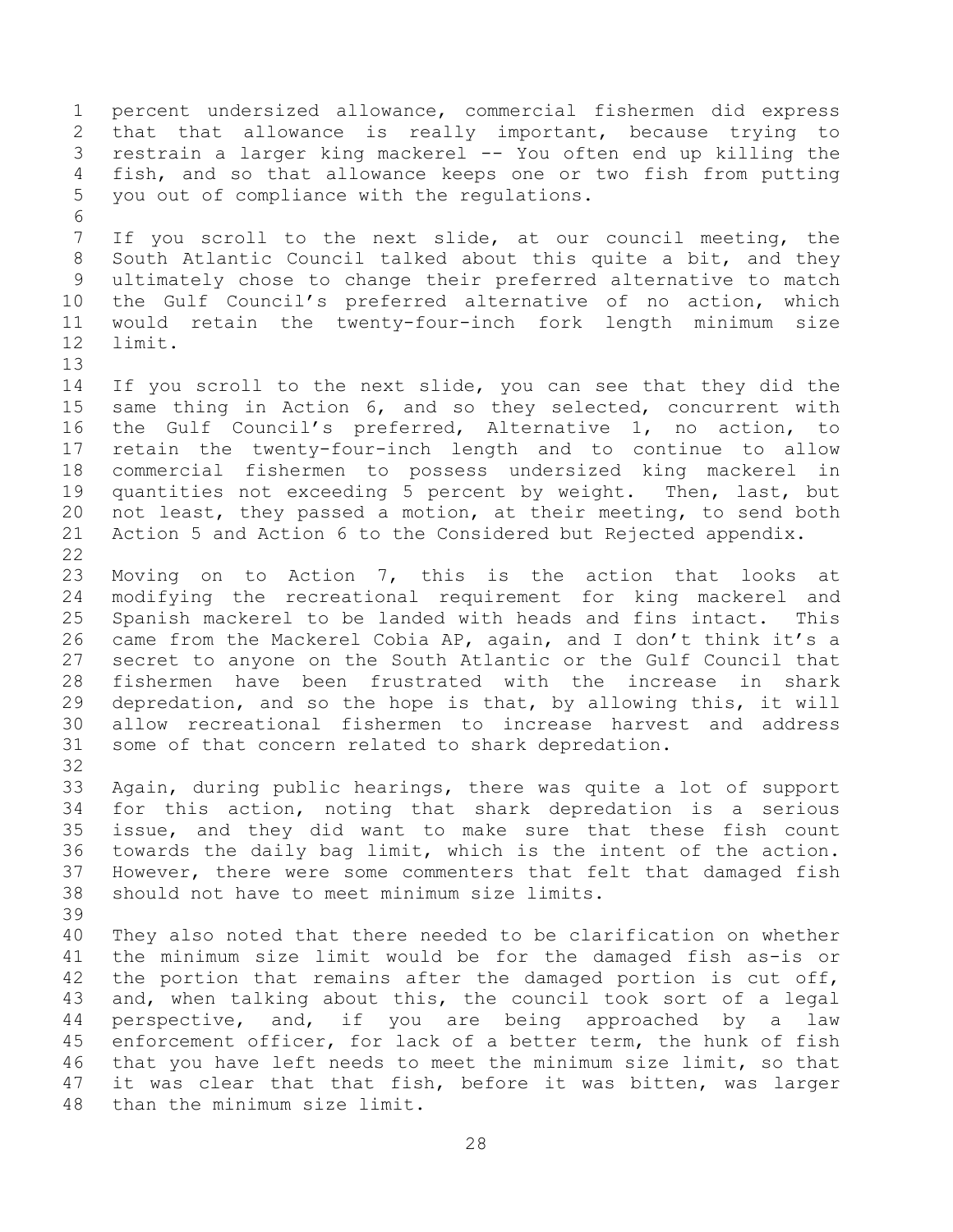$\frac{1}{2}$ 2 If you scroll to the last slide, you can see that the South<br>3 Atlantic Council did select a preferred alternative at their 3 Atlantic Council did select a preferred alternative at their<br>4 meeting, and they selected Preferred Alternative 2, which would 4 meeting, and they selected Preferred Alternative 2, which would<br>5 allow those cutoff or damaged fish that meet the minimum size 5 allow those cutoff or damaged fish that meet the minimum size<br>6 limit to be possessed and offloaded by recreational fishermen, 6 limit to be possessed and offloaded by recreational fishermen,<br>7 and it included both king mackerel and Spanish mackerel. and it included both king mackerel and Spanish mackerel. 8 9 Again, this provision is already in place for the commercial<br>10 sector, and the current preferred alternatives here would set 10 sector, and the current preferred alternatives here would set<br>11 the recreational requlations to be identical to the commercial 11 the recreational regulations to be identical to the commercial<br>12 regulations, and the South Atlantic Council's Law Enforcement AP 12 regulations, and the South Atlantic Council's Law Enforcement AP<br>13 is going to discuss this action, to make sure that we have it 13 is going to discuss this action, to make sure that we have it<br>14 worded sufficiently for law enforcement, at their meeting on 14 worded sufficiently for law enforcement, at their meeting on<br>15 February 10, and we will present what their input was at the 15 February 10, and we will present what their input was at the<br>16 South Atlantic Council's March meeting and your April meeting. South Atlantic Council's March meeting and your April meeting.  $\begin{array}{c} 17 \\ 18 \end{array}$ 18 That's all I have in the presentation for you today, and really<br>19 sort of the big action items, or questions, for the committee 19 sort of the big action items, or questions, for the committee<br>20 would be whether or not you concur to remove the minimum size 20 would be whether or not you concur to remove the minimum size<br>21 limit actions, both for recreational and commercial, to the 21 limit actions, both for recreational and commercial, to the<br>22 Considered but Rejected Appendix, given that both councils have 22 Considered but Rejected Appendix, given that both councils have<br>23 now selected Alternative 1, no action, as preferred, and then 23 now selected Alternative 1, no action, as preferred, and then<br>24 for you quys to consider selecting a preferred alternative under 24 for you guys to consider selecting a preferred alternative under<br>25 Action 7, that cut fish action. Action 7, that cut fish action. 26<br>27 27 **CHAIRMAN ANSON:** All right. Thank you. Very nice presentation.<br>28 All right. Do we have any committee discussion? No discussion? 28 All right. Do we have any committee discussion? No discussion?<br>29 Then you don't get to leave. Susan. Then you don't get to leave. Susan. 30<br>31 MS. BOGGS: Thank you, Mr. Chair. We'll need to scroll back up 32 to Action 5 and 6, and staff is certainly going to have to help<br>33 me. I mean, I'm quessing we need to make a motion to take 33 me. I mean, I'm guessing we need to make a motion to take 34 Action 5 and Action 6 to Considered but Rejected, and am I<br>35 correct in that, sir? correct in that, sir? 36<br>37

CHAIRMAN ANSON: I think you are correct. Ryan.

38<br>39 MS. WIEGAND: I can go ahead and jump in and answer that. Yes, 40 ma'am. If you guys are comfortable moving both Action 5 and 41 Action 6 to Considered but Rejected, a motion to that effect<br>42 would be helpful for staff. would be helpful for staff.

43 MR. RINDONE: Yes, what Christina said.

<span id="page-28-0"></span>45 46 **MS. BOGGS:** Okay. **I would like to make that motion.** I can do it if you want, or staff can probably do a better job. I only 48 say that because I've got something blocking my view, and so I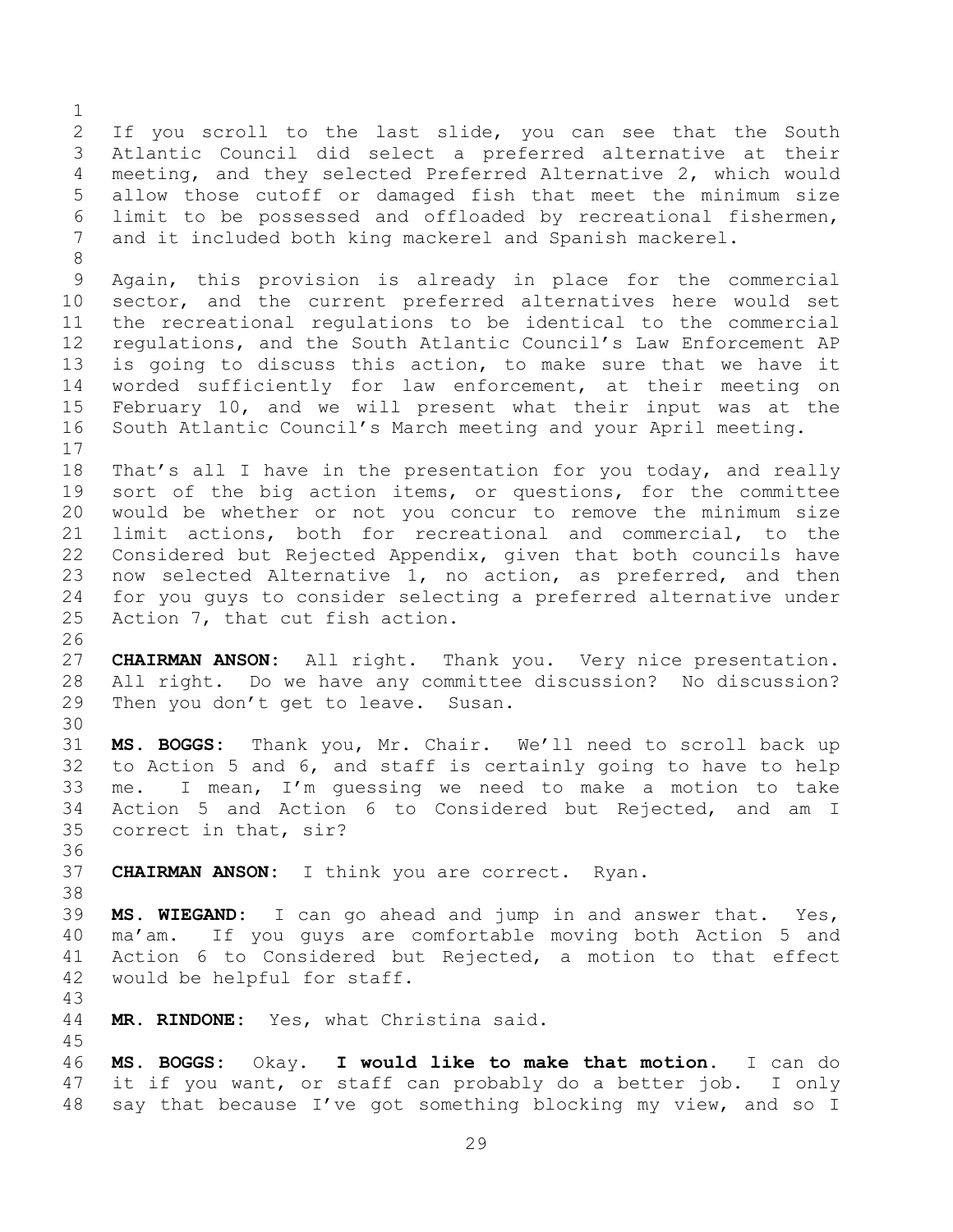<span id="page-29-0"></span>1 can't read what I need to see.  $\frac{2}{3}$ **CHAIRMAN ANSON:** I think we'll get staff to get that up there.  $\frac{4}{5}$ 5 **MS. BOGGS:** Thank you, sir. 6<br>7 **CHAIRMAN ANSON:** Thank you. 8 9 **MS. BOGGS: That is my motion.** It looks good. 10<br>11 11 **CHAIRMAN ANSON:** All right, and so there is a motion on the 12 board. It's to move Action Items 5 and 6 to Considered but 12 board. **It's to move Action Items 5 and 6 to Considered but Rejected.** Is there a second to the motion?  $\frac{14}{15}$ MR. BROUSSARD: I will second the motion. 16 17 **CHAIRMAN ANSON:** Thank you, Billy. Is there any discussion on<br>18 the motion? Bob, I saw your name come up on the board earlier, 18 the motion? Bob, I saw your name come up on the board earlier,<br>19 and so I suspect it's for another item? and so I suspect it's for another item? 20<br>21 MR. GILL: Yes, sir, that's correct.  $\begin{array}{c} 22 \\ 23 \end{array}$ 23 **CHAIRMAN ANSON:** Okay. **I don't see any other hands, or any**  24 **other voices, and is there any opposition to the motion? Seeing** <br>25 **none, or hearing none, the motion is approved.** Mr. Gill. 25 **none, or hearing none, the motion is approved.** Mr. Gill. 26<br>27 27 **MR. GILL:** Thank you, Mr. Chairman. I'm not on your committee, 28 and so I appreciate the recognition. I would like to comment on<br>29 Action 1, Alternative 5, and a couple of caveats. One, I 29 Action 1, Alternative 5, and a couple of caveats. One, I<br>30 recognize that this is the South Atlantic's jurisdiction 30 recognize that this is the South Atlantic's jurisdiction<br>31 entirely, and not the Gulf's, but the second one is that I much entirely, and not the Gulf's, but the second one is that I much 32 appreciate that they added Alternative 5 to the document,<br>33 because it was not in there prior to this version. because it was not in there prior to this version. 34<br>35 35 However, for whatever reason, the South Atlantic Council chose<br>36 the lowest possible ABC, and therefore ACL, as their basis for 36 the lowest possible ABC, and therefore ACL, as their basis for<br>37 constant catch, and the problem with that is you look at the 37 constant catch, and the problem with that is you look at the<br>38 other four alternatives, and why would you ever choose that one? 38 other four alternatives, and why would you ever choose that one?<br>39 Perhaps the only rationale that I can come up with is that, oh, Perhaps the only rationale that I can come up with is that,  $oh$ , 40 the stock is in trouble, and we want to be conservative. Okay. 41 I understand that, but that's not the case here. 42 43 The case is that it's in fine shape, and we're fishing it down,<br>44 and so perhaps it's not understanding the methodology on 44 and so perhaps it's not understanding the methodology on<br>45 constant catch, and I would like to comment that the way we do 45 constant catch, and I would like to comment that the way we do<br>46 it in the Gulf is use the arithmetic mean for the vears under 46 it in the Gulf is use the arithmetic mean for the years under<br>47 consideration, and, if Dr. Porch is still on, he can comment on consideration, and, if Dr. Porch is still on, he can comment on 48 the scientific veracity of that.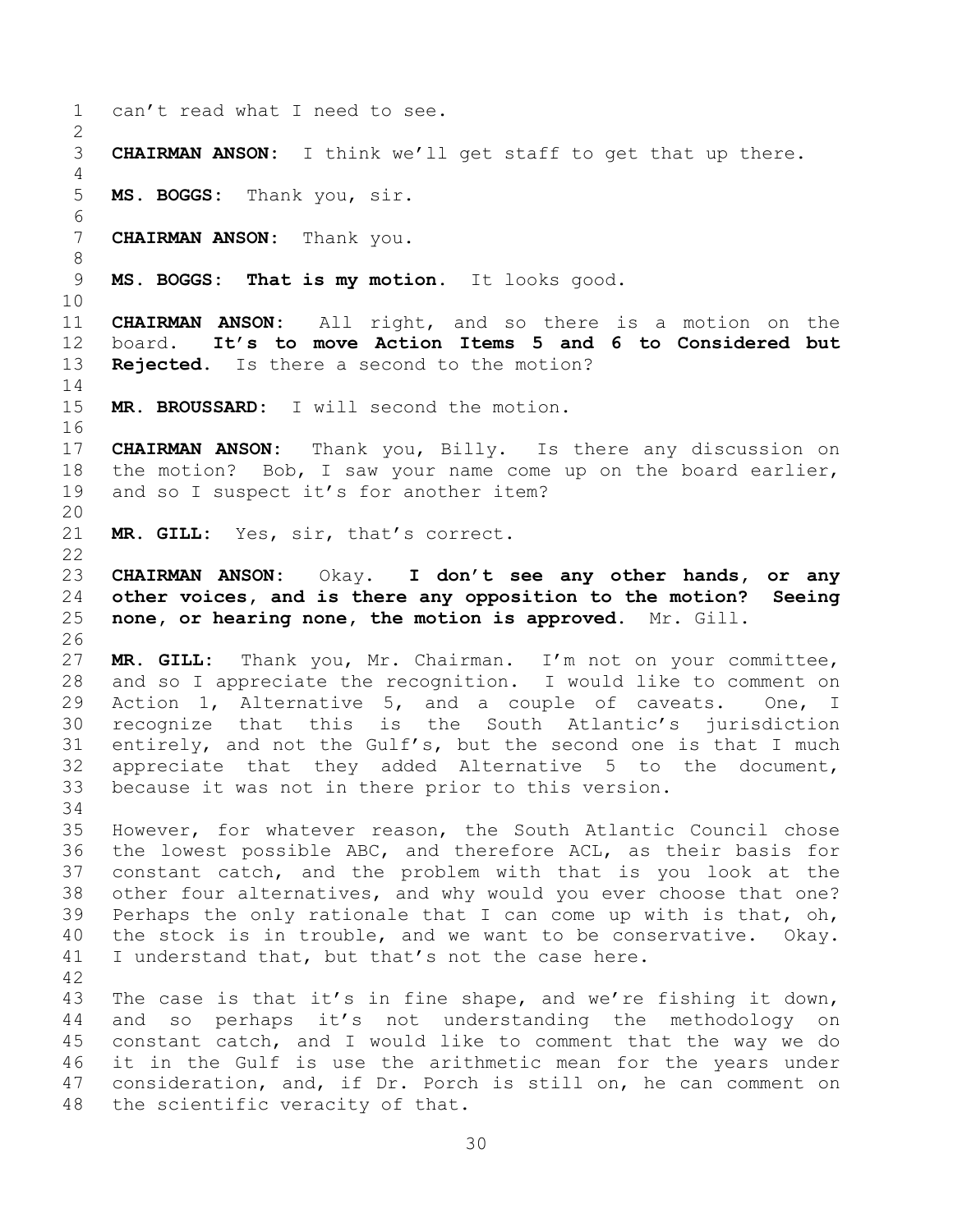$\frac{1}{2}$ 2 If you did that, the ABC would be 26.3 million pounds, and<br>3 that's a considerable difference from what is offered in 3 that's a considerable difference from what is offered<br>4 Alternative 5, and you could then -- If you're going to do t 4 Alternative 5, and you could then -- If you're going to do the<br>5 95 percent of ABC, to calculate the ACL, that comes out to 5 95 percent of ABC, to calculate the ACL, that comes out to<br>6 roughly twenty-five million pounds, and that works as well, but 6 roughly twenty-five million pounds, and that works as well, but<br>7 that is a far more reasonable alternative than how it's postured that is a far more reasonable alternative than how it's postured 8 in the current Alternative 5, and so I recommend that to the 9 South Atlantic Council's consideration, and I don't think it's a<br>10 factor in terms of Gulf Council action, but I would suggest that 10 factor in terms of Gulf Council action, but I would suggest that<br>11 the South Atlantic Council consider how they treat constant 11 the South Atlantic Council consider how they treat constant<br>12 catch going forward. Thank you, Mr. Chairman. catch going forward. Thank you, Mr. Chairman.

 $13$ <br> $14$ 14 **CHAIRMAN ANSON:** Thank you, Mr. Gill. Christina, can you<br>15 provide kind of a quick commentary as to what the South Atlantic 15 provide kind of a quick commentary as to what the South Atlantic<br>16 Council was thinking when they came up with Alternative 5? Council was thinking when they came up with Alternative 5?

 $\frac{17}{18}$ 18 **MS. WIEGAND:** Absolutely. Jessica and Kerry, I know you're both<br>19 listening into this meeting, and so please feel free to jump in 19 listening into this meeting, and so please feel free to jump in<br>20 as well, but, ultimately, the decision was made to choose that 20 as well, but, ultimately, the decision was made to choose that<br>21 21.8 million pounds to prevent us having to go back to the SSC 21 21.8 million pounds to prevent us having to go back to the SSC<br>22 to get approval for an ABC that would exceed 21.8 million pounds 22 to get approval for an ABC that would exceed 21.8 million pounds<br>23 during the 2026-2027 fishing year, and there was a strong desire 23 during the 2026-2027 fishing year, and there was a strong desire<br>24 to keep this amendment on track and moving forward, and so, 24 to keep this amendment on track and moving forward, and so,<br>25 ultimately, the council decided to not consider a higher value 25 ultimately, the council decided to not consider a higher value<br>26 for the constant catch scenario. for the constant catch scenario.

 $\frac{27}{28}$ 28 It's certainly possible that they consider that in the future,<br>29 with other amendments that they're not looking to move as 29 with other amendments that they're not looking to move as<br>30 quickly, but, ultimately, that was the reason for choosing that 30 quickly, but, ultimately, that was the reason for choosing that<br>31 21.8 in Alternative 5. 31 21.8 in Alternative 5.

32<br>33 33 **CHAIRMAN ANSON:** Thank you for the information. Ms. Bosarge.

34<br>35 35 **MS. LEANN BOSARGE:** Thanks, Mr. Chairman. Just a technical 36 comment, and I just wanted to let staff know that, for some<br>37 reason, things keep cutting out, and at least I am only getting 37 reason, things keep cutting out, and at least I am only getting<br>38 pieces of what people are saving. They will cut out for like 38 pieces of what people are saying. They will cut out for like<br>39 ten or fifteen seconds, and then it will come back on, and so ten or fifteen seconds, and then it will come back on, and so 40 I'm dealing with it, but I just wanted to let them know, in case 41 it was something they might could troubleshoot on their end.<br>42 Thanks. Thanks.

43

CHAIRMAN ANSON: Thank you. Jessica.

45 **MS. JESSICA MCCAWLEY:** Thanks, Mr. Chairman. I was just going to agree with everything that Christina said about the reasoning for Alternative 5.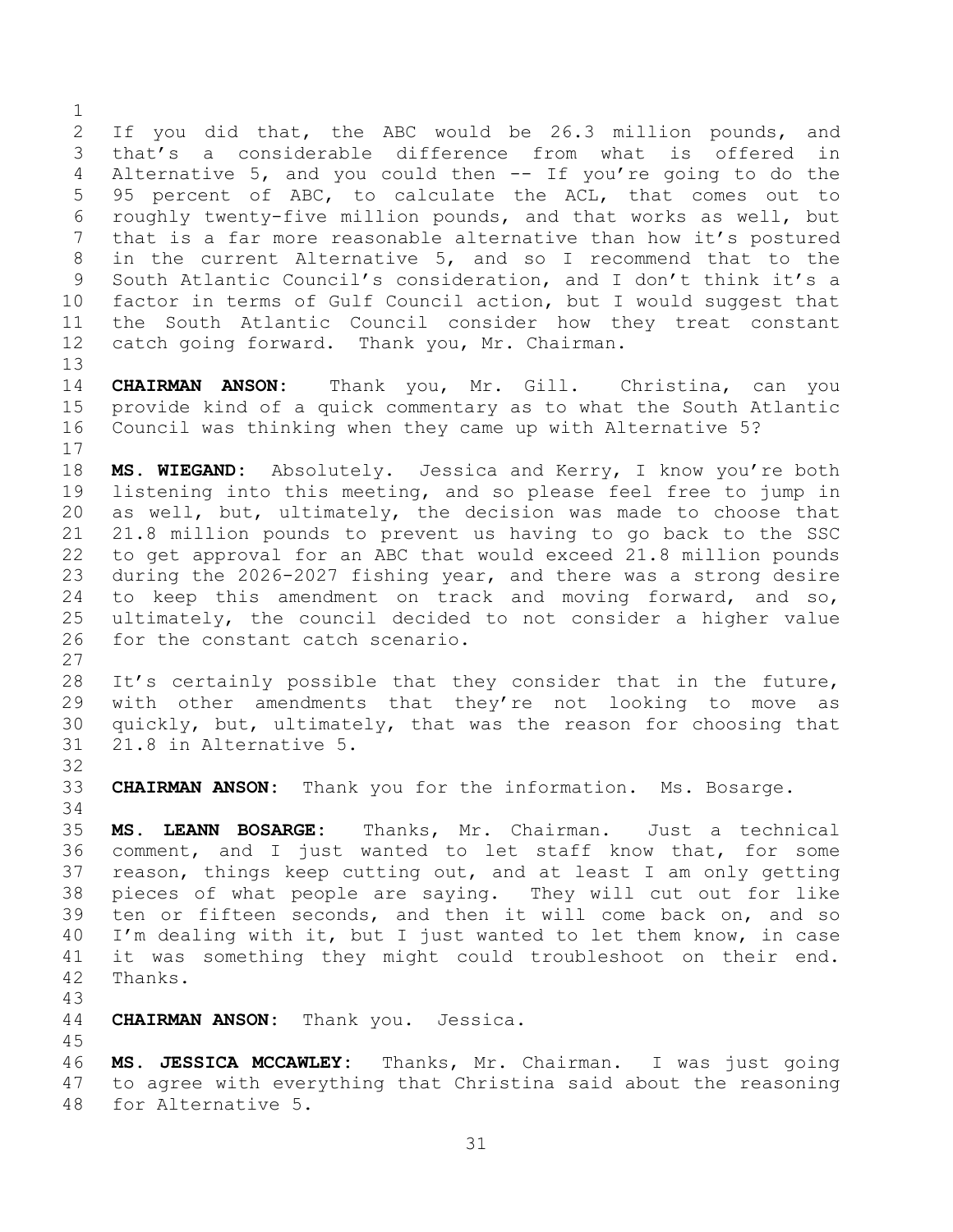<span id="page-31-0"></span> $\frac{1}{2}$ 2 **CHAIRMAN ANSON:** Thank you. There still is one action that was 3 modified, I believe, that we need to deal with, and that would<br>4 be Action 7, I believe, and let me know if I'm incorrect, 4 be Action 7, I believe, and let me know if I'm incorrect,<br>5 Christina. It's late in the day. Christina. It's late in the day. 6<br>7 MS. WIEGAND: We are correct. We just need you guys to select a 8 preferred alternative under Action 7.  $\begin{array}{c} 9 \\ 10 \end{array}$ **CHAIRMAN ANSON:** Any takers out there? Susan. 11<br>12 12 **MS. BOGGS:** My understanding is the South Atlantic preferred is 13 the damaged fish must be still within the minimum size limit,<br>14 and so, any pieces or parts cut off, you still have to be within 14 and so, any pieces or parts cut off, you still have to be within<br>15 the minimum size limit with whatever you bring to the dock, and the minimum size limit with whatever you bring to the dock, and 16 is that my correct understanding?  $\frac{17}{18}$ MS. WIEGAND: Yes, ma'am. That's correct. 19<br>20 20 **MS. BOGGS:** Okay. **Then I will make a motion that the Gulf**  21 **Council select Action 7, Preferred Alternative 2, as their**<br>22 **preferred.** I'm not exactly sure if that's the right way to 22 **preferred.** I'm not exactly sure if that's the right way to stage that motion. stage that motion.  $\frac{24}{25}$ 25 **CHAIRMAN ANSON:** Susan, do you want to include the subalternatives too in this motion?  $\frac{27}{28}$ 28 **MS. BOGGS: Yes, please.** Thank you.  $\frac{29}{30}$ CHAIRMAN ANSON: Susan, how does that look to you? 31 32 **MS. BOGGS:** I think it looks beautiful. 33<br>34 **CHAIRMAN ANSON:** Great. Is there a second to the motion?  $35$ <br> $36$ MR. BROUSSARD: I will second it. 37<br>38 38 **CHAIRMAN ANSON:** Billy, thank you. **The motion is, in Action 7,**  to select the South Atlantic Fishery Management 40 **Preferred Alternative 2 and Sub-Alternatives 2a and 2b as the**  41 **Gulf preferred.** Is there any discussion on the motion?<br>42 Jessica. Jessica. 43 44 **MS. MCCAWLEY:** Thank you, Mr. Chairman, and so, when you go to 45 vote on this, if you could count me as an abstention on this.<br>46 FWC did not support this when this came before the South 46 FWC did not support this when this came before the South<br>47 Atlantic, and we have some concerns, and, also, we're waiting on Atlantic, and we have some concerns, and, also, we're waiting on 48 a stock assessment on Spanish mackerel, and this particular item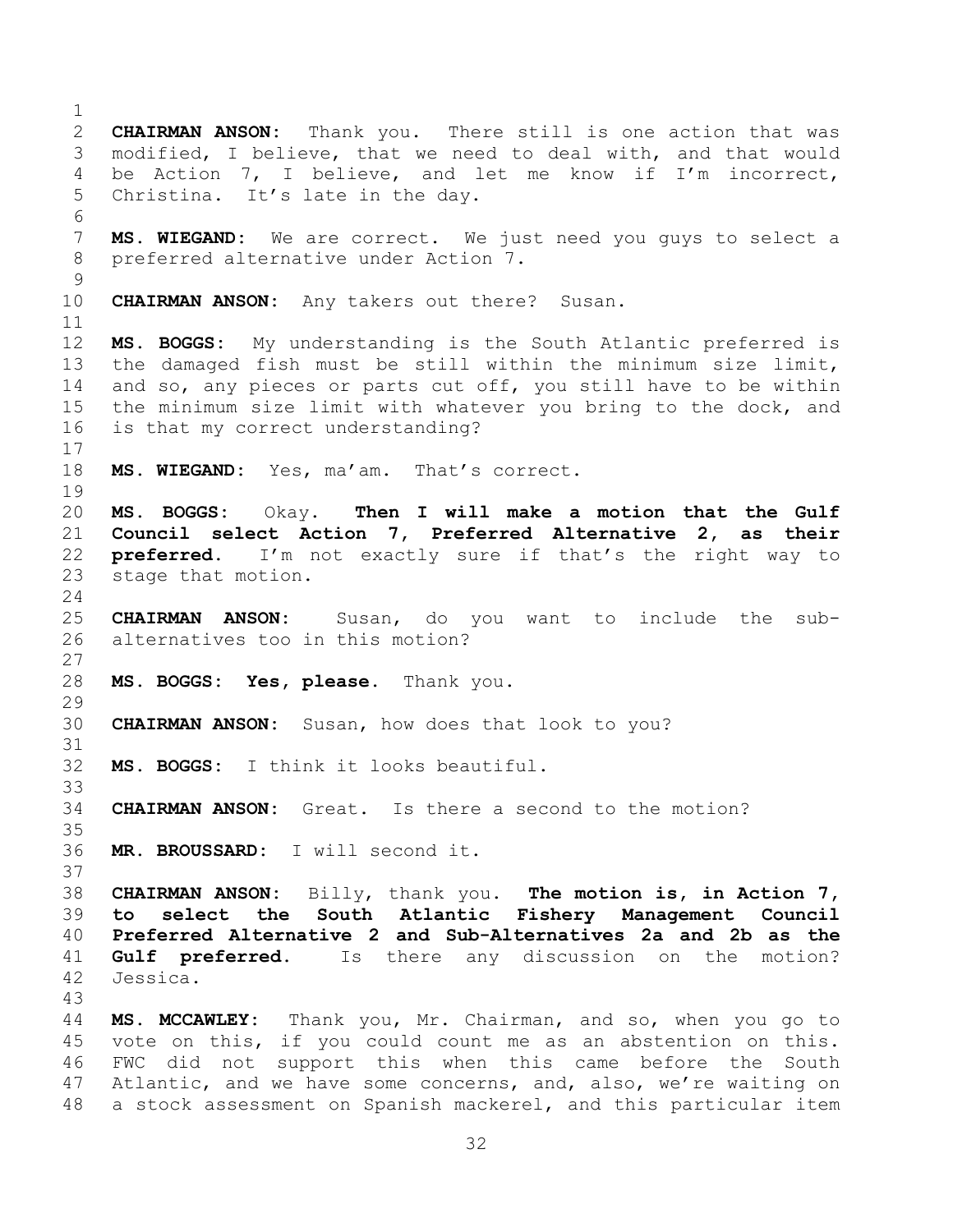<span id="page-32-0"></span>1 is going before the South Atlantic Council's Law Enforcement<br>2 Committee, and I believe that meeting is coming up on February 2 Committee, and I believe that meeting is coming up on February<br>3 10, and so we just had some concerns. 10, and so we just had some concerns.  $\frac{4}{5}$ 5 There would be some changes that are needed in state waters, in<br>6 order to comply with this, and state rules state that you have 6 order to comply with this, and state rules state that you have<br>7 to land all these fish in whole condition, and, once we start to land all these fish in whole condition, and, once we start 8 doing this for mackerel, are we going to start doing this for 9 reef fish and other species, and we do agree that sharks are a<br>10 problem, and barracuda are a problem sometimes as well, but we 10 problem, and barracuda are a problem sometimes as well, but we<br>11 just have some concerns about this particular action. Thank 11 just have some concerns about this particular action. Thank<br>12 you. 12 you. 13<br>14 14 **CHAIRMAN ANSON:** Thank you. Any other discussion or comments<br>15 from committee members? All right. **Seeing none, we have the** 15 from committee members? All right. **Seeing none, we have the**  one abstention, and is there any opposition to this motion? I 17 **am not seeing any, or hearing any, and so the motion is approved**  with the one abstention. 19<br>20 20 That takes us to the last -- Is there any other discussion on<br>21 this amendment? All right. Thank you, Christina. Thank you 21 this amendment? All right. Thank you, Christina. Thank you<br>22 for the presentation. for the presentation.  $\frac{23}{24}$ 24 **MS. WIEGAND:** Thank you, guys, for taking time at the end of 25 your day to pay attention to an Atlantic species, and so good<br>26 luck with the rest of your meeting this week. luck with the rest of your meeting this week.  $\frac{27}{28}$ 28 **CHAIRMAN ANSON:** Thank you. Is there -- There was no other<br>29 business mentioned, nor is there any other business on the 29 business mentioned, nor is there any other business on the<br>30 agenda. I will give an opportunity for anybody to bring up any 30 agenda. I will give an opportunity for anybody to bring up any<br>31 items, quick items. Mr. Gill is not on the committee, but I Mr. Gill is not on the committee, but I 32 will let him go ahead and provide comment. 33<br>34 34 **MR. GILL:** Thank you, Mr. Chairman. I am not on your committee, 35 and I may well be accused of being a broken record, but I would<br>36 like to point out that both Amendment 33 and Amendment 34 are 36 like to point out that both Amendment 33 and Amendment 34 are<br>37 location-specific, and so the 33 is purely in the Gulf, and 34 37 location-specific, and so the 33 is purely in the Gulf, and 34<br>38 is purely in the South, and yet we both get wrapped in -- Both 38 is purely in the South, and yet we both get wrapped in -- Both<br>39 councils get wrapped in, because it's a joint amendment, and you councils get wrapped in, because it's a joint amendment, and you 40 recollect that, in the last meeting in October, we did briefly 41 discuss the potential for splitting these out and deciding on<br>42 allocation and making amendments in the CMP world unique to the 42 allocation and making amendments in the CMP world unique to the 43 location to which they apply. location to which they apply.  $\begin{array}{c} 44 \\ 45 \end{array}$ 45 It seems to me that has potential for a whole lot of staff work,<br>46 a whole lot of less council activity and agenda loading, and so

46 a whole lot of less council activity and agenda loading, and so<br>47 I just raise it, and it's probably not the last time you're I just raise it, and it's probably not the last time you're 48 going to hear this, that there is potential here for improving